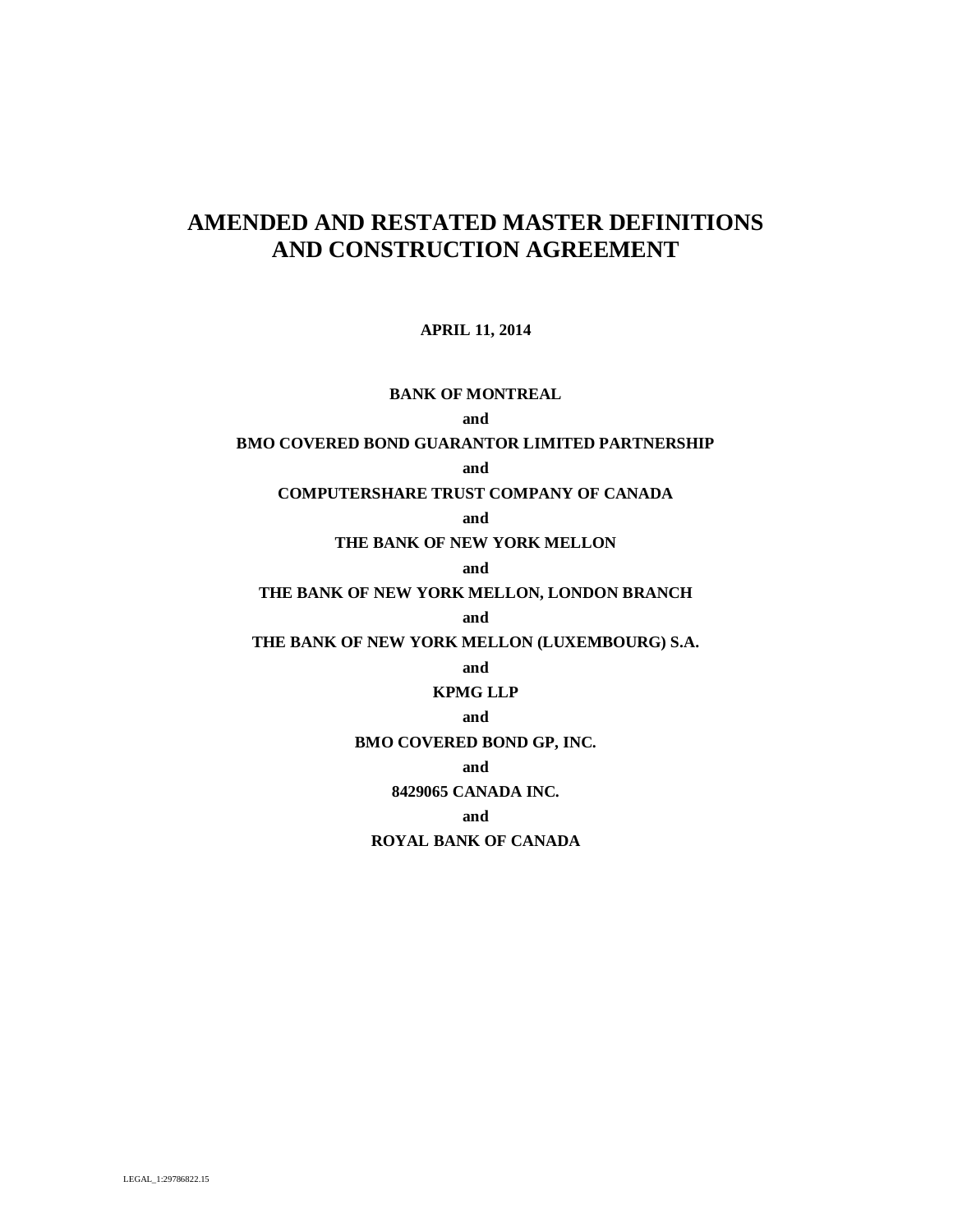# **CONTENTS**

| <b>Section</b> |  | Page |
|----------------|--|------|
|                |  |      |
|                |  |      |
|                |  |      |
|                |  |      |
|                |  |      |
|                |  |      |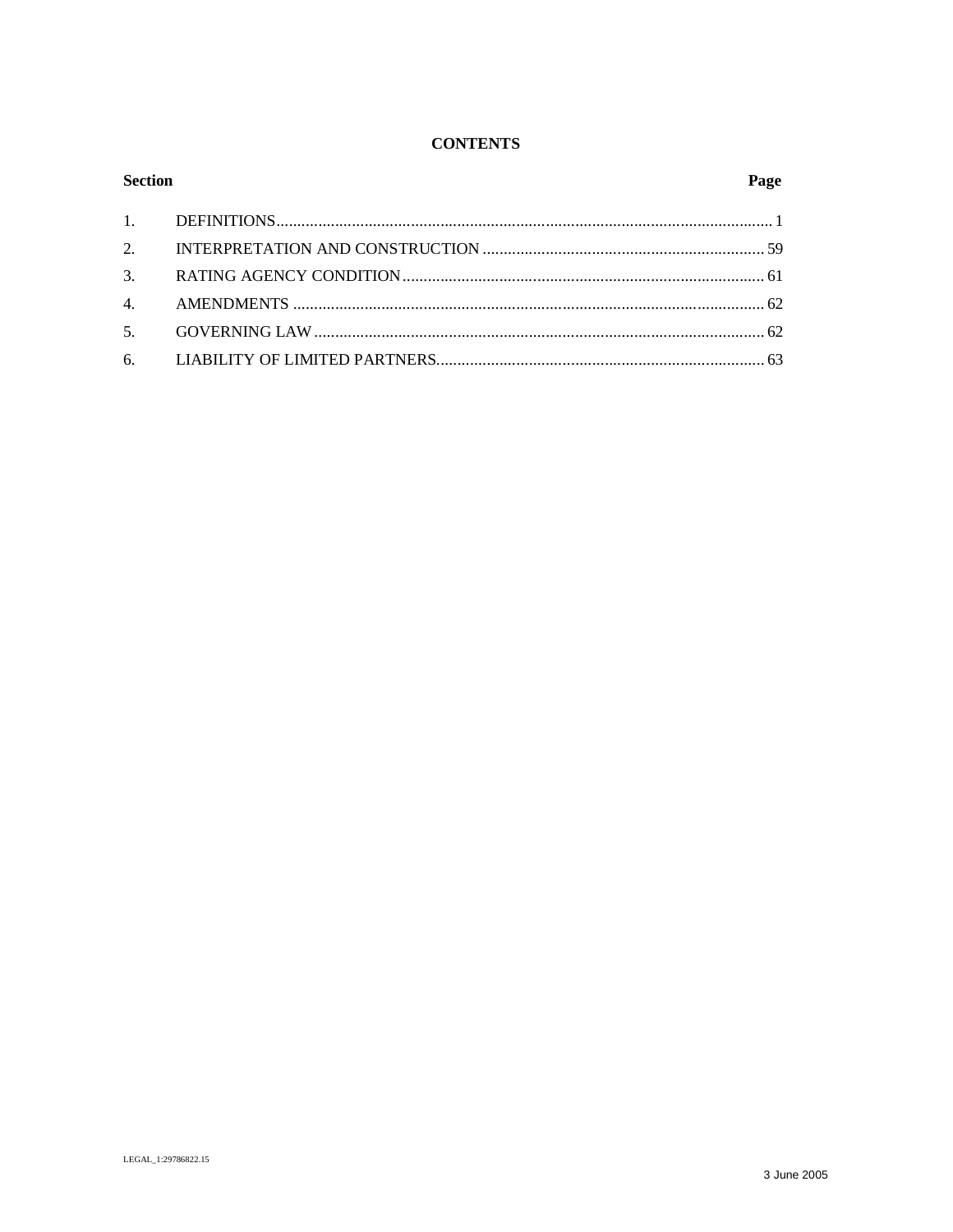**THIS AMENDED AND RESTATED MASTER DEFINITIONS AND CONSTRUCTION AGREEMENT** dated on April 11, 2014

- (1) **BANK OF MONTREAL** (in its capacity as **Issuer**, **Seller**, **Servicer, Cash Manager**, **Intercompany Loan Provider**, **Account Bank**, **Interest Rate Swap Provider**, **Covered Bond Swap Provider** and **GDA Provider)**;
- (2) **BMO COVERED BOND GUARANTOR LIMITED PARTNERSHIP**, by its managing general partner, **BMO COVERED BOND GP, INC.** (in its capacity as the **Guarantor**));
- (3) **THE BANK OF NEW YORK MELLON** (in its capacity as an **Issuing and Paying Agent**, the **Exchange Agent**, **U.S. Registrar** and a **Transfer Agent**);
- (4) **THE BANK OF NEW YORK MELLON**, **LONDON BRANCH** (in its capacity as an **Issuing and Paying Agent** and a **Transfer Agent**);
- (5) **THE BANK OF NEW YORK MELLON (LUXEMBOURG) S.A** (in its capacity as **European Registrar** and a **Transfer Agent**);
- (6) **COMPUTERSHARE TRUST COMPANY OF CANADA** (in its capacity as **Bond Trustee** and as **Custodian**);
- (7) **8429065 CANADA INC.**, in its capacity as Liquidation GP;
- (8) **BMO COVERED BOND GP, INC.** in its capacity as Managing GP;
- (9) **ROYAL BANK OF CANADA** (in its capacity as **Stand-By Account Bank** and **Stand-By GDA Provider**); and
- (10) **KPMG LLP** (in its capacity as **Cover Pool Monitor**).

**WHEREAS**, the parties hereto (other than The Bank of New York Mellon, London Branch and The Bank of New York Mellon (Luxembourg) S.A.) entered into a master definitions and construction agreement made as of September 30, 2013 (the "**Original Master Definitions and Construction Agreement**");

**AND WHEREAS**, the parties hereto have agreed to amend and restate the Original Master Definitions and Construction Agreement with effect from and after the date hereof;

### **NOW THEREFORE IT IS HEREBY AGREED** as follows:

### **1. DEFINITIONS**

**24 hours** (where referred to in Schedule 5 to the Trust Deed) has the meaning given to it in Schedule 5 to the Trust Deed;

**48 hours** (where referred to in Schedule 5 to the Trust Deed) has the meaning given to it in Schedule 5 to the Trust Deed;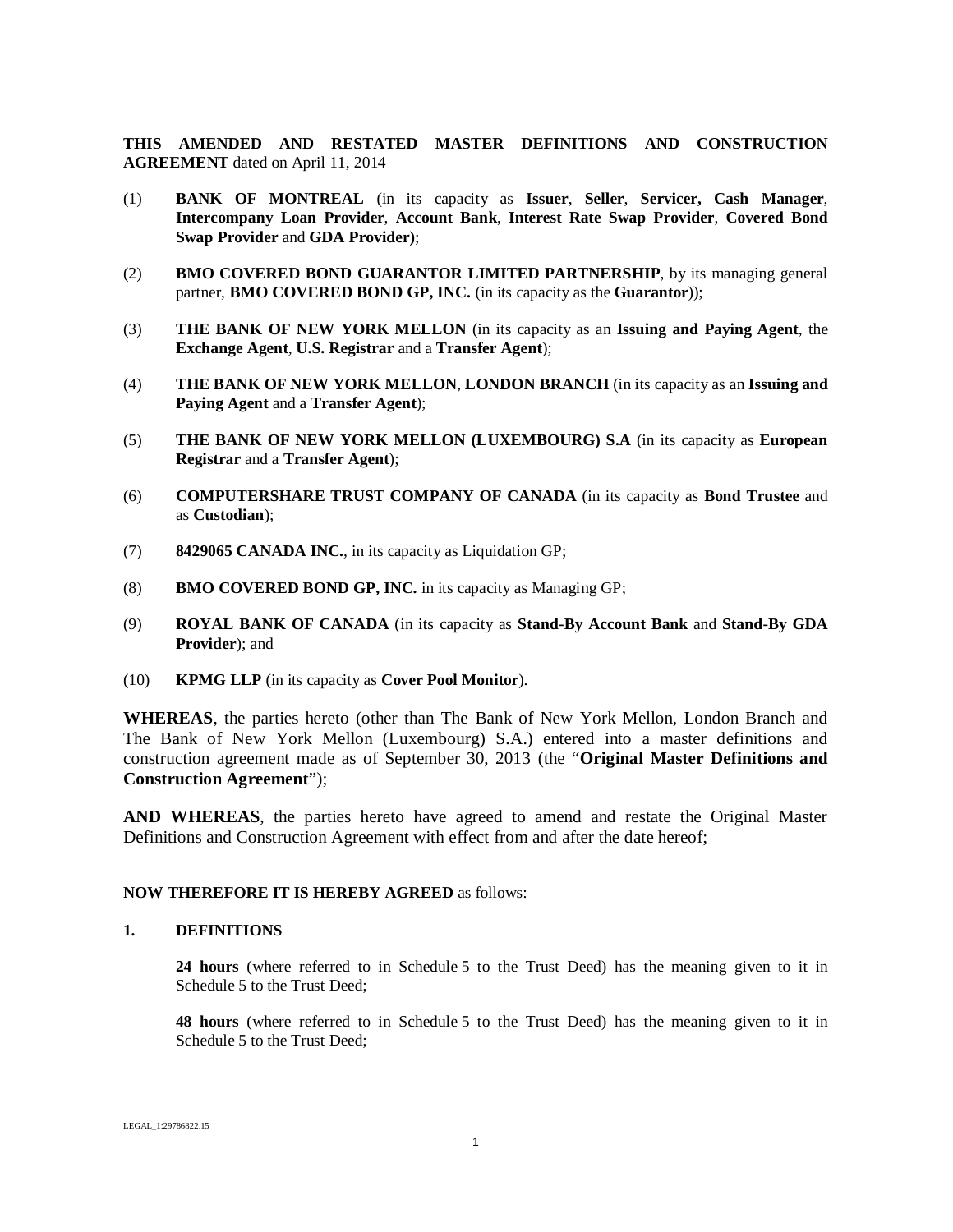**30/360**, **360/360** or **Bond Basis** has the meaning given in Condition 4.5(c)(vi) of the Terms and Conditions;

**30E/360** or **Eurobond Basis** has the meaning given in Condition 4.5(c)(vii) of the Terms and Conditions;

**€**, **Euro** or **euro** means the lawful currency for the time being of the Member States of the European Union that have adopted or may adopt the single currency introduced at the start of the third stage of European Economic Monetary Union pursuant to the *Treaty of Rome of 25th March, 1957*, as amended by, *inter alia*, the *Single European Act of 1986* and the *Treaty of European Union of 7th February, 1992* and the *Treaty of Amsterdam of 2nd October, 1997* establishing the European Community;

**£**, **Sterling** or **sterling** means the lawful currency for the time being of the United Kingdom of Great Britain and Northern Ireland;

**\$**, **U.S.\$**, **U.S. Dollars** or **US Dollars** means the lawful currency for the time being of the United States of America;

**ACT Asset Value** has the meaning given in Schedule 2 (Asset Coverage Test) to the Guarantor Agreement;

**ACT Liability Value** has the meaning given in Schedule 2 (Asset Coverage Test) to the Guarantor Agreement;

**Account Bank** means BMO, acting through its office at 1 First Canadian Place, 100 King Street West, Toronto, Canada and any other financial institution which accedes to the Bank Account Agreement as an Account Bank;

**Account Bank Required Ratings** means the threshold ratings of (i) P-1 (in respect of Moody's), (ii) A and F1 (in respect of Fitch), and (iii) AA(low) or R-1 (middle) (in respect of DBRS), as applicable, of the unsecured, unsubordinated and unguaranteed debt obligations (or, in the case of Fitch, the issuer default rating) of the Account Bank by the Rating Agencies;

**Accountholder** has the meaning given in Schedule 2 (Forms of Global and Definitive Covered Bonds, Coupons and Talons) to the Trust Deed;

**Accrual Period** means, in accordance with Condition 4.5(c)(i) (*Business Day, Business Day Convention, Day Count Fractions and other adjustments* ) of the Terms and Conditions, the relevant period from (and including) the most recent Interest Payment Date (or, if none, the Interest Commencement Date) to (but excluding) the relevant payment date;

**Accrual Yield** means, in relation to a Zero Coupon Covered Bond, has the meaning given in the applicable Final Terms Document;

**Accrued Interest** means, in relation to any Loan as at any date, interest accrued but not yet due and payable on the Loan from (and including) the Monthly Payment Day immediately preceding the relevant date to (but excluding) the relevant date;

**Actual/Actual (ICMA)** has the meaning given in Condition 4.5(c)(i) of the Terms and Conditions;

**Actual/Actual** or **Actual/Actual (ISDA)** has the meaning given in Condition 4.5(c)(ii) of the Terms and Conditions;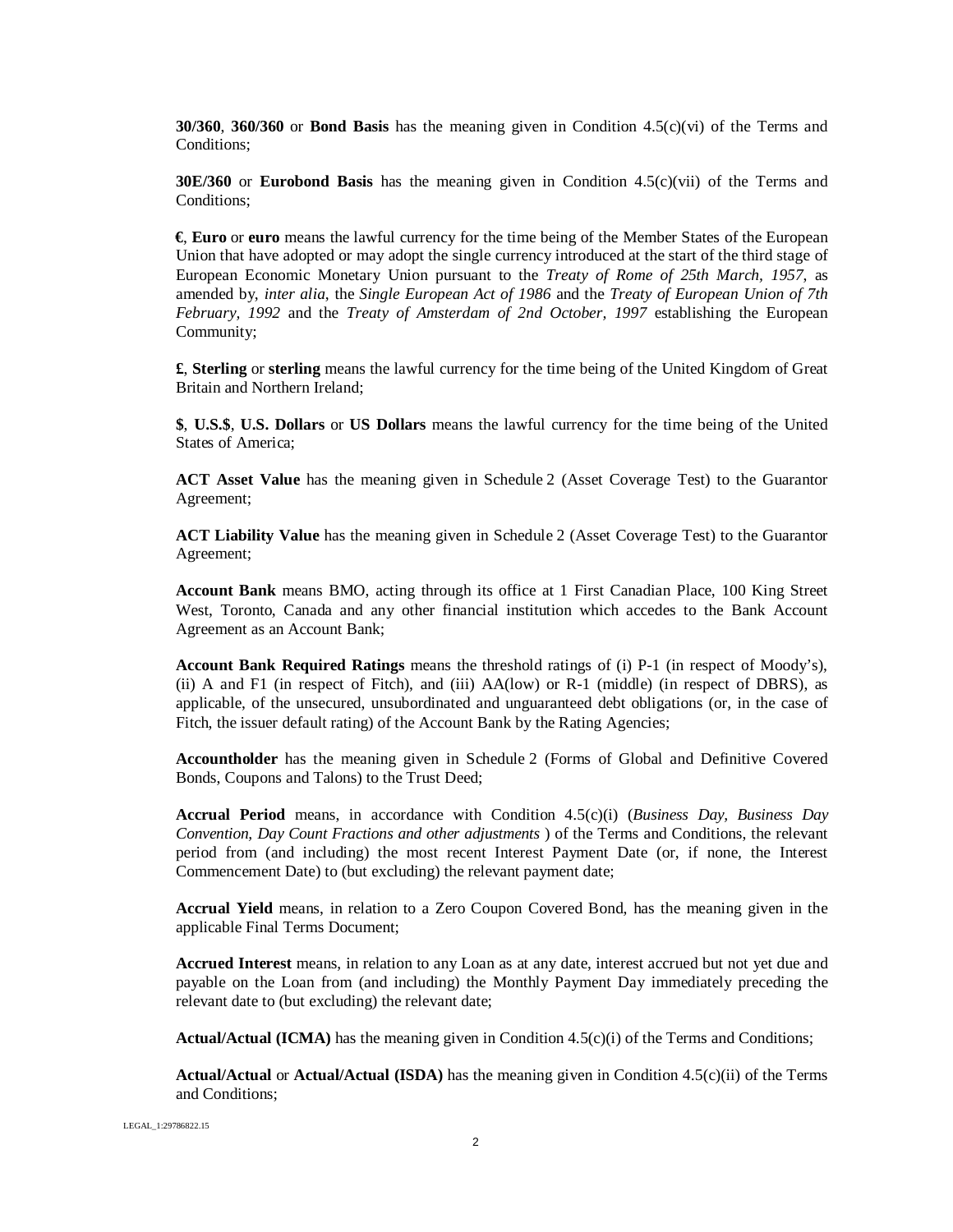**Actual/360** has the meaning given in Condition  $4.5(c)(v)$  of the Terms and Conditions;

**Actual/365 (Fixed)** has the meaning given in Condition 4.5(c)(iii) of the Terms and Conditions;

**Actual/365 (Sterling)** has the meaning given in Condition 4.5(c)(iv) of the Terms and Conditions;

**Additional Business Centre** has the meaning (if any) given in the applicable Final Terms Document;

**Adjusted Required Redemption Amount** has the meaning given in Schedule 9 to the Guarantor Agreement;

**Adjustments** has the meaning given in Schedule 2 (Asset Coverage Test) to the Guarantor Agreement;

**Advance** has the meaning given in Section 2.1 (The Intercompany Loan) of the Intercompany Loan Agreement;

**Advance Request** has the meaning given in Section 5.1 (Giving of Advance Requests) of the Intercompany Loan Agreement;

**Adverse Claim** means a lien, security interest or other charge, encumbrance or claim, or any other type of preferential arrangement, it being understood that a lien, security interest or other charge, encumbrance or claim on any mortgaged property subject to any Loan, which, in the reasonable opinion of the Seller does not impair the marketability of such mortgaged property shall not constitute an Adverse Claim;

**Affiliate** or **affiliate** means any company which is for the time being an affiliate (within the meaning of the *Securities Act* (Ontario));

**Agency Agreement** means the amended and restated agency agreement dated as of April 11, 2014 and made between the Issuer, the Guarantor, the Bond Trustee, the Paying Agents, the Registrars, the Exchange Agent and the Transfer Agents;

**Agents** means the Paying Agents, the Registrars, the Exchange Agent, the Transfer Agents and any Calculation Agent;

**Amortization Asset Value** has the meaning given in Schedule 3 (Amortization Test) to the Guarantor Agreement;

**Amortization Liability Value** has the meaning given in Schedule 3 (Amortization Test) to the Guarantor Agreement;

**Amortization Test** has the meaning given in Schedule 3 (Amortization Test) to the Guarantor Agreement;

**Amortised Face Amount** has the meaning given to it in Condition 6.7(b) (*Redemption and Purchase – Early Redemption Amounts*) of the Terms and Conditions;

**Annual Accounting Date** means December 31 in each year or such other date as the Guarantor may determine;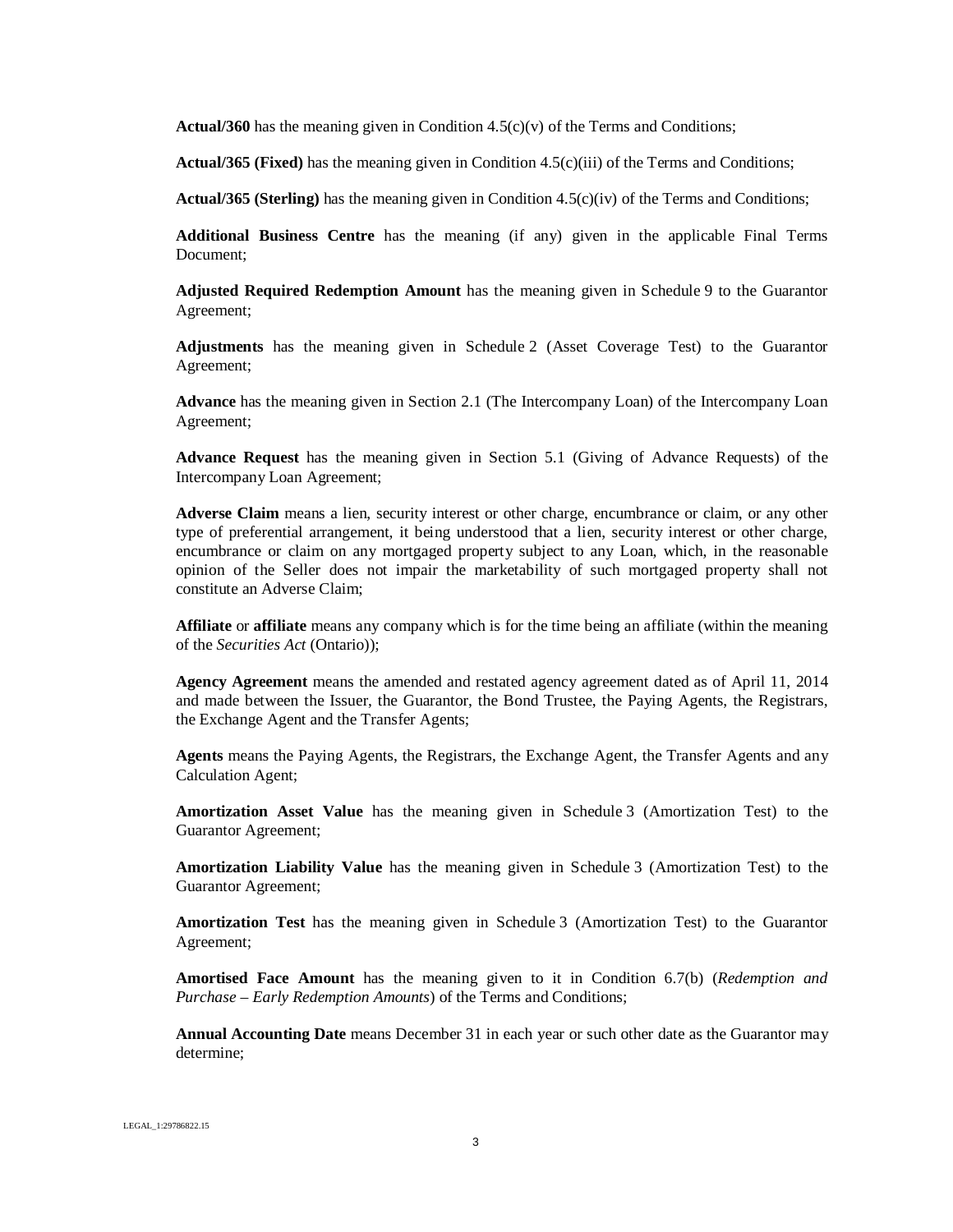**Annual Cover Pool Monitor Report** means the results of the tests conducted by the Cover Pool Monitor in accordance with the Cover Pool Monitor Agreement to be delivered to the Cash Manager, the Guarantor, the Issuer, CMHC and the Bond Trustee;

**Applicable Time** means a time prior to the Time of Sale such that the Dealer(s) can convey the Final Terms Document of the Covered Bonds to the purchasers thereof at or prior to the Time of Sale;

**Appointee** means any attorney, manager, agent, delegate, nominee, custodian or other person appointed by the Bond Trustee under the Trust Deed or the Security Agreement;

**Arrangers** means Bank of Montreal, London Branch and Barclays Capital Inc.;

**in Arrears** or **in arrears** means, in respect of a Loan, that one or more Monthly Payments in respect of such Loan have become due and remain unpaid by a Borrower;

**Arrears of Interest** means, in relation to a Loan as at any date, the aggregate of all interest and expenses which are due and payable and unpaid on that date;

**Asset Coverage Test** has the meaning given to it Schedule 2 (Asset Coverage Test) to the Guarantor Agreement;

**Asset Coverage Test Breach Notice** means the notice required to be served in accordance with Section 5.1 of the Guarantor Agreement if the Asset Coverage Test has not been met on two consecutive Calculation Dates;

**Asset Percentage** has the meaning given in Schedule 2 (Asset Coverage Test) to the Guarantor Agreement;

**Asset Percentage Adjusted Loan Balance** has the meaning given in Schedule 2 (Asset Coverage Test) to the Guarantor Agreement;

**Associate** means any company which is for the time being an associate (within the meaning of the *Securities Act* (Ontario));

**Authorized Signatory** means:

- (a) in relation to the Bank Account Agreement, any authorized signatory referred to in the GDA Account Mandate;
- (b) in relation to the Stand-By Bank Account Agreement, any authorized signatory referred to in the Stand-By Transaction Account Mandate or the Stand-By GDA Account Mandate, as applicable; and
- (c) in all other cases, an officer of the Issuer, or the Guarantor, or such other person appointed by the Issuer or the Guarantor to act as an authorized signatory, in each case as specified in the list of authorized signatories (as amended from time to time) sent to the Bond Trustee pursuant to Section 15.1(f) of the Trust Deed

**Available Principal Receipts** means, on a relevant Calculation Date, an amount equal to the aggregate of (without double counting):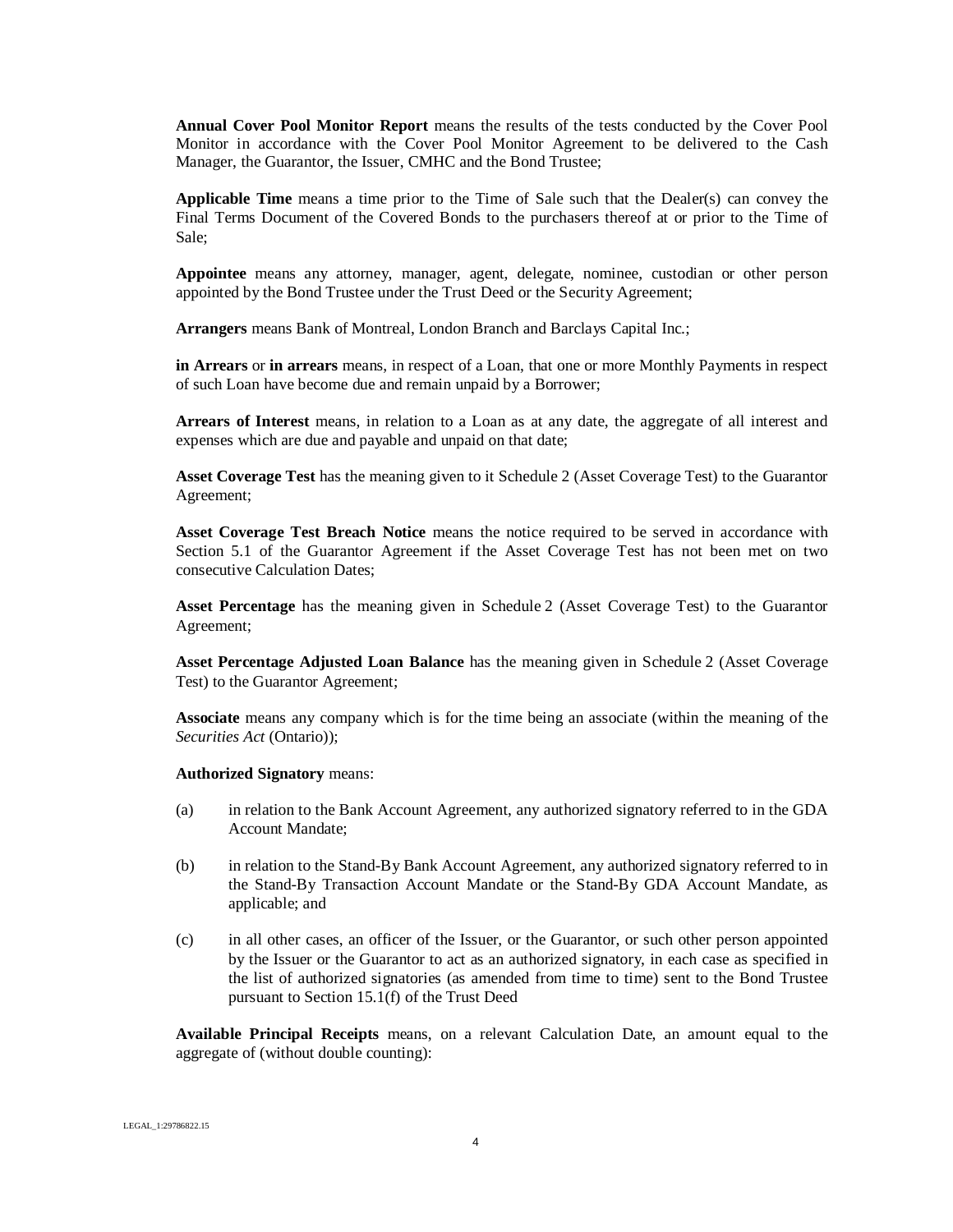- (a) the amount of Principal Receipts received during the immediately preceding Calculation Period and credited to the Principal Ledger (but, for the avoidance of doubt, excluding any Principal Receipts received in the Calculation Period commencing on (but excluding) the relevant Calculation Date);
- (b) any other amount standing to the credit of the Principal Ledger including (i) the proceeds of any advances under the Intercompany Loan Agreement (where such proceeds have not been applied to acquire additional Loans and their Related Security, refinance an advance under the Intercompany Loan, invest in Substitution Assets or make a Capital Distribution), (ii) any Cash Capital Contributions and (iii) the proceeds from any sale of Loans and their Related Security or Substitution Assets pursuant to the terms of the Guarantor Agreement or the Mortgage Sale Agreement but excluding any amounts received under the Covered Bond Swap Agreement in respect of principal (but, for the avoidance of doubt, excluding such other amounts received in the Calculation Period commencing on (but excluding) the relevant Calculation Date); and
- (c) following repayment of any Hard Bullet Covered Bonds by the Issuer and the Guarantor on the Final Maturity Date thereof, any amounts standing to the credit of the Pre-Maturity Liquidity Ledger in respect of such Series of Hard Bullet Covered Bonds (except where the Guarantor has elected to or is required to retain such amounts on the Pre-Maturity Liquidity Ledger)

**Available Revenue Receipts** means, on a relevant Calculation Date, an amount equal to the aggregate of (without double counting):

- (a) the amount of Revenue Receipts received during the immediately preceding Calculation Period and credited to the Revenue Ledger;
- (b) other net income of the Guarantor, including all amounts of interest received on the Guarantor Accounts and the Substitution Assets in the immediately preceding Calculation Period, but excluding amounts received by the Guarantor under the Interest Rate Swap Agreement and in respect of interest received by the Guarantor under the Covered Bond Swap Agreement;
- (c) prior to the service of a Notice to Pay on the Guarantor, amounts standing to the credit of the Reserve Fund in excess of the Reserve Fund Required Amount;
- (d) the amount of any termination payment or premium received from a Swap Provider which is not applied to pay a replacement Swap Provider;
- (e) any other Revenue Receipts not referred to in paragraphs (a) to (d) (inclusive) above received during the immediately preceding Calculation Period and standing to the credit of the Revenue Ledger; and
- (f) following the service of a Notice to Pay on the Guarantor, amounts standing to the credit of the Reserve Fund;

*less*

(g) Third Party Amounts, which shall be paid on receipt in cleared funds to the Seller;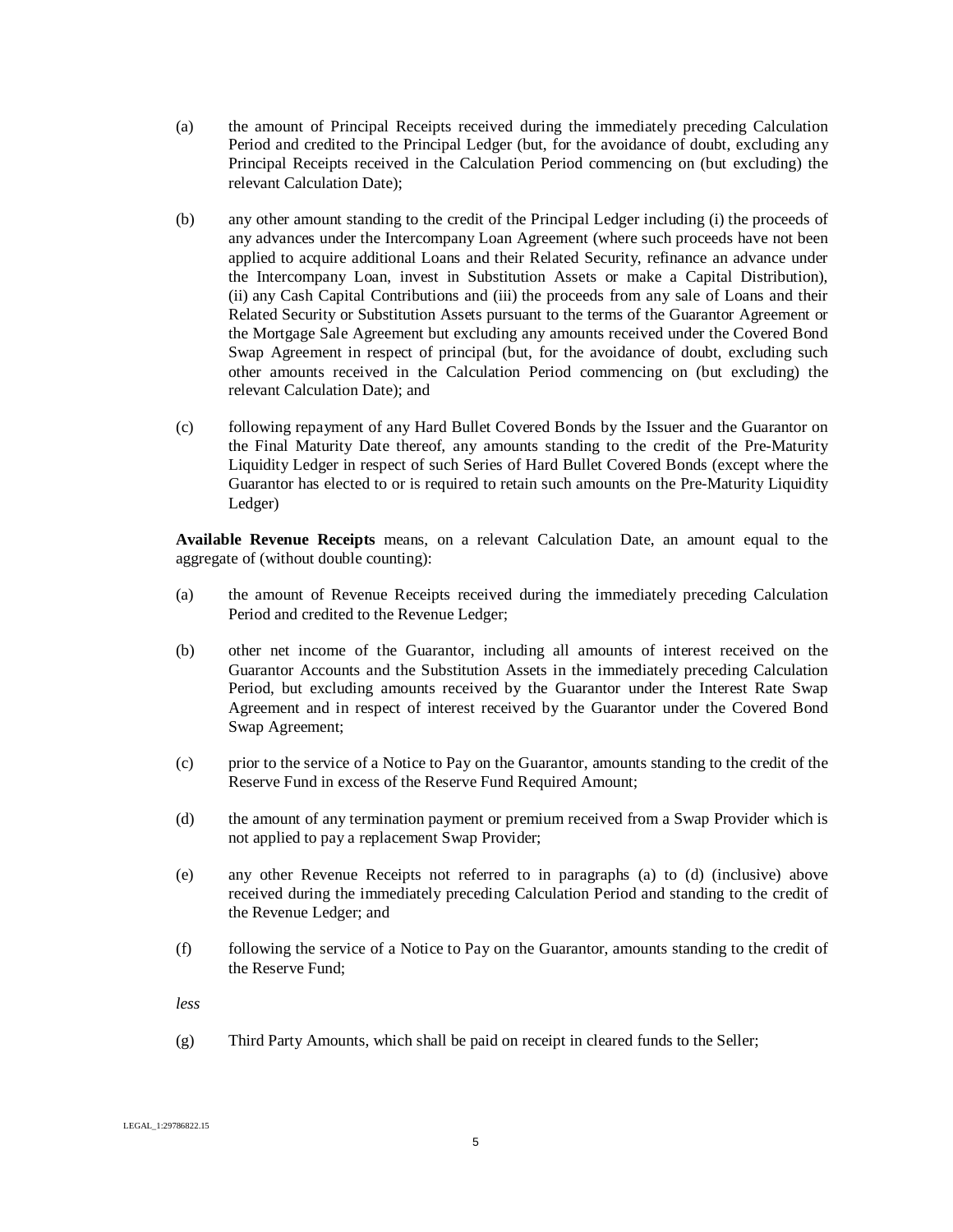**Average Fixed Rate Loan Balances** has the meaning given to it in the Interest Rate Swap Agreement;

**Average Variable Rate Loan Balances** has the meaning given to it in the Interest Rate Swap Agreement;

**Bank Account Agreement** means the bank account agreement entered into on the Program Date between the Guarantor, the Account Bank, the GDA Provider, the Cash Manager and the Bond Trustee;

**Bank Act** means the *Bank Act* (Canada);

**Banking Act** means the *Financial Services Act* and *Legislative Decree No. 385 of 1 September 1993* of the Republic of Italy;

**Bearer Covered Bonds** means Covered Bonds in bearer form;

**Bearer Definitive Covered Bond** means a Bearer Covered Bond in definitive form issued or, as the case may require, to be issued by the Issuer in accordance with the provisions of the Program Agreement or any other agreement between the Issuer and the relevant Dealer(s), the Agency Agreement and the Trust Deed in exchange for either a Temporary Global Covered Bond or part thereof or a Permanent Global Covered Bond (all as indicated in the applicable Final Terms Document), such Bearer Covered Bond in definitive form being substantially in the form set out in the Trust Deed with such modifications (if any) as may be agreed between the Issuer, the Issuing and Paying Agent, the Bond Trustee and the relevant Dealer(s) or Lead Manager (in the case of syndicated issues) and having the Terms and Conditions endorsed thereon or, if permitted by the relevant Stock Exchange, incorporating the Terms and Conditions by reference as indicated in the applicable Final Terms Document and having the relevant information supplementing, replacing or modifying the Terms and Conditions appearing in the applicable Final Terms Document endorsed thereon or attached thereto and (except in the case of a Zero Coupon Covered Bond in bearer form) having Coupons and, where appropriate, Receipts and/or Talons attached thereto on issue;

**Bearer Global Covered Bonds** means Global Covered Bonds in bearer form, comprising Temporary Global Covered Bonds and Permanent Global Covered Bonds, substantially in the forms set out in **Parts 1** and **2**, respectively, of Schedule 2 to the Trust Deed;

**Beneficial Owner** means each actual purchaser of each Covered Bond;

**block voting instruction** has the meaning given to it in Schedule 5 to the Trust Deed;

**BMO** means Bank of Montreal, a chartered bank under the *Bank Act* (Canada), having its registered office at 129 rue Saint-Jacques, Montréal, Québec, Canada H2Y 1L6;

**BMO Group** means BMO and its Subsidiaries collectively;

**BMO Prime Rate** means the rate announced from time to time by BMO as its reference rate for the purpose of determining interest rates on Canadian dollar denominated commercial loans made by it in Canada and commonly referred to as its "prime" rate;

**Bond Trustee** means Computershare Trust Company of Canada, in its capacity as Bond Trustee under the Trust Deed or as trustee under the Security Agreement together with any successor Bond Trustee appointed from time to time;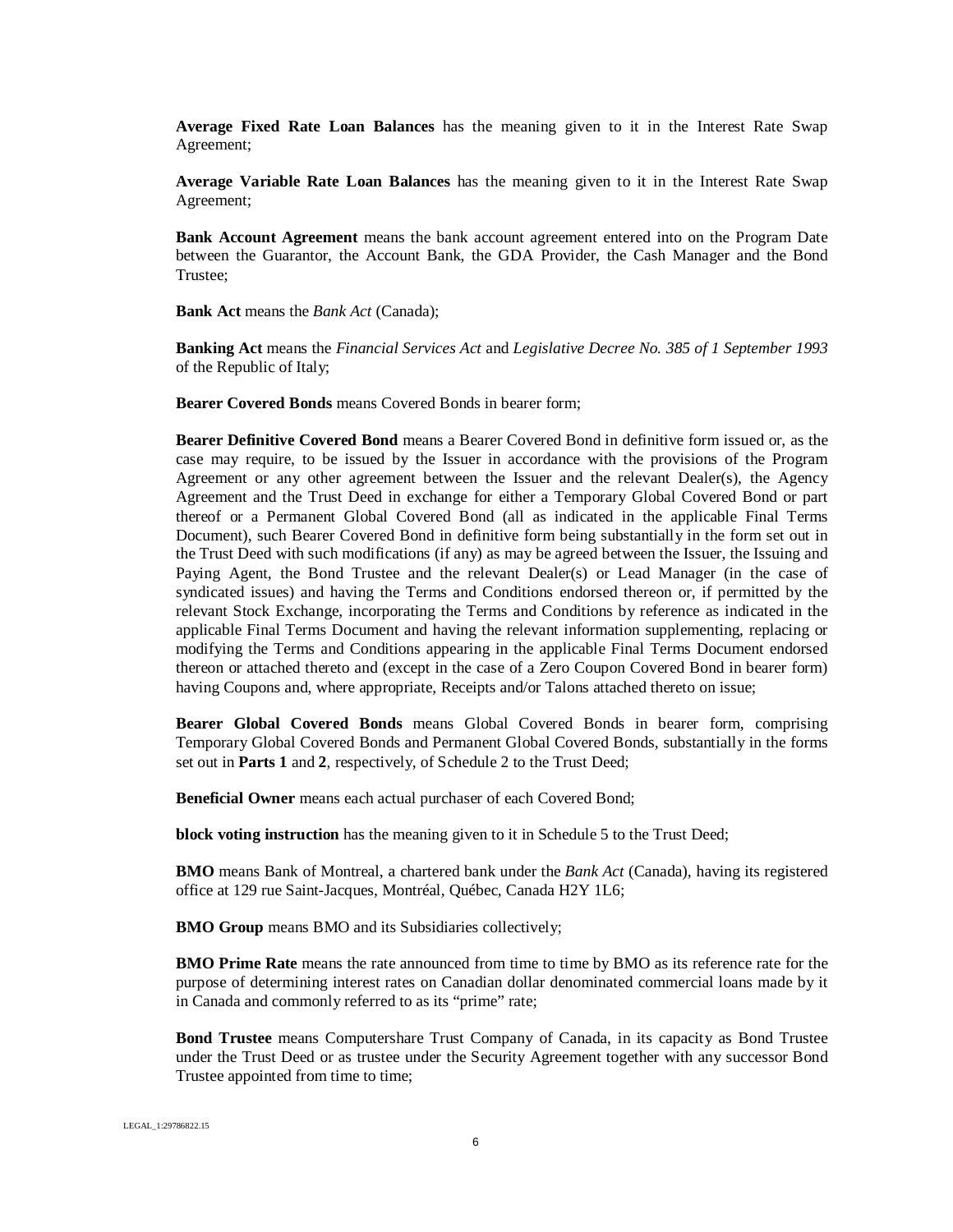**Borrower** means, in relation to a Loan, each Person specified as such in the relevant Mortgage Conditions together with each Person (if any) from time to time assuming an obligation to repay such Loan or any part of it;

**Business Day** means a day which is both:

- (a) a day on which commercial banks and foreign exchange markets settle payments and are open for general business (including dealing in foreign exchange and foreign currency deposits) in London and any Additional Business Centre specified in the applicable Final Terms Document; and
- (b) either (i) in relation to any sum payable in a Specified Currency other than euro, a day on which commercial banks and foreign exchange markets settle payments and are open for general business (including dealing in foreign exchange and foreign currency deposits) in the principal financial centre of the country of the relevant Specified Currency (if other than London and any Additional Business Centre, or as otherwise specified in the applicable Final Terms Document or (ii) in relation to any sum payable in euro, a day on which the TARGET2 System is open;

**Calculation Agency Agreement** means, in relation to any Series of Covered Bonds, an agreement in or substantially in the form of Schedule 1 to the Agency Agreement;

**Calculation Agent** means, in relation to one or more Series of Variable Interest Covered Bonds, the person initially appointed as calculation agent in relation to such Covered Bonds by the Issuer and the Guarantor pursuant to the Agency Agreement or, if applicable, any successor calculation agent in relation to such Covered Bonds;

**Calculation Amount**, in relation to any Series of Covered Bonds has the meaning given to it in the applicable Final Terms Document;

**Calculation Date** means the last day of each month;

**Calculation Period** means the period from (and including) the first day of a month to (and including) the last day of that month, except that the first Calculation Period shall commence on (and include) the first Issue Date under the Program and end on (but exclude) the last day of that month, and the last Calculation Period shall commence on the first day of the month in which the last Series of Covered Bonds matures, and shall end on such maturity date;

**Canadian Business Day** means a day (other than a Saturday or Sunday) on which commercial banks are open for general business (including dealings in foreign exchange and foreign currency deposits) in Toronto;

**Canadian Dollars**, **Canadian \$** or **cdn \$** means the lawful currency for the time being of Canada;

**Canadian Dollar Equivalent** means in respect of any amount in another currency, the amount of Canadian Dollars that could be purchased with such amount at the then prevailing spot rate of exchange;

**Capital Account Ledger** means the ledger maintained by the Managing GP (or the Cash Manager on its behalf) in respect of each Partner to record the balance of each Partner's Capital Contributions from time to time;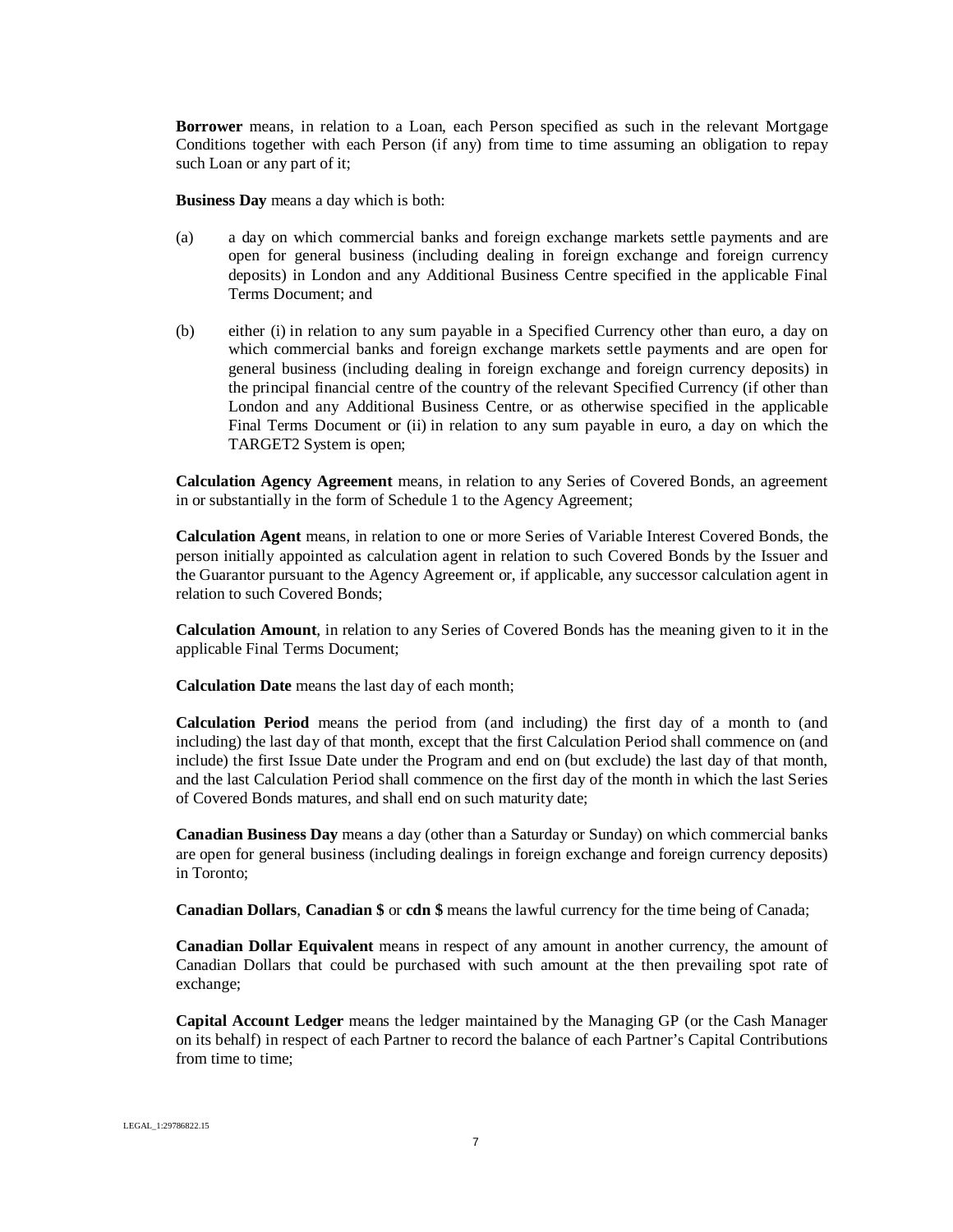**Capital Contribution** means, in relation to each Partner, the aggregate of the capital contributed by or agreed to be contributed by that Partner to the Guarantor from time to time by way of Cash Capital Contributions and Capital Contributions in Kind as determined on each Calculation Date in accordance with the formula set out in the Guarantor Agreement;

**Capital Contribution Balance** means the balance of each Partner's Capital Contributions as recorded from time to time in the relevant Partner's Capital Account Ledger;

**Capital Contribution in Kind** means a contribution by a Partner to the Guarantor other than a Cash Capital Contribution, including contributions of Substitution Assets (up to the prescribed limit), and/or Loans and their Related Security on a fully-serviced basis to the Guarantor (which shall constitute a Capital Contribution equal to (a) the aggregate of the fair market value of those Loans as at the relevant Purchase Date, minus (b) any cash payment paid by the Guarantor for such Loans and their Related Security on that Purchase Date);

**Capital Distribution** means any return on a Partner's Capital Contribution in accordance with the terms of the Guarantor Agreement;

**Capitalized Arrears** means, in relation to a Loan at any date (the **determination date**), the amount (if any) at such date of any Arrears of Interest in respect of which, on or prior to the determination date, each of the following conditions has been satisfied:

- (a) the Seller (or the Servicer on the Seller's behalf) acting as a Reasonable, Prudent Mortgage Lender has, by arrangement with the relevant Borrower, agreed to capitalise such Arrears of Interest; and
- (b) such Arrears of Interest have been capitalized and added, in the relevant accounts of the Seller (or, if the determination date occurs after the First Purchase Date, the Guarantor), to the principal amount outstanding in respect of such Loan;

**Capitalized Expenses** means, in relation to a Loan, the amount of any expense, charge, fee, premium or payment (excluding, however, any Arrears of Interest) capitalized and added to the principal amount outstanding in respect of such Loan in accordance with the relevant Mortgage Conditions;

**Cash** means cash and/or amounts standing to the credit of a bank account, as the context shall require;

**Cash Capital Contributions** means a Capital Contribution made in cash;

**Cash Flow Model Calculation Date** means the Calculation Date falling in March, June, September and December of each year (commencing on the Calculation Date falling in the first such month following the First Issue Date);

**Cash Management Agreement** means the cash management agreement entered into on the Program Date between the Guarantor, the Seller, the Servicer, the Cash Manager, the GDA Provider and the Bond Trustee;

**Cash Management Deposit Ratings** means the threshold ratings of (i) P-1 (in respect of Moody's), (ii) F1 or A (in respect of Fitch), and (iii) AA(low) or R-1 (middle) (in respect of DBRS) as applicable, of the unsecured, unsubordinated and unguaranteed debt obligations (or, in the case of Fitch, the issuer default rating) of the Cash Manager by the Rating Agencies;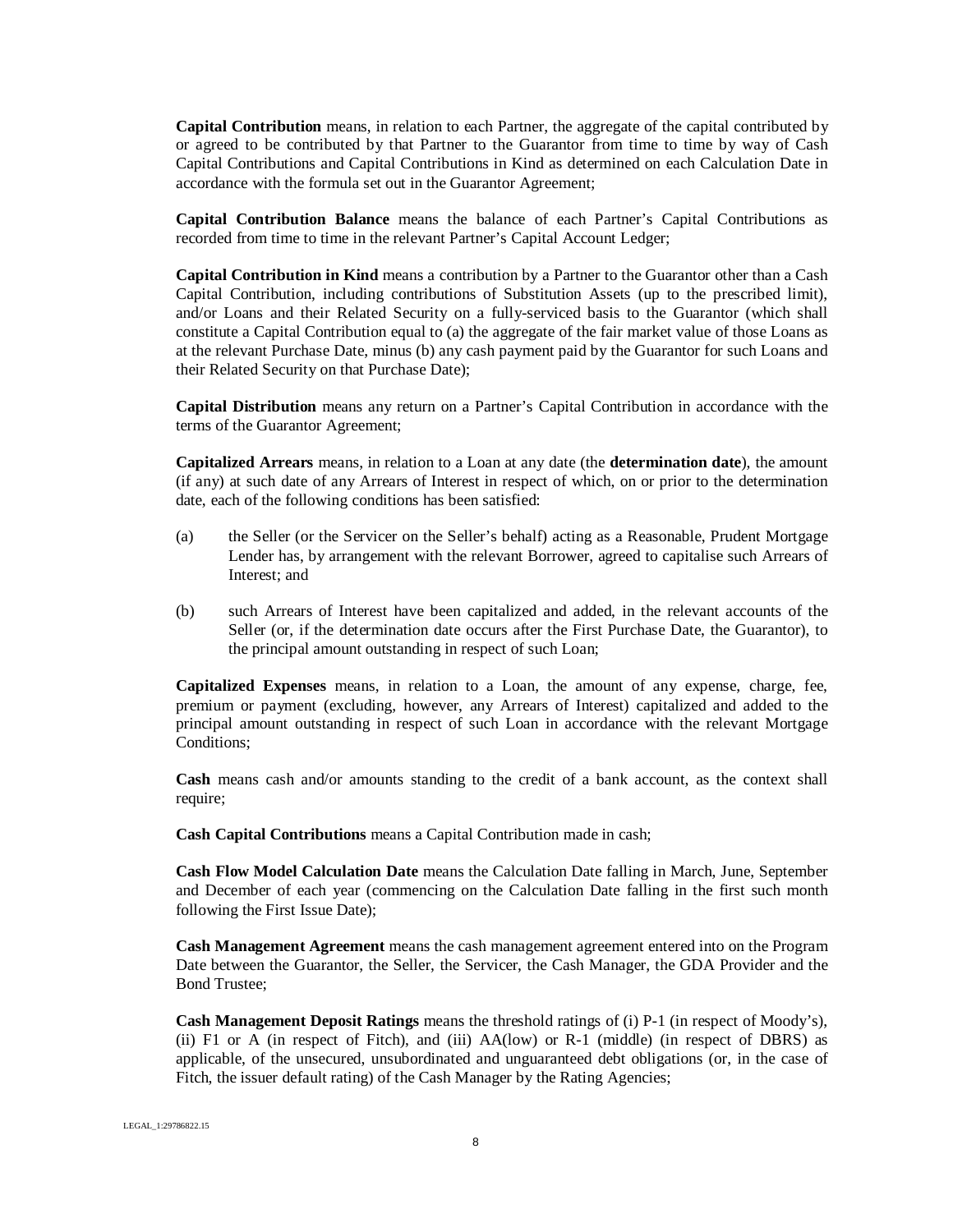**Cash Management Services** means the services to be provided to the Guarantor and the Bond Trustee pursuant to the Cash Management Agreement;

**Cash Manager** means BMO in its capacity as cash manager or any successor cash manager appointed from time to time;

**Cash Manager Required Ratings** means the threshold ratings (i) P-1 (in respect of Moody's), (ii) BBB+ and F2 (in respect of Fitch), and (iii) BBB (low) (in respect of DBRS) as applicable, of the unsecured, unsubordinated and unguaranteed debt obligations (or in the case of Fitch, the issuer default rating) of the Cash Manager by the Rating Agencies;

**Cash Manager Termination Event** has the meaning given to it in Section 14.1 of the Cash Management Agreement;

**CDOR** means the Canadian Dollar Offer Rate;

**CGCB** means a Temporary Global Covered Bond in the form set out in Part 1 of Schedule 2 to the Trust Deed or a Permanent Global Covered Bond in the form set out in Part 2 of Schedule 2 to the Trust Deed, in either case where the applicable Final Terms Document specifies that the Covered Bonds are in CGCB form;

**Charged Property** means the Collateral charged by the Guarantor pursuant to the Security Agreement;

**Clearing Systems** means DTC, Euroclear and/or Clearstream, Luxembourg;

**Clearstream, Luxembourg** means Clearstream Banking, société anonyme or its successors;

**Closing Bank** means the closing bank agreed between the Issuer, the Guarantor, the Registrar, the Issuing and Paying Agent and the relevant Dealer pursuant to the Agency Agreement or, as the case may be, the Lead Manager to which the relevant Dealer or, as the case may be, the Lead Manager shall pay the net purchase moneys for an issue of Registered Covered Bonds;

**CMHC** means Canada Mortgage and Housing Corporation and its successors;

**CMHC Guide** means the Canadian Registered Covered Bond Programs Guide issued by CMHC on June 27, 2013, as the same may be supplemented, amended or replaced by CMHC from time to time;

**Code** means the *U.S. Internal Revenue Code of 1986*;

**Collateral** has the meaning given in Section 2.01 of the Security Agreement;

**Collections** means, with respect to any Loan, (a) all funds received after the relevant date in payment of any amounts due under or in respect of such Loan (including, without limitation, all scheduled payments, prepayments, Liquidation Proceeds, finance charges, interest, principal prepayment bonuses, indemnities or penalties and all other charges and all arrears of such amounts), or applied to amounts due under or in respect of such Loan, (b) all cash collections of the Outstanding Principal Balance of such Loan received after the relevant time and all other proceeds of such Loan, (c) all proceeds of insurance policies, if applicable, with respect to the relevant Property to the extent not required by the terms of the relevant policy or the Mortgage Conditions to be applied to repair damages for which they compensate, and (d) all such other amounts received in connection with or relation to the relevant Loan excluding, for greater certainty with respect to the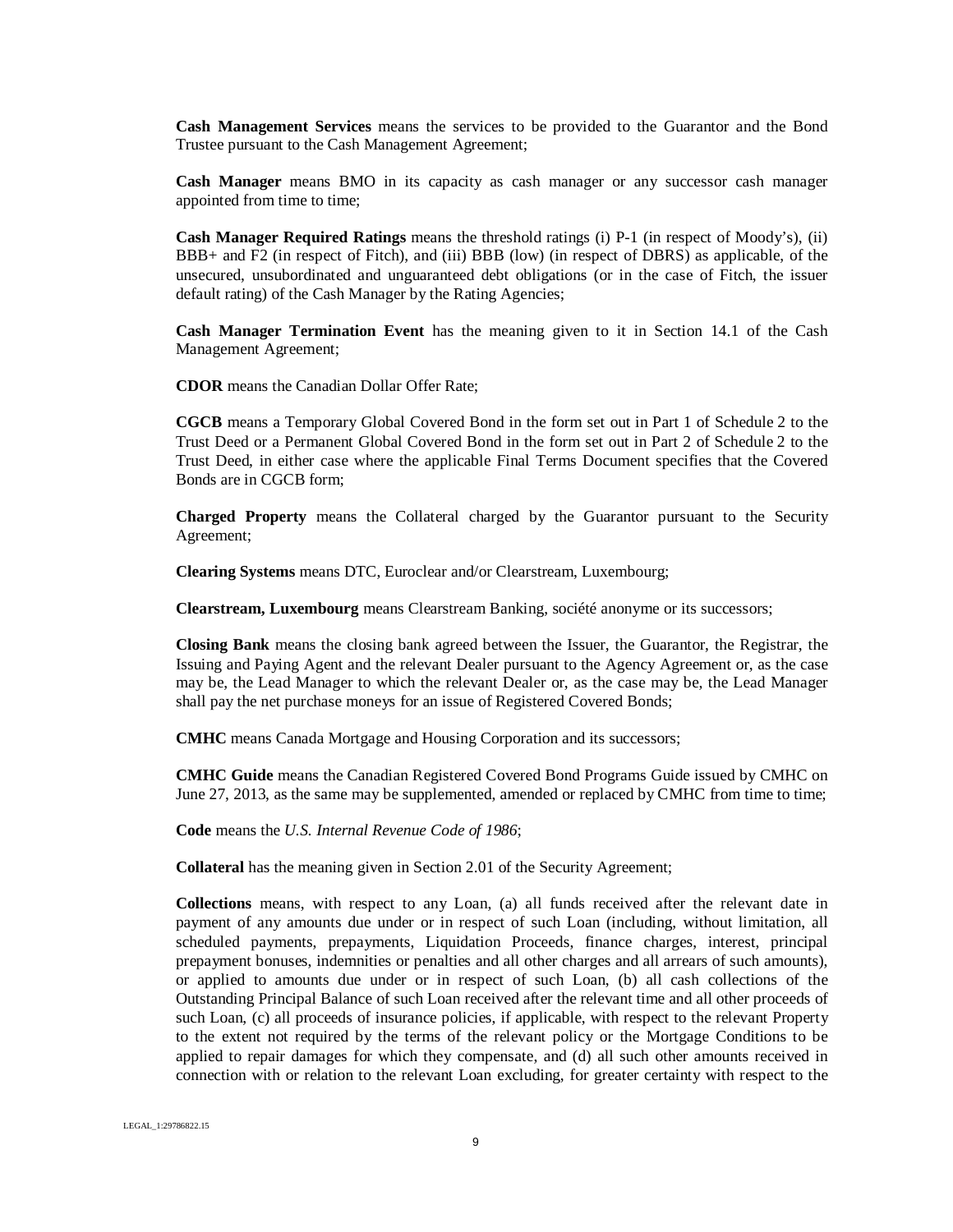Seller, the Purchase Price received in respect of such Loan pursuant to the terms of the Mortgage Sale Agreement

**Commencement Date** means the date of this Agreement;

**Common Depositary** means the common depositary for Euroclear and Clearstream, Luxembourg;

**Common Safekeeper** means an ICSD in its capacity as a common safekeeper or a person nominated by the ICSDs to perform the role of common safekeeper;

**Companies Act** means the *Companies Act 1985* or the *Companies Act 2006*, as applicable, and any regulations made pursuant to those Acts;

**Completion** means the completion of the sale and purchase of the Initial Portfolio or a New Portfolio pursuant to and in accordance with Section 2 or Section 4, respectively, of the Mortgage Sale Agreement;

#### **Confirmation Letter** means:

- (a) in respect of the appointment of a third party as a Dealer for the duration of the Program, the Confirmation Letter substantially in the form set out in Part 2 of Appendix 3 of the Program Agreement; and
- (b) in respect of the appointment of a third party as a Dealer for one or more particular issue(s) of Covered Bonds under the Program, the Confirmation Letter substantially in the form set out in Part 4 of Appendix 3 of the Program Agreement;

**Controlled Assets** The meaning given to it in Section 3.01 of the Security Agreement;

**Controlled Securities Account** The meaning given to it in Section 2.06 of the Security Agreement;

**Corporate Representations and Warranties** means the representations and warranties set forth in Section 1 of Schedule 1 to the Mortgage Sale Agreement;

**Corporate Services Agreement** means the corporate services agreement entered into on the Program Date by and among the Corporate Services Provider, the Liquidation GP, the Issuer and the Guarantor;

**Corporate Services Provider** means Computershare Trust Company of Canada, a trust company formed under the laws of Canada, as corporate services provider to the Liquidation GP under the Corporate Services Agreement, together with any successor corporate services provider appointed from time to time;

**Coupon** means an interest coupon appertaining to a Bearer Definitive Covered Bond (other than a Zero Coupon Covered Bond), such coupon being:

- (a) if appertaining to a Fixed Rate Covered Bond, substantially in the form set out in Part 4A of Schedule 2 to the Trust Deed or in such other form, having regard to the terms of issue of the Covered Bonds of the relevant Series, as may be agreed between the Issuer, the Issuing and Paying Agent, the Bond Trustee and the relevant Dealer(s); or
- (b) if appertaining to a Floating Rate Covered Bond or an Index Linked Interest Covered Bond, substantially in the form set out in Part 4B of Schedule 2 to the Trust Deed or in such other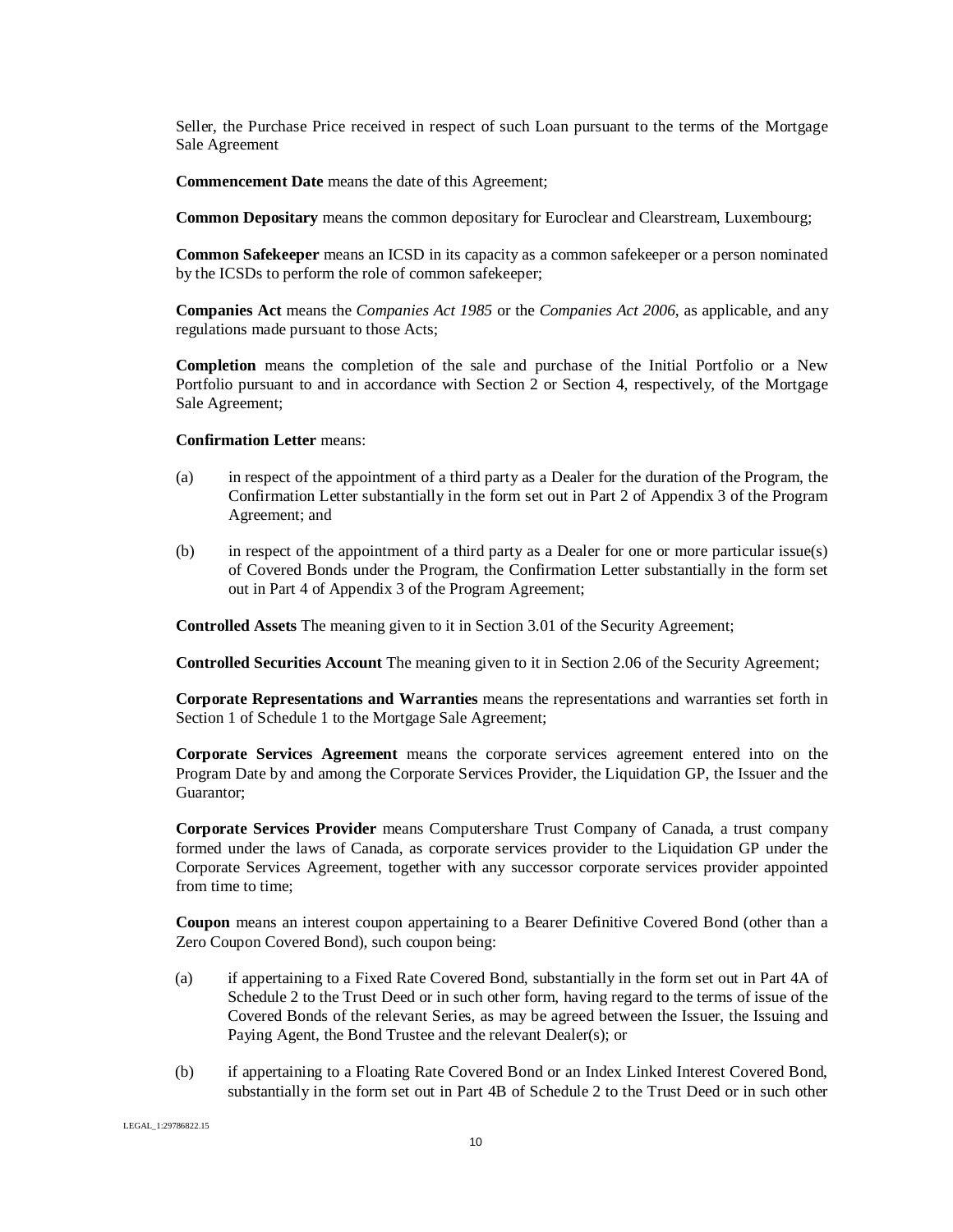form, having regard to the terms of issue of the Covered Bonds of the relevant Series, as may be agreed between the Issuer, the Issuing and Paying Agent, the Bond Trustee and the relevant Dealer(s); or

(c) if appertaining to a Bearer Definitive Covered Bond which is neither a Fixed Rate Covered Bond nor a Floating Rate Covered Bond , in such form as may be agreed between the Issuer, the Issuing and Paying Agent, the Bond Trustee and the relevant Dealer(s);

**Couponholders** means the holders of the Coupons (which expression shall, unless the context otherwise requires, include the holders of the Talons);

**Cover Pool Monitor** means KPMG LLP, in its capacity as Cover Pool Monitor under the Cover Pool Monitor Agreement together with any successor or additional Cover Pool Monitor appointed from time to time thereunder;

**Cover Pool Monitor Agreement** means the Cover Pool Monitor Agreement entered into on the Program Date between the Cover Pool Monitor, the Guarantor, the Cash Manager, the Issuer and the Bond Trustee;

**Cover Pool Monitor Fee** has the meaning given in Section 6.1 of the Cover Pool Monitor Agreement;

**Cover Pool Monitor Payment Date** has the meaning given in Section 6.1 (Cover Pool Monitor Payment Date) of the Cover Pool Monitor Agreement;

**Covered Bond** means each covered bond issued or to be issued pursuant to the Program Agreement or the Underwriting Agreement and which is or is to be constituted under the Trust Deed, which covered bond may be represented by a Global Covered Bond or any Definitive Covered Bond and includes any replacements for a Covered Bond issued pursuant to Condition 6 (*Redemption and Purchase*), Condition 10 (*Replacement of Covered Bonds*) of Part I of the Terms and Conditions or Condition 10 (*Replacement of Covered Bonds, Receipts, Coupons and Talons*) of Part II of the Terms and Conditions;

**Covered Bond Guarantee** means an unconditional and irrevocable guarantee by the Guarantor in the Trust Deed for the payment (following service of a Notice to Pay or a Guarantor Acceleration Notice) of Guaranteed Amounts in respect of the Covered Bonds when the same shall become Due for Payment;

**Covered Bond Guarantee Activation Event** means the earlier to occur of (i) an Issuer Event of Default, together with the service of an Issuer Acceleration Notice on the Issuer and the service of a Notice to Pay on the Guarantor; and (ii) a Guarantor Event of Default, together with the service of a Guarantor Acceleration Notice on the Issuer and on the Guarantor (and each a **Covered Bond Guarantee Activation Event** as the context requires);

**Covered Bond Legislative Framework** means the legislative framework established by Part I.1 of the *National Housing Act* (Canada);

**Covered Bond Swap** means a Forward Starting Covered Bond Swap or a Non-Forward Starting Covered Bond Swap;

**Covered Bond Swap Agreement** means each Forward Starting Covered Bond Swap Agreement and each Non-Forward Starting Covered Bond Swap Agreement;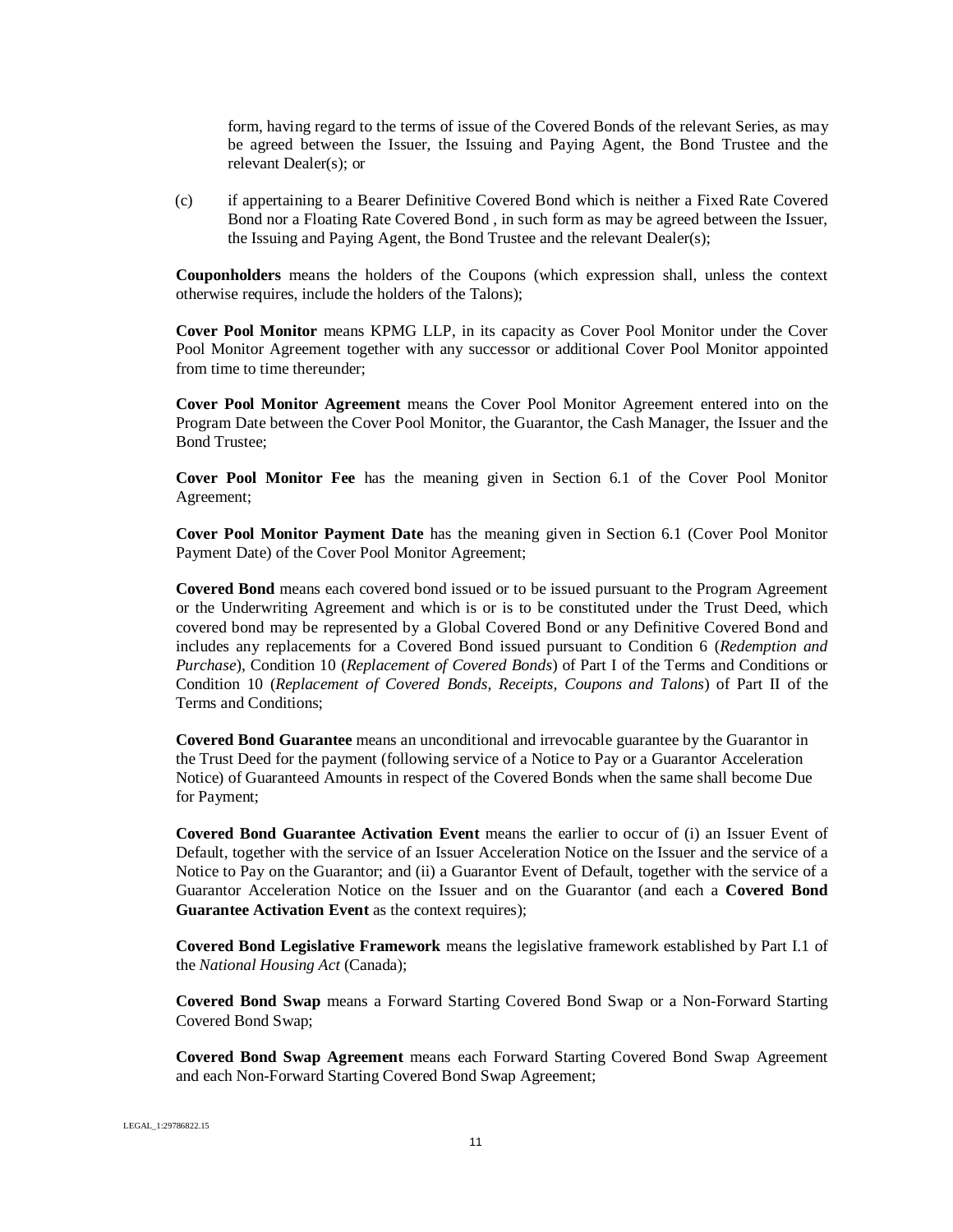**Covered Bond Swap Early Termination Event** means a Termination Event or Event of Default (each as defined in the relevant Covered Bond Swap Agreement), excluding a Swap Provider Downgrade Event, pursuant to which the Non-defaulting Party or the party that is not the Affected Party (each as defined in the relevant Covered Bond Swap Agreement), as applicable, may terminate the Covered Bond Swap Agreement;

**Covered Bond Swap Effective Date** means the "Effective Date" as defined in the related Covered Bond Swap Agreement;

**Covered Bond Swap Provider** means each provider of a Covered Bond Swap under a Covered Bond Swap Agreement;

**Covered Bond Swap Rate** means, in relation to a Series of Covered Bonds, the exchange rate specified in the Covered Bond Swap relating to such Covered Bonds or, if the relevant Covered Bond Swap Agreement has terminated, the applicable spot rate;

**Covered Bondholders** means the holders of outstanding Covered Bonds at any time;

**Credit and Collection Policy** means the customary credit and collection policies and practices of the Seller, or as applicable, the relevant Originator, relating to the granting of credit on the security of Loans and the collection and enforcement of Loans, as in effect on the Program Date, as modified in compliance with the Mortgage Sale Agreement from time to time;

**Credit Linked Interest Covered Bonds** means Covered Bonds in respect of which payments of interest will be calculated by reference to the creditworthiness of, performance of obligations by or some other factor relating to one or more Reference Entities, as set out in the applicable Final Terms Document;

**Custodial Information** means collectively, the Eligible Loan Details and the Substitution Asset Details with respect to the Loans and Related Security and Substitution Assets in the Portfolio;

**Custodian** means Computershare Trust Company of Canada, in its capacity as Custodian under the Mortgage Sale Agreement;

**Customer Files** means, with respect to any Loan, (a) the original fully executed copy of the document(s) evidencing the Loan and the Mortgage, (b) the duplicate registered Mortgage evidencing and securing such Loan bearing a certificate of registration from the applicable land registry office, land titles office or similar place of public record in which the related Mortgage is registered together with the promissory note, if any, evidencing such Loan fully executed by the Borrower, (c) fully executed copies of the other loan and/or security agreements, if any, securing the Mortgage, fully executed by the Borrower, (d) a record or facsimile of the original credit application fully executed by the Borrower and all other credit information obtained by the Seller or the relevant Originator in connection with the Loan and the related Borrower, (e) the solicitor's or notary's report of title or title insurance policy obtained by the Seller or the relevant Originator in connection with the initial advance of the Loan together with the survey or certificates of location relied upon by the solicitor or notary or title insurance company in issuing his or its report or title insurance policy, (f) the most recent Valuation Report of the related mortgaged property obtained by the Seller or the relevant Originator in accordance with the Credit and Collection Policy, (g) the insurance policy or certificate of insurance evidencing the Borrower's insurance against fire and other standard risks showing the Seller or the relevant Originator as first mortgagee and loss payee and containing a standard mortgage endorsement, and (h) any and all other documents that the Servicer or the Seller or the relevant Originator shall keep on file relating to such Loan;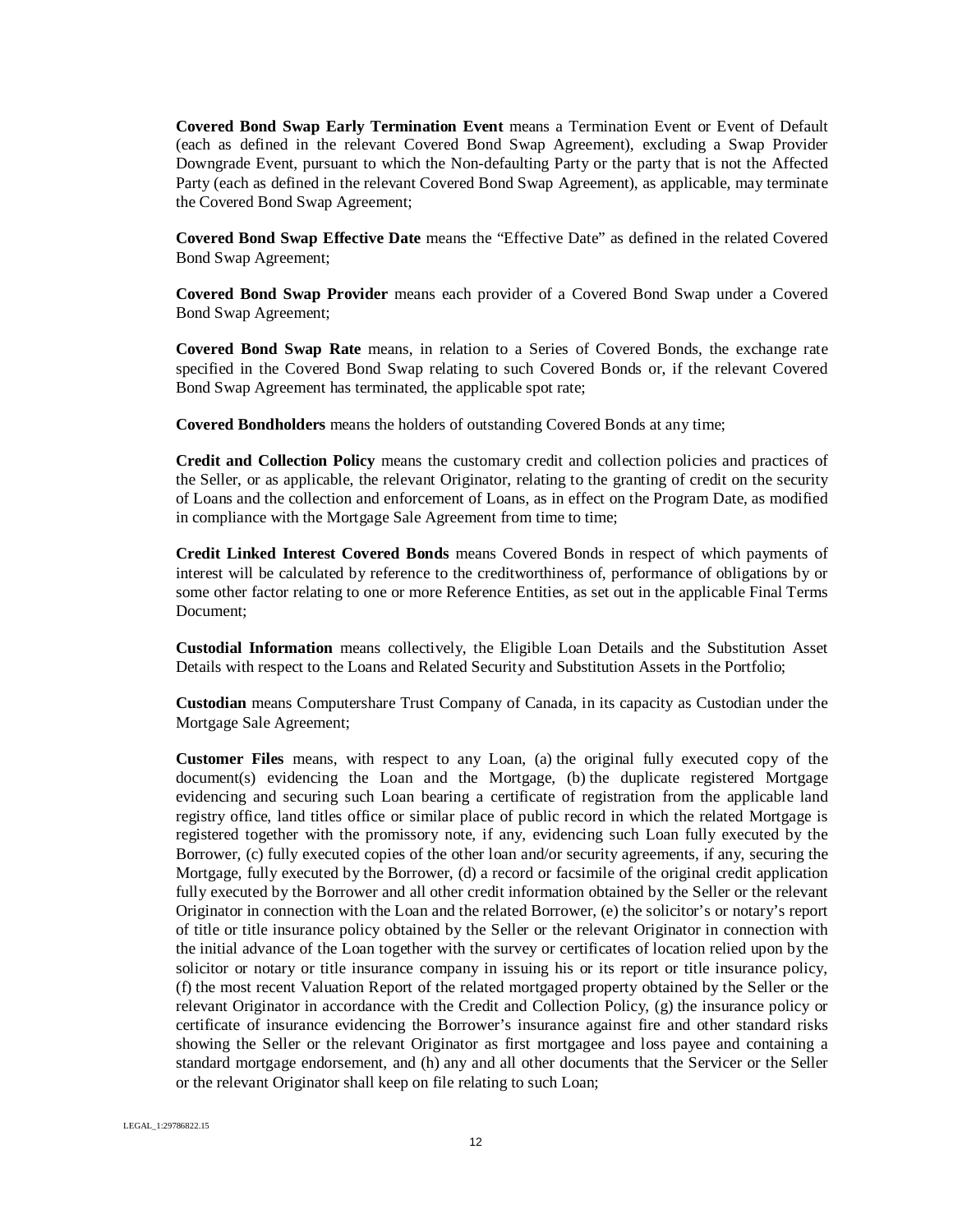**Day Count Fraction**, in the case of a Fixed Rate Covered Bond, has the meaning given in Condition 4.1 (*Interest –Interest on Fixed Rate Covered Bonds*) of Part II of the Terms and Conditions and in the case of a Floating Rate Covered Bond, has the meaning given in Condition 4.2 (*Interest – Interest on Floating Rate Covered Bonds and Index Linked Interest Covered Bonds*) of Part II of the Terms and Conditions;

**DBRS** means DBRS Limited and its successors;

#### **Dealer Accession Letter** means:

- (a) in respect of the appointment of a third party as a Dealer for the duration of the Program or until terminated by the Issuer, the Dealer Accession Letter substantially in the form set out in the Program Agreement; and
- (b) in respect of the appointment of a third party as a Dealer for one or more particular issue(s) of Covered Bonds under the Program, the Dealer Accession Letter substantially in the form set out in the Program Agreement;

**Dealers** means each dealer appointed from time to time in accordance with the Program Agreement or the Underwriting Agreement, which appointment may be for a specific issue or on an ongoing basis. References to the **relevant Dealer(s)** shall, in the case of an issue of Covered Bonds being (or intended to be) subscribed for by more than one Dealer, be to all Dealers agreeing to subscribe for such Covered Bonds;

**Dealership Agreement** means the Dealership Agreement entered into on or after the Program Date between the Issuer, the Guarantor and the Dealers (as amended and/or supplemented and/or restated from time to time) for the sale of Covered Bonds other than U.S. Registered Covered Bonds;

**Defaulted Covered Bond** has the meaning given in Section 6.8 of the Agency Agreement;

**Declaration** has the meaning given in the recitals to the Guarantor Agreement;

**Defaulted Loan** means any Loan in the Portfolio in respect of which there remains unpaid, in whole or in part, any regularly scheduled amount for any period of at least 90 consecutive days from the due date of such amount;

**Definitive Covered Bond** means a Bearer Definitive Covered Bond and/or a Registered Definitive Covered Bond, as the context may require;

**Definitive Regulation S Covered Bond** means a Registered Covered Bond in definitive form sold to non-U.S. persons outside the United States in reliance on Regulation S;

**Definitive Rule 144A Covered Bond** means a Registered Covered Bond in definitive form sold in the United States to QIBs pursuant to Rule 144A;

**Delinquent Loan** means any Loan, other than a Defaulted Loan, (i) in respect of which there remains unpaid, in whole or in part, any regularly scheduled amount for any period of at least 30 consecutive days from the due date of such amount, or (ii) that has been, or in accordance with the Credit and Collection Policy, should be, classified as delinquent;

**Demand Loan** has the meaning given to it in Section 7.2(b) of the Intercompany Loan Agreement;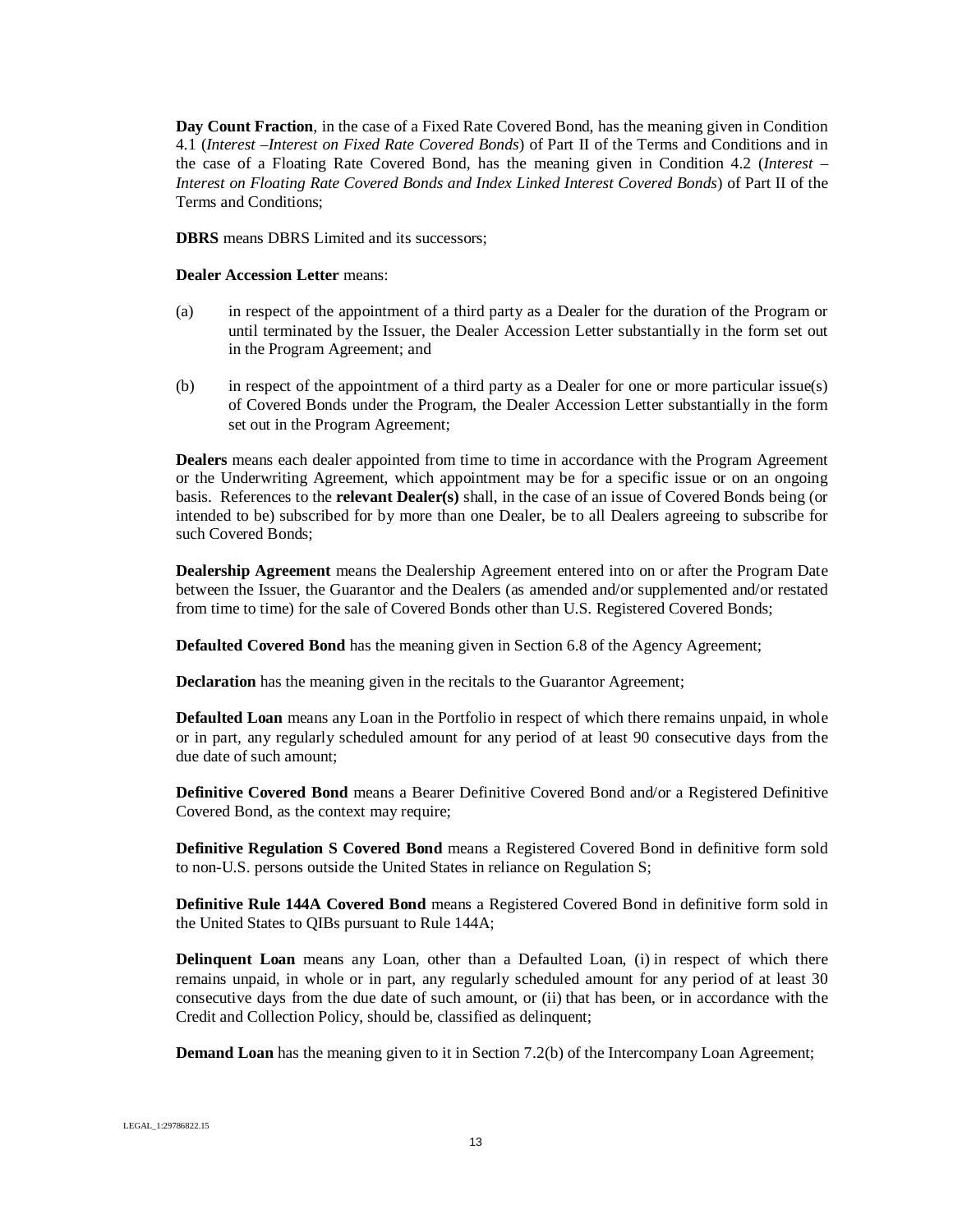**Demand Loan Contingent Amount** means an amount equal to the lesser of: (a) the aggregate amount of the Intercompany Loan then outstanding, minus the aggregate amount of the Guarantee Loan then outstanding (as determined by an Asset Coverage Test run on the relevant repayment date); and (b) 1 per cent. of the amount of the Guarantee Loan then outstanding (as determined by an Asset Coverage Test run on the relevant repayment date), provided, for greater certainty, that in calculating the amount of the Guarantee Loan and the Demand Loan for purposes of determining the Demand Loan Contingent Amount, no credit shall be given to the Guarantor in the Asset Coverage Test for any Excess Proceeds received by the Guarantor from the Bond Trustee;

**Demand Loan Repayment Event** has the meaning given to it in Section 7.2 of the Intercompany Loan Agreement;

**Demand Loan Required Amount** has the meaning given to it in the Guarantor Agreement;

**Departing Managing GP** has the meaning given to it in Section 11.4 of the Guarantor Agreement;

**Designated Account** has the meaning given to it in Condition 5.2 (*Payments –Payments in respect of Registered Covered Bonds*) of Part I of the Terms and Conditions or Condition 5.4 (*Payments – Payments in respect of Registered Covered Bonds*) of Part II of the Terms and Conditions, as applicable;

**Designated Bank** has the meaning given to it in Condition 5.2 (*Payments –Payments in respect of Registered Covered Bonds*) of Part I of the Terms and Conditions or Condition 5.4 (*Payments – Payments in respect of Registered Covered Bonds*) of Part II of the Terms and Conditions, as applicable;

**Designated Maturity** has the meaning given to it in the ISDA Definitions;

**Determination Date** has the meaning given to it in the applicable Final Terms Document;

**Determination Period** has the meaning given to it in Condition 4.5(d) (*Interest – Business Day, Business Day Convention, Day Count Fractions and other adjustments*) of the Terms and Conditions;

**Direct Participants** means direct participants in DTC;

**Disclosure Documents** means the Final Terms Document together with the Prospectus and, if applicable, any relevant Pricing Supplement;

**Distribution Compliance Period** means the period that ends 40 days after the later of the commencement of the offering and the Issue Date;

**Downgrade Trigger Event** means, for a Covered Bond Swap Agreement or an Interest Rate Swap Agreement, an "Initial Rating Event" or a "Subsequent Rating Event", in each case as defined therein;

**Drawdown Date** has the meaning given to it in Section 2.1 of the Intercompany Loan Agreement;

**DTC** means The Depository Trust Company or its successors;

**DTC Covered Bonds** means Registered Covered Bonds accepted into DTC's book-entry settlement system;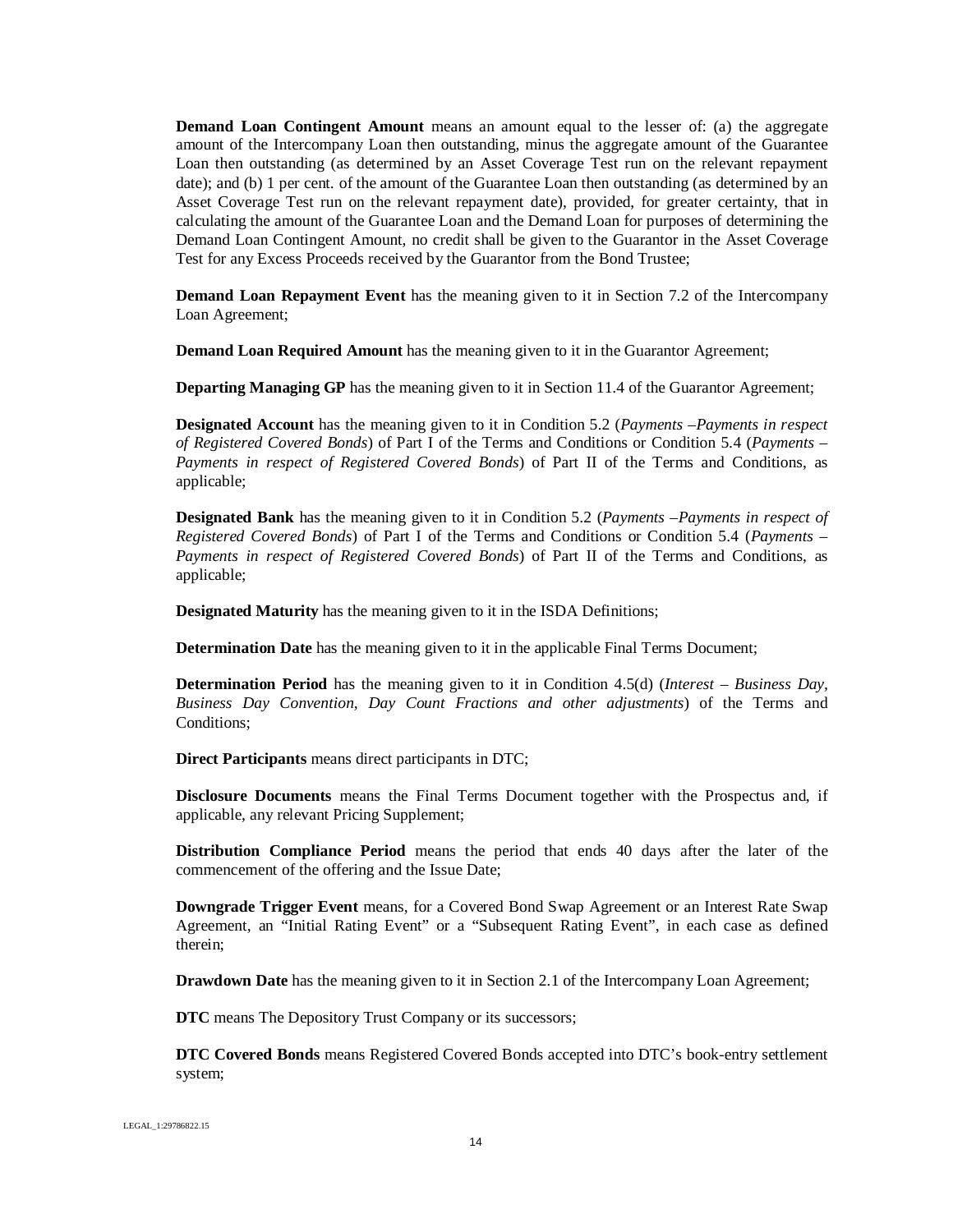**DTCC** means The Depository Trust & Clearing Corporation or its successors;

**Dual Currency Interest Covered Bond** means a Covered Bond in respect of which payments of interest will be made in such currencies, and based on such rates of exchange, as the Issuer and the relevant Dealer(s) may agree, such currencies and rates of exchange to be specified in the applicable Final Terms Document;

**Due for Payment** means the requirement by the Guarantor to pay any Guaranteed Amounts following the delivery of a Notice to Pay on the Guarantor:

- (i) prior to the occurrence of a Guarantor Event of Default, on the later of:
	- (a) the date on which the Scheduled Payment Date in respect of such Guaranteed Amounts is reached, or, if later, the day which is two Business Days following service of a Notice to Pay on the Guarantor in respect of such Guaranteed Amounts or if the applicable Final Terms Document specified that an Extended Due for Payment Date is applicable to the relevant Series of Covered Bonds, the Interest Payment Date that would have applied if the maturity date of such Series of Covered Bonds had been the Extended Due for Payment Date (the **Original Due for Payment Date**); and
	- (b) in relation to any Guaranteed Amounts in respect of the Final Redemption Amount payable on the Final Maturity Date for a Series of Covered Bonds only, the Extended Due for Payment Date, but only (i) if in respect of the relevant Series of Covered Bonds the Covered Bond Guarantee is subject to an Extended Due for Payment Date pursuant to the terms of the applicable Final Terms Document and (ii) to the extent that the Guarantor having received a Notice to Pay no later than the date falling one Business Day prior to the Extension Determination Date does not pay Guaranteed Amounts equal to the Final Redemption Amount in respect of such Series of Covered Bonds by the Extension Determination Date, as the Guarantor has insufficient moneys available under the Guarantee Priority of Payments to pay such Guaranteed Amounts in full on the earlier of (a) the date which falls two Business Days after the service of such Notice to Pay on the Guarantor or, if later, the Final Maturity Date (or, in each case, after the expiry of the grace period set out in Condition 9.2(b)) under the terms of the Covered Bond Guarantee or (b) the Extension Determination Date,

or, if, in either case, such day is not a Business Day, the next following Business Day. For the avoidance of doubt, Due for Payment does not refer to any earlier date upon which payment of any Guaranteed Amounts may become due under the guaranteed obligations, by reason of prepayment, acceleration of maturity, mandatory or optional redemption or otherwise; or

(ii) following the occurrence of a Guarantor Event of Default, the date on which a Guarantor Acceleration Notice is served on the Issuer and the Guarantor;

**Earliest Maturing Covered Bonds** means, at any time, the Series of the Covered Bonds (other than any Series which is fully collateralized by amounts standing to the credit of the GDA Account) that has or have the earliest Final Maturity Date as specified in the applicable Final Terms Document (ignoring any acceleration of amounts due under the Covered Bonds prior to service of a Guarantor Acceleration Notice);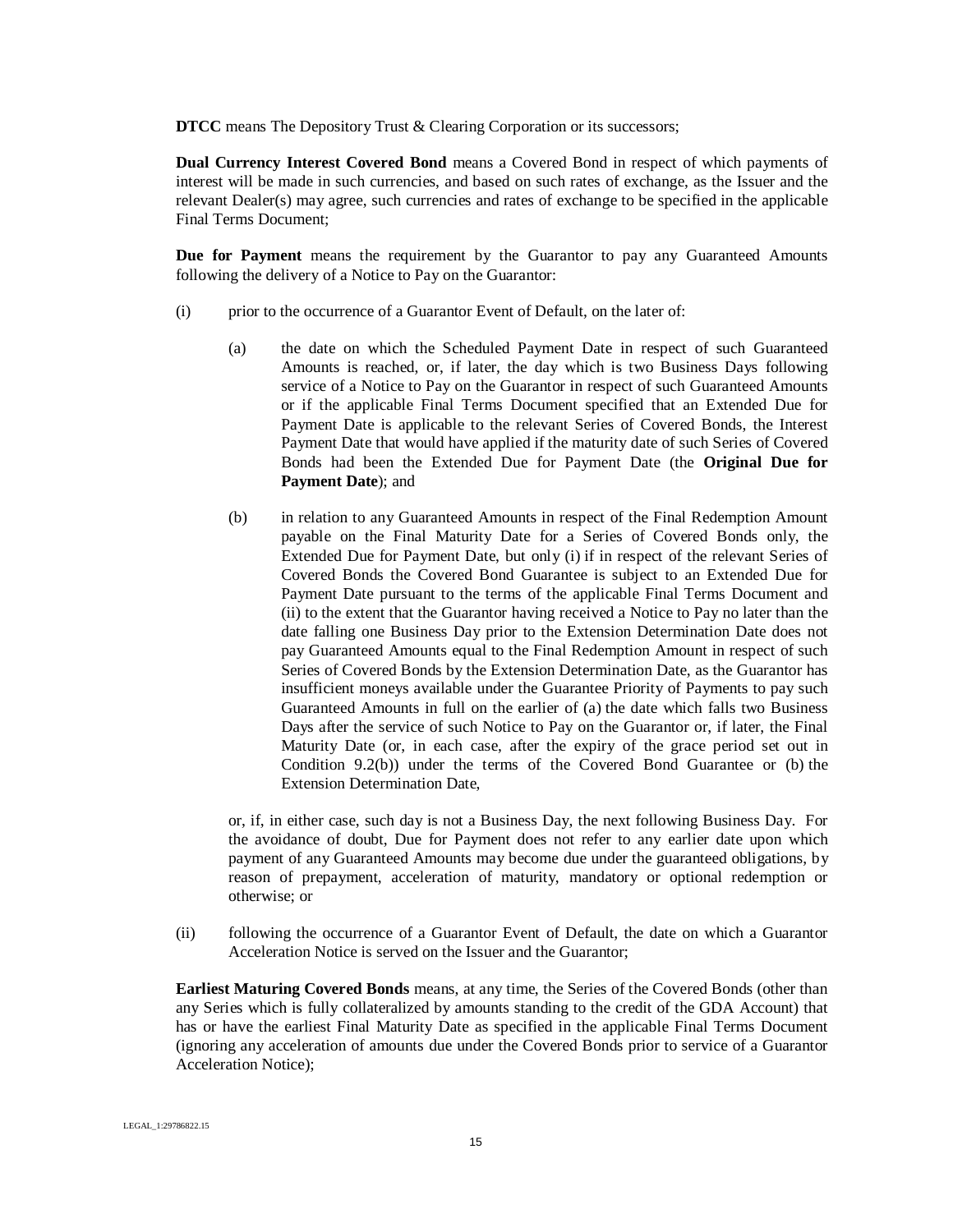**Early Redemption Amount** has the meaning given to it in the applicable Final Terms Document;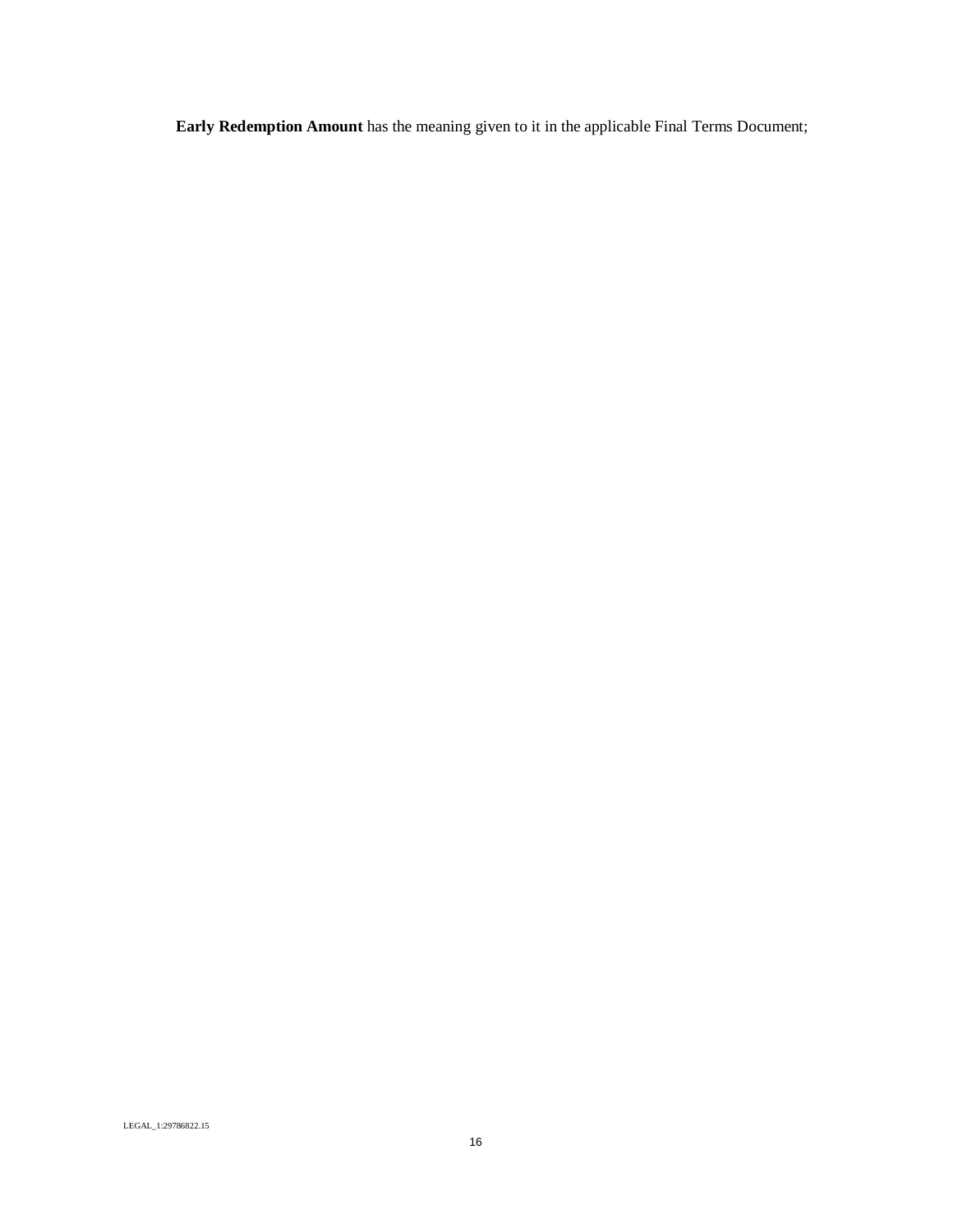**Eligibility Criteria** means the following criteria:

- (a) there has been neither an Issuer Event of Default and service of an Issuer Acceleration Notice nor a Guarantor Event of Default and service of a Guarantor Acceleration Notice as at the relevant Purchase Date;
- (b) the Guarantor, acting on the advice of the Cash Manager, is not aware, and could not reasonably be expected to be aware, that the proposed purchase by the Guarantor of the Loans and their Related Security on the relevant Purchase Date does not satisfy the Rating Agency Condition;
- (c) no Loan that is proposed to be sold to the Guarantor on the relevant Purchase Date has an Outstanding Principal Balance of more than \$3,000,000.00;
- (d) if the Loans that are proposed to be sold constitute a New Loan Type, the Rating Agency Condition has been satisfied in accordance with the terms of the Mortgage Sale Agreement that such Loans may be sold to the Guarantor;
- (e) such Loan is not secured by a Mortgage that also secures one or more other loans that has the benefit of insurance from any Prohibited Insurer;
- (f) if the Loan is extended or advanced upon the security of a Mortgage that also secures (or is capable of securing) Retained Loans, the Loan and all Related Retained Loans have the benefit of cross-default provisions (whether contained in the terms and conditions of the Loan and Related Retained Loans, the Mortgage securing the Loan and Related Retained Loans or other documentation applicable to the Loan and Related Retained Loans, and enforceable against the Borrower) such that a default under the Loan or a Related Retained Loan will constitute a default under the Loan and all Related Retained Loans or, in the case of a Loan or Related Retained Loan not having the benefit of cross-default provisions but repayable on demand, the Guarantor or the Seller (and each mortgage lender as may be on title) have covenanted in writing to demand repayment (in a manner and in circumstances customary for a prudent lender) of the Loan or such Related Retained Loan upon a default under the Loan or any Related Retained Loan;
- (g) at the time of transfer to the Guarantor, no payments of principal or interest thereunder are in arrears;
- (h) the first payment due in respect of such Loan has been paid by the relevant Borrower;
- (i) the related Mortgage constitutes a valid first mortgage lien or a valid first-ranking hypothec over the related Mortgaged Property under which no claims have been made and subject to Permitted Security Interests;
- (j) at the time of transfer, the Guarantor will acquire the entire legal and beneficial ownership interest of the Seller in the applicable Loans and their Related Security, excluding registered title therein, free and clear of any encumbrances or ownership interests, other than (i) Permitted Security Interests, and (ii) Security Interests that are reflected in a Security Sharing Agreement and the subject of a release in favour of the Guarantor, in each case that complies with the CMHC Guide;
- (k) as at the Purchase Date, the Loan is not subject to any dispute proceeding, set-off, counterclaim or defense whatsoever;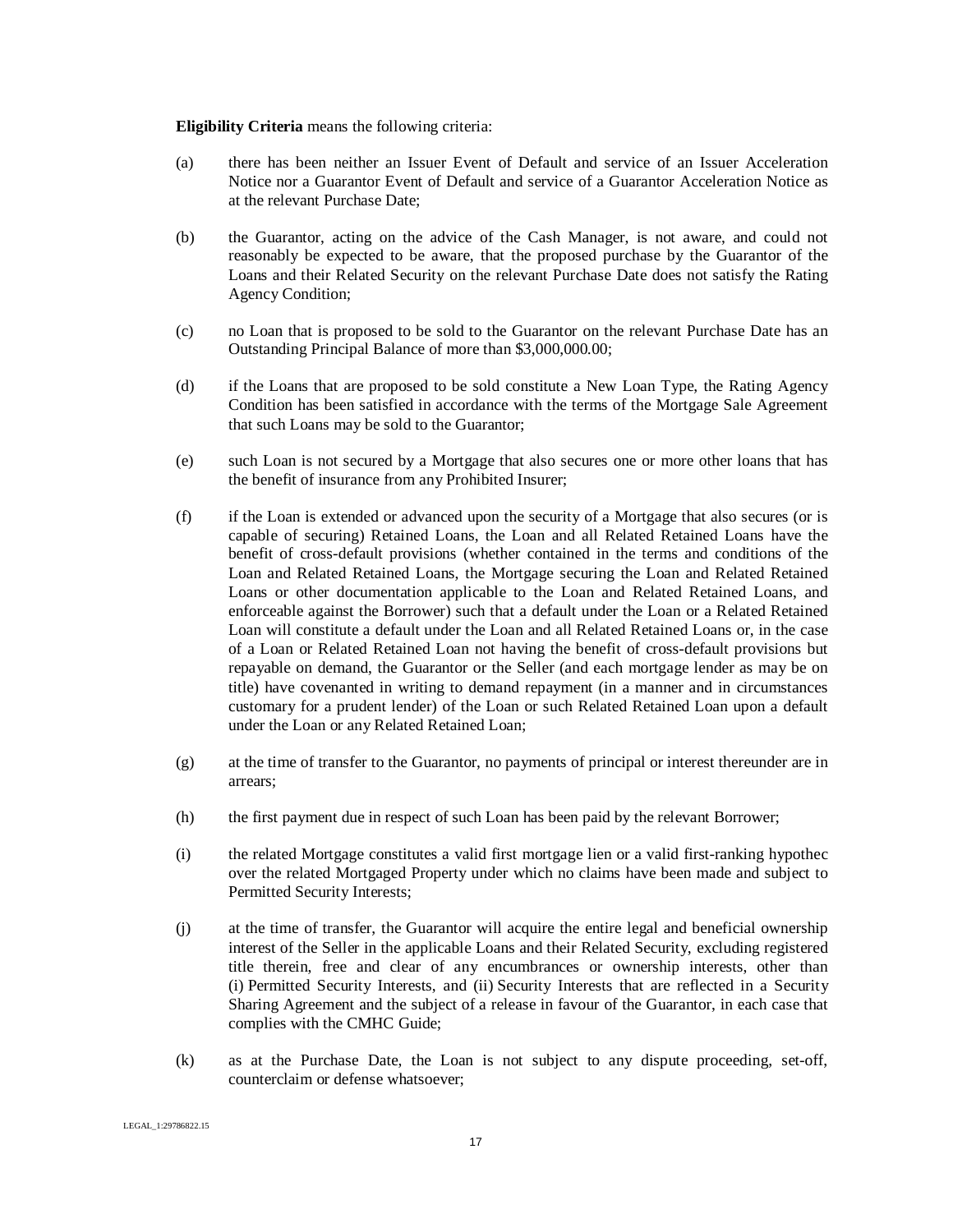- (l) neither the Mortgage Conditions for the Loan nor the provisions of any other documentation applicable to the Loan and enforceable by the Borrower expressly afford the Borrower a right of set-off;
- (m) to the extent the Loan is extended, advanced or renewed on or after July 1, 2014 (which for greater certainty will not include further advances under an existing non-amortizing Loan unless amended), an express waiver of set-off rights on the part of the Borrower is included in the terms and conditions of the Loan and all Related Retained Loans, the Mortgage securing the Loan and all Related Retained Loans or other documentation applicable to the Loan and all Related Retained Loans, and enforceable against the Borrower;
- (n) prior to the making of each advance under such Loan, the Lending Criteria and all preconditions to the making of that Loan were satisfied;
- (o) as at the Purchase Date, immediately prior to the transfer by the Seller to the Guarantor of such Loan and the Related Security, such Loan, the Related Security and each Related Retained Loan, if any, are owned or beneficially owned by the Seller; and
- (p) such Loan is an "Eligible Loan" as defined in the CMHC Guide from time to time;

**Eligible Loan** means a Loan with respect to which each of the Loan Representations and Warranties is correct;

**Eligible Loan Details** means, in electronic format, the following data with respect to each Loan:

- (a) the Seller's loan number;
- (b) mortgagor(s) full name;
- (c) property address (no., street, city/town, province, postal code);
- (d) principal balance amount;
- (e) authorized loan amount (at origination or last renewal);
- (f) interest adjustment date (at origination or last renewal);
- (g) mortgage maturity date; and
- (h) mortgage lender on title if other than the Seller;
- **EMU** means the European Monetary Union;

**Encumbrance** has the same meaning as **Adverse Claim**;

**Equity Interest** means (i) in the case of a corporation, any shares of its capital stock, (ii) in the case of a limited liability company, any membership interest therein, (iii) in the case of a partnership, any partnership interest (whether general or limited) therein, (iv) in the case of any other business entity, any participation or other interest in the equity or profits thereof, (v) any warrant, option or other right to acquire any Equity Interest described in this definition, or (vi) any security entitlement in respect of any Equity Interest described in the definition;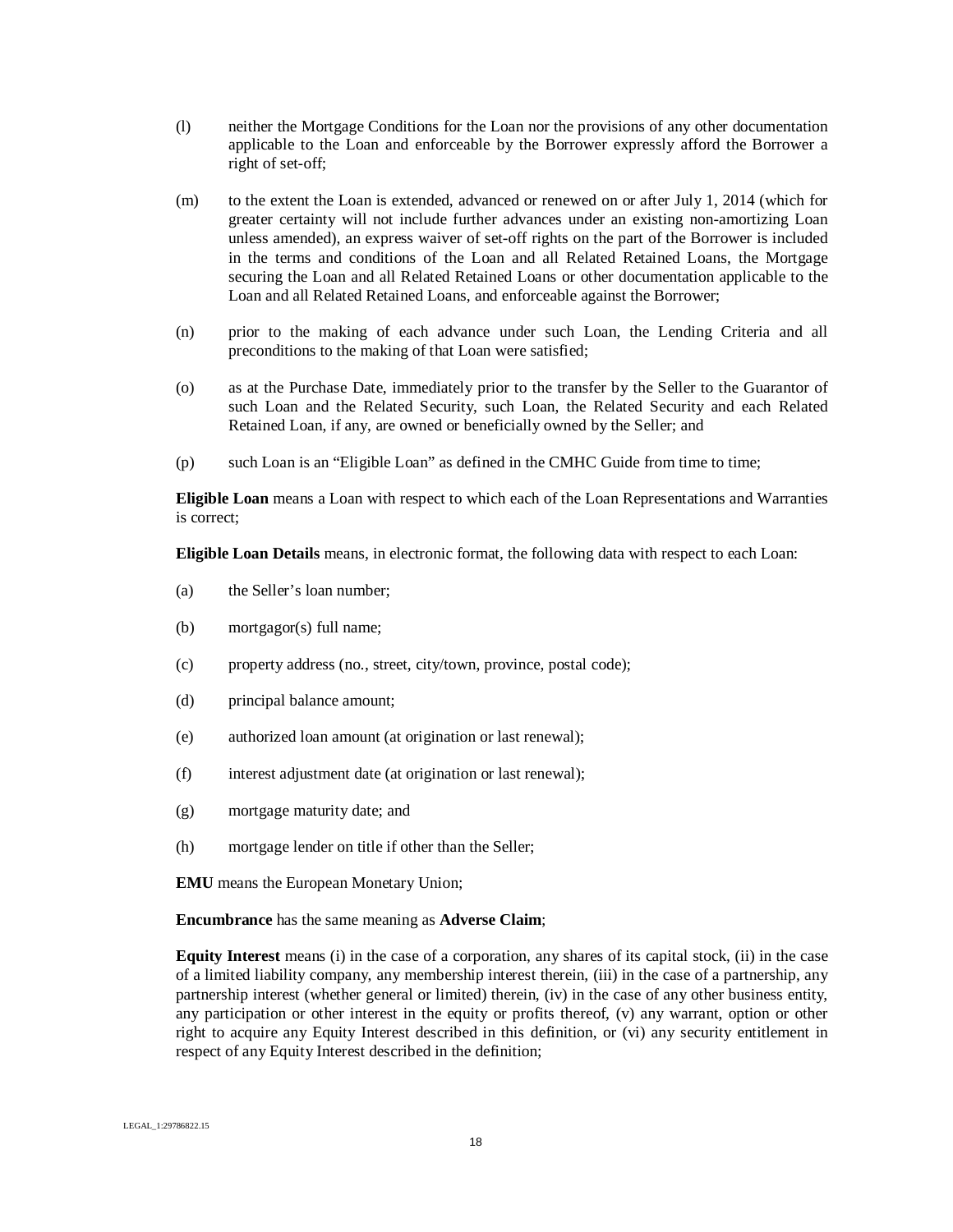**Equity Linked Interest Covered Bonds** means Covered Bonds in respect of which payments of interest will be calculated by reference to the price, value, performance or some other factor relating to one or more Reference Assets, as set out in the applicable Final Terms Document;

**Established Rate** means the rate for the conversion of the relevant Specified Currency (including compliance with rules relating to roundings in accordance with applicable European Community regulations) into euro established by the Council of the European Union pursuant to Article 123 of the Treaty;

**EU** means the European Union;

**EURIBOR** means the Euro-zone inter-bank offered rate;

**Euro Equivalent** means in respect of any other amount in another currency, the amount of Euros that could be purchased with such amount at the then prevailing spot rate of exchange;

**Euroclear** means Euroclear Bank S.A./N.V., or its successors;

**European Registrar** means The Bank of New York Mellon (Luxembourg) S.A., in its capacity as European registrar (which expression shall include any successor European registrar);

**European Pricing Supplement** means, in respect of Exempt Covered Bonds, the pricing supplement in the form set out in Part C to Schedule 3 to the Agency Agreement;

**Eurosystem-eligible NGCB** means an NGCB which is intended to be held in a manner which would allow Eurosystem eligibility, as stated in the applicable Final Terms Document;

**Excess Proceeds** means moneys received (following service of an Issuer Acceleration Notice) by the Bond Trustee from the Issuer or any liquidator or other similar officer appointed in relation to the Issuer;

**Exchange Act** means the *U.S. Securities Exchange Act of 1934*, as amended;

**Exchange Agent** means The Bank of New York Mellon in its capacity as exchange agent (which expression shall include any successor exchange agent);

**Exchange Date** means the date on or after the date which is 40 days after a Temporary Global Covered Bond is issued;

**Exchange Event** means (i) in the case of Bearer Covered Bonds, (a) the Issuer has been notified that both Euroclear and Clearstream, Luxembourg have been closed for business for a continuous period of 14 days (other than by reason of holiday, whether statutory or otherwise) or have announced an intention permanently to cease business or have in fact done so and no successor clearing system is available or (b) the Issuer has or will become subject to adverse Tax consequences which would not be suffered were the Bearer Global Covered Bond (and any interests therein) exchanged for Bearer Definitive Covered Bonds and (ii) in the case of Registered Covered Bonds, (a) in the case of Registered Covered Bonds registered in the name of DTC or its nominee, either DTC has notified the Issuer that it is unwilling or unable to continue to act as depository for the Covered Bonds and no alternative clearing system is available or DTC has ceased to constitute a clearing agency registered under the Exchange Act, (b) in the case of Registered Covered Bonds registered in the name of the Common Depositary or its nominee, the Issuer has been notified that both Euroclear and Clearstream, Luxembourg have been closed for business for a continuous period of 14 days (other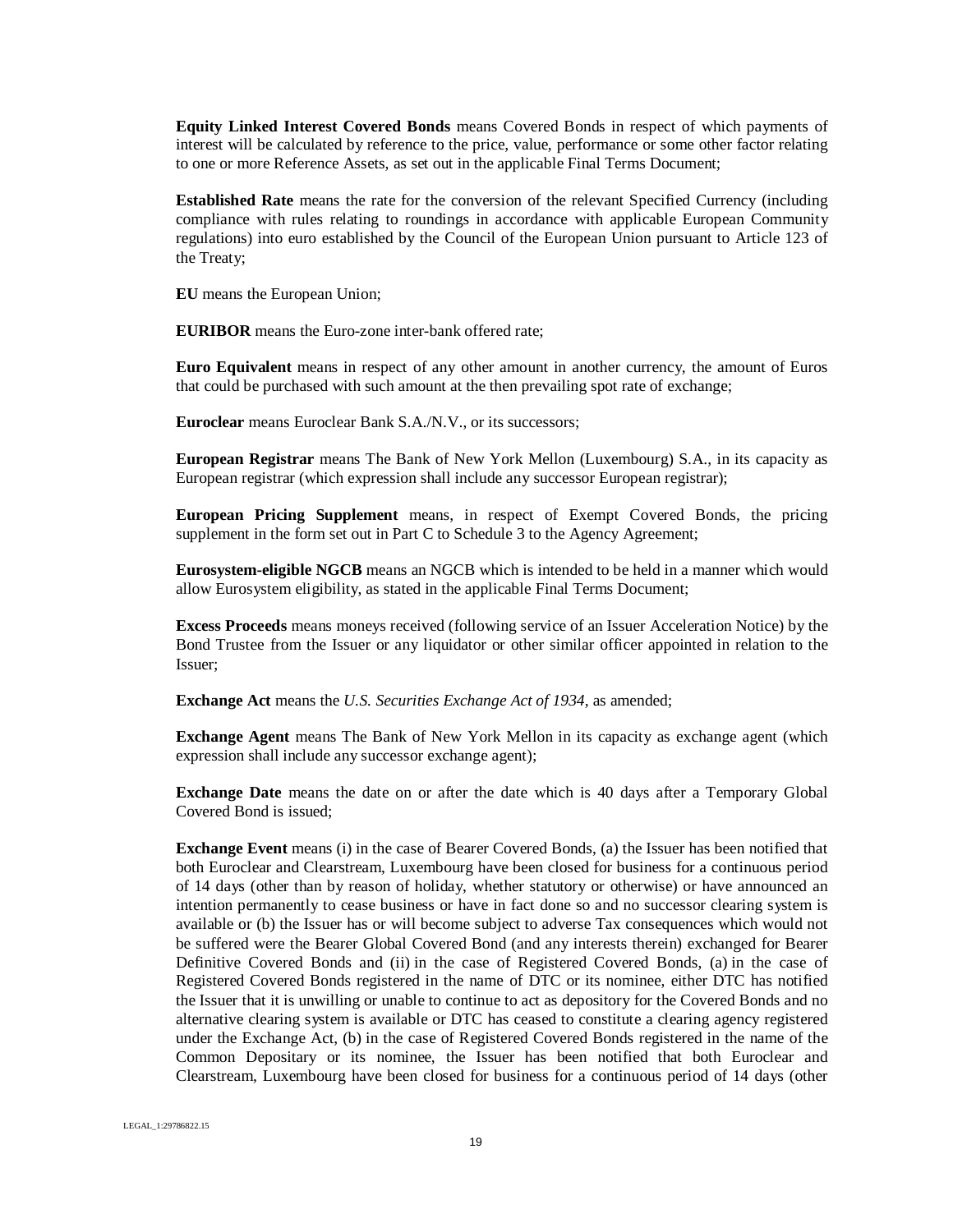than by reason of holiday, whether statutory or otherwise) or have announced an intention permanently to cease business or have in fact done so and no successor clearing system is available or (c) the Issuer has or will become subject to adverse Tax consequences which would not be suffered were the Registered Global Covered Bond (and any interests therein) exchanged for Registered Definitive Covered Bonds;

**Excluded Swap Termination Amount** means, in relation to a Swap Agreement, an amount equal to the amount of any termination payment due and payable under that Swap Agreement (a) to the relevant Swap Provider as a result of a Swap Provider Default with respect to such Swap Provider or (b) to the relevant Swap Provider following a Swap Provider Downgrade Event with respect to such Swap Provider;

**Exempt Covered Bonds** means Covered Bonds offered under the UK Prospectus which are neither to be admitted to trading on a regulated market for the purposes of the Markets in Financial Instruments Directive (Directive 2004/39/EC) in the European Economic Area nor offered in the European Economic Area in circumstances where a prospectus is required to be published under the Prospectus Directive (Directive 2003/71/EC);

**Extended Due for Payment Date** means, in relation to any Series of Covered Bonds, the date, if any, specified as such in the applicable Final Terms Document to which the payment of all or (as applicable) part of the Final Redemption Amount payable on the Final Maturity Date will be deferred in the event that the Final Redemption Amount is not paid in full by the Extension Determination Date;

**Extension Determination Date** means, in respect of any Series of Covered Bonds, the date falling two Business Days after the expiry of seven days from (and including) the Final Maturity Date of such Series of Covered Bonds;

**Extraordinary Resolution** has the meaning given to it in paragraph 19 of Schedule 5 to the Trust Deed;

**Facility** means the loan facility made available by the Issuer to the Guarantor under the Intercompany Loan Agreement in an aggregate amount equal to the Total Credit Commitment;

**Fair Market Value** means, in respect of a Loan and its Related Security, the fair market value at the relevant time, being the price expressed in terms of money or monies' worth, a willing, prudent and informed buyer would pay in an open and unrestricted market to a willing, prudent and informed seller, each acting at arms' length, where neither party is under any compulsion to enter into the transaction, as part of the acquisition of all of the Loans and their Related Security being purchased or sold at the relevant time;

**FATCA Withholding** means any withholding or deduction required pursuant to an agreement described in Section 1471(b) of the Code or otherwise imposed pursuant to Sections 1471 through 1474 of the Code (or any regulations thereunder or official interpretations thereof) or an intergovernmental agreement between the United States and another jurisdiction facilitating the implementation thereof (or any law implementing such an intergovernmental agreement);

**FFI** means a foreign financial institution as defined in the Code;

**Financial Services Act** means *Legislative Decree No. 58 of 24th February, 1998* of the Republic of Italy;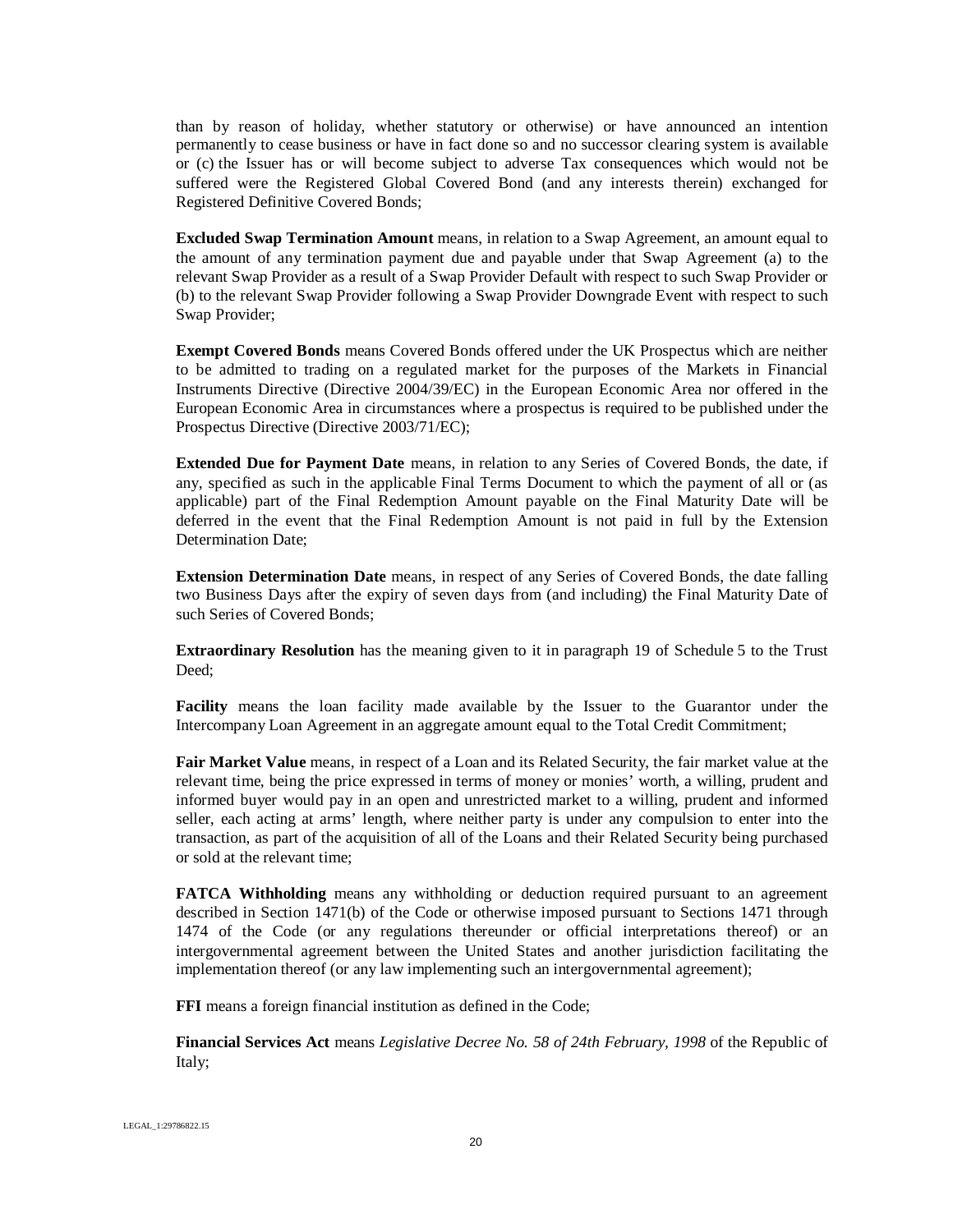**Final Maturity Date** means the Interest Payment Date on which a Series of Covered Bonds will be redeemed at their Final Redemption Amount in accordance with the Terms and Conditions;

**Final Redemption Amount** means, in respect of a Series of Covered Bonds, the amount as specified in the applicable Final Terms Document;

**Final Terms Document** means the final terms document or, in the case of U.S. Registered Covered Bonds, the prospectus supplement relating to each Series (or Tranche, as the case may be) of Covered Bonds, which sets out the final terms for that Tranche or Series or in the case of Exempt Covered Bonds, the relevant European Pricing Supplement; and **applicable Final Terms Document** means, with respect to a Series or Tranche of Covered Bonds or Exempt Covered Bonds, the Final Terms Document or European Pricing Supplement (as the case may be) applicable to such Series or Tranche, as the case may be, and unless the context requires otherwise, any reference to a Final Terms Document or applicable Final Terms Document shall include a reference to the related pricing supplement or European Pricing Supplement, if applicable;

**Financial Instruments** means cheques, bills of exchange or other similar instruments, whether negotiable or non-negotiable;

**First Issue** means the issuance by the Issuer of a Series of Covered Bonds for the first time pursuant to the Program;

**First Issue Date** means the date on which the Issuer issues a Series of Covered Bonds for the first time pursuant to the Program;

**First Purchase Date** means the date on which the Initial Portfolio was sold to the Guarantor pursuant to the terms of the Mortgage Sale Agreement;

**Fiscal Year** means a fiscal year of the Partnership;

**Fitch** means Fitch Ratings Inc. or its successors;

**Fitch Demand Loan Repayment Ratings** means the threshold short-term issuer default rating F2 or the threshold long-term issuer default rating BBB+, in each case by Fitch in respect of the Intercompany Loan Provider;

**Fixed Rate Covered Bonds** means Covered Bonds paying a fixed rate of interest on such date or dates as may be agreed between the Issuer and the relevant Dealer(s) and on redemption calculated on the basis of such Day Count Fraction as may be agreed between the Issuer and the relevant Dealer(s);

**Fixed Rate Loan** means a Loan the interest rate on which is fixed at a specified rate at the time of its origination, and the initial term of up to ten years;

**Fixed Guarantor Payment Period** means the period from (and including) a Guarantor Payment Date (or the Interest Commencement Date) to (but excluding) the next (or first) Guarantor Payment Date;

**Floating Rate** has the meaning given to it in the ISDA Definitions;

**Floating Rate Convention** has the meaning given to it in Condition 4.5(b)(i) (*Interest – Business Day, Business Day Convention, Day Count Fractions and other adjustments*) of Part II of the Terms and Conditions;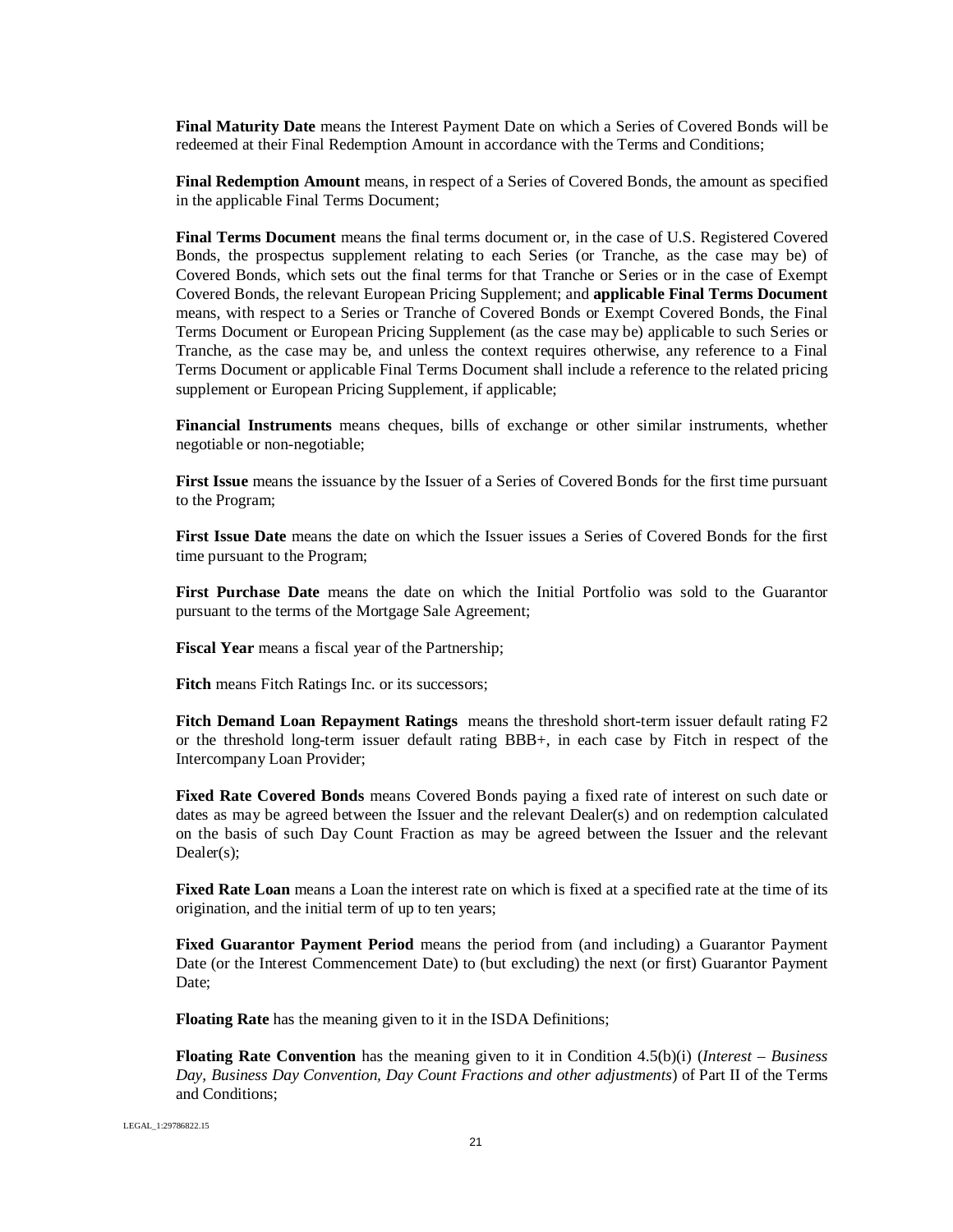**Floating Rate Covered Bonds** means Covered Bonds which bear interest at a rate determined:

- (a) on the same basis as the floating rate under a notional interest rate swap transaction in the relevant Specified Currency governed by an agreement incorporating the ISDA Definitions; or
- (b) on the basis of a reference rate appearing on the agreed screen page of a commercial quotation service; or
- (c) on such other basis as may be agreed between the Issuer and the relevant Dealer(s) in respect of U.S. Registered Covered Bonds or Exempt Covered Bonds,

as set out in the applicable Final Terms Document;

**Floating Rate Option** has the meaning given to it in the ISDA Definitions;

**Following Business Day Convention** has the meaning given to it in Condition 4.5(b)(ii) (*Interest – Business Day, Business Day Convention, Day Count Fractions and other adjustments*) of Part II of the Terms and Conditions;

**Forward Starting Covered Bond Swap Agreement** means each agreement between the Guarantor and a Covered Bond Swap Provider in respect of a Series or Tranche, as applicable, of Covered Bonds which provides a hedge against certain interest rate, currency and/or other risks in respect of amounts received by the Guarantor under the Loans in the Portfolio and any relevant Interest Rate Swaps and amounts payable by the Guarantor under the Covered Bond Guarantee in respect of Covered Bonds (after service of a Notice to Pay) in the form of an ISDA Master Agreement, including a schedule, one or more confirmations and a credit support annex;

**Framework** means a comprehensive framework, the text of which was published by the Basel Committee on Banking Supervision in June 2004 under the title "*International Convergence of Capital Measurement and Capital Standards: a Revised Framework – Comprehensive Version*";

**FSA** means the U.K. Financial Services Authority;

**FSMA** means the *Financial Services and Markets Act 2000*, as amended;

**GDA Account** means the account in the name of the Guarantor held with BMO and maintained subject to the terms of the Guaranteed Deposit Account Contract, the Bank Account Agreement, the Security Agreement and the Guarantor Agreement or such additional or replacement account (including the Stand-By GDA Account) as may for the time being be in place pursuant to the Cash Management Agreement with the prior consent of the Bond Trustee and designated as such;

**GDA Account Mandate** means the bank account mandate between the Guarantor and the Account Bank relating to the operation of the GDA Account in or substantially in the form set out in Schedule 1 to the Bank Account Agreement;

**GDA Balance** means, on any day, the amount standing to the credit of the GDA Account as at the opening of business on such day;

**GDA Provider** means BMO in its capacity as GDA provider or any successor GDA provider appointed from time to time;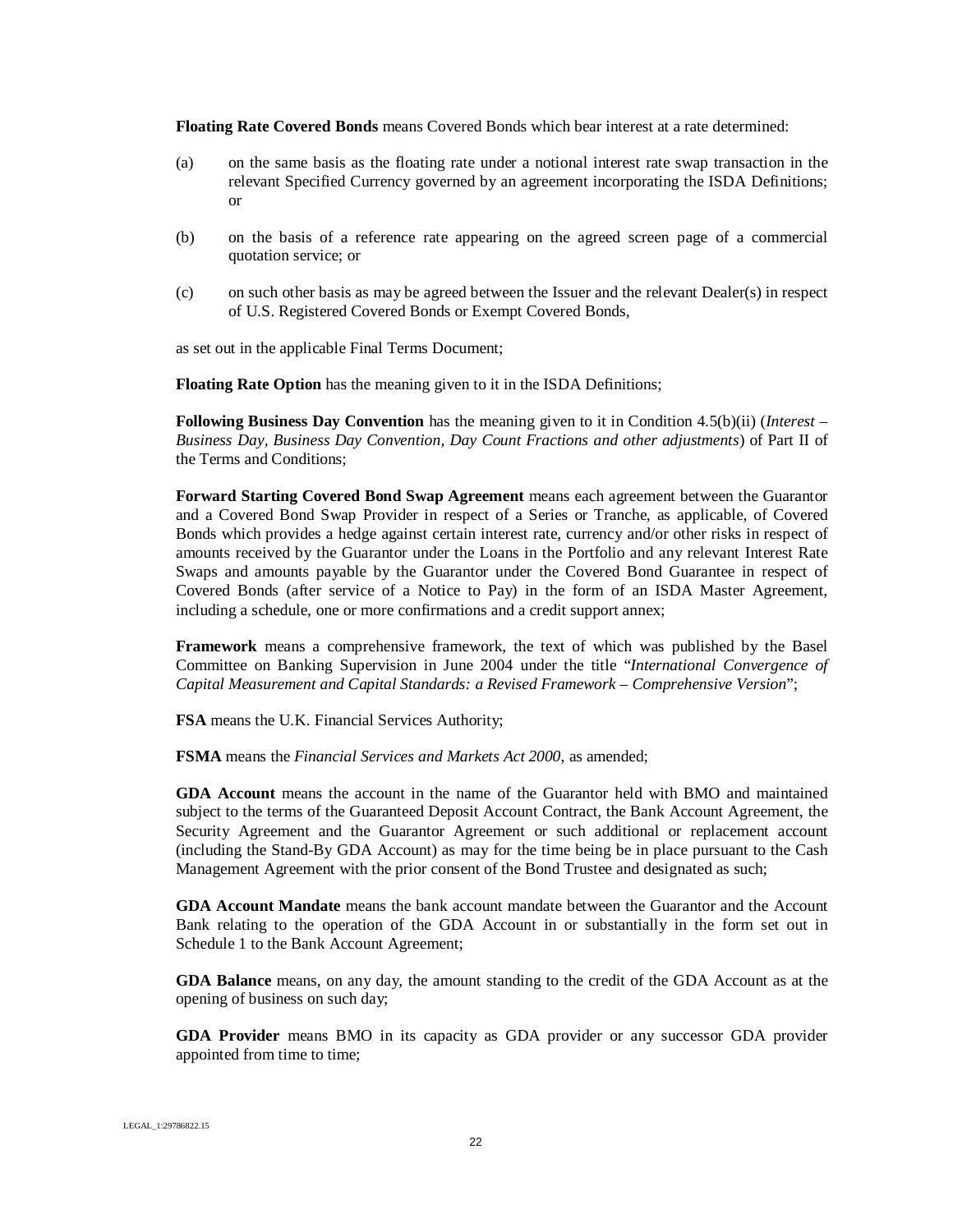**GDA Rate** means the rate of interest accruing on the balance standing to the credit of the GDA Account equal to the annual rate of CDOR less 1.0% in respect of a Guarantor Payment Period;

**General Partners** means the Managing GP and the Liquidation GP;

**Global Covered Bond** means a Bearer Global Covered Bond and/or a Registered Global Covered Bond, as the context may require;

**Governmental Authority** means the government of Canada or any other nation, or of any political subdivision thereof, whether provincial, territorial, state, municipal or local, and any agency, authority, instrumentality, regulatory body, court, central bank or other entity exercising executive, legislative, judicial, taxing, regulatory or administrative powers or functions of or pertaining to government, including any supra-national bodies, the Superintendent or other comparable authority or agency;

**GST** means goods and services tax payable under Part IX of the *Excise Tax Act* (Canada) or pursuant to any similar value added tax legislation applicable that is stated to be harmonized with the foregoing, including for greater certainty, any harmonized sales tax payable;

**Guarantee Fee** means the guarantee fee agreed to from time to time between the Issuer and the Guarantor in accordance with the Trust Deed;

**Guarantee Loan** has the meaning given to it in Section 3.2 of the Intercompany Loan Agreement.

**Guarantee Priority of Payments** has the meaning given to it in the Guarantor Agreement;

**Guaranteed Amounts** means, prior to the service of a Guarantor Acceleration Notice, with respect to any Original Due for Payment Date or, if applicable, any Extended Due for Payment Date, the sum of Scheduled Interest and Scheduled Principal, in each case, payable on that Original Due for Payment Date or, if applicable, any Extended Due for Payment Date, or after service of a Guarantor Acceleration Notice, an amount equal to the relevant Early Redemption Amount as specified in the Terms and Conditions plus all accrued and unpaid interest and all other amounts due and payable in respect of the Covered Bonds (other than additional amounts payable under Condition 7), including all Excluded Scheduled Interest Amounts, all Excluded Scheduled Principal Amounts (whenever the same arose) and all amounts payable by the Guarantor under the Trust Deed;

**Guaranteed Deposit Account Contract** or **GDA** means the guaranteed deposit account contract between the Guarantor, BMO (in its capacity as the GDA Provider), the Bond Trustee and the Cash Manager dated the Program Date;

**Guarantor** means BMO Covered Bond Guarantor Limited Partnership, a limited partnership established under the laws of the Province of Ontario, Canada;

**Guarantor Acceleration Notice** has the meaning given in Condition 9.2 (*Guarantor Events of Default*) of the Terms and Conditions;

**Guarantor Accounts** means the GDA Account and the Transaction Account and any additional or replacement accounts opened in the name of the Guarantor from time to time with the prior consent of the Bond Trustee, including the Stand-By GDA Account and Stand-By Transaction Account

**Guarantor Activities** means the activities of the Guarantor described in Section 2.3 (Guarantor Activities) of the Guarantor Agreement;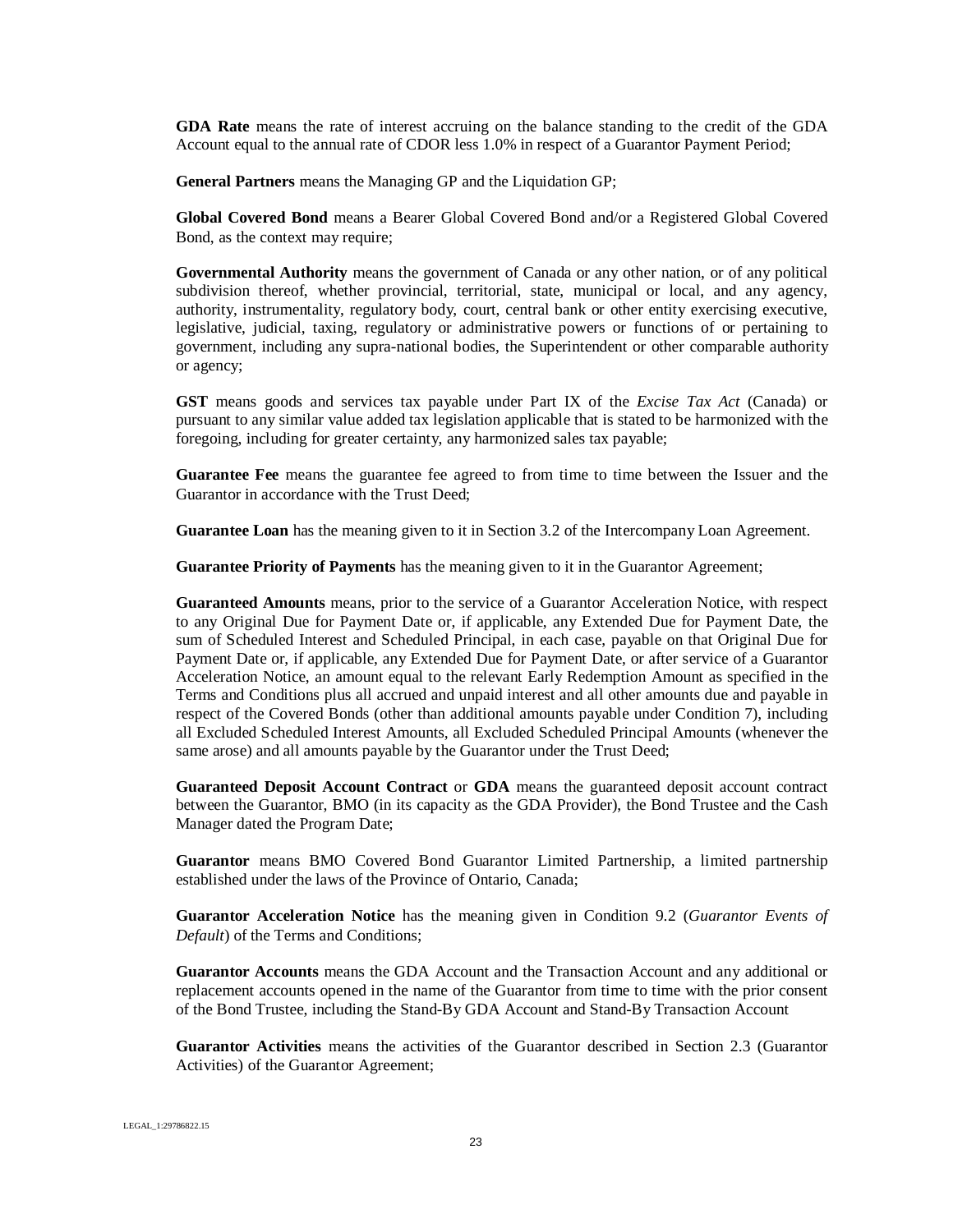**Guarantor Agreement** means the limited partnership agreement in respect of the Guarantor entered into on the Program Date by and among the Managing GP, the Liquidation GP, the Bond Trustee and the Bank as Limited Partner and any other parties who accede thereto in accordance with its terms (as amended and/or restated and/or supplemented from time to time);

**Guarantor Auditor** means such firm of chartered accountants of recognized standing as may at any time be appointed by the Managing GP to act as Guarantor Auditor of the Partnership in accordance with the terms of the Guarantor Agreement;

**Guarantor Event of Default** has the meaning given to it in Condition 9.2 (*Events of Default and Enforcement – Guarantor Events of Default*) of the Terms and Conditions;

**Guarantor Expenses** means the costs and expenses of the Guarantor incurred in connection with or relating to the performance of its obligations under the Transaction Documents;

**Guarantor Payment Date** means the 12<sup>th</sup> Canadian Business Day of each month following a Calculation Date;

**Guarantor Payment Period** means the period from (and including) a Guarantor Payment Date to (but excluding) the next following Guarantor Payment Date;

**Hard Bullet Covered Bond** means any Covered Bond issued by the Issuer in respect of which the principal is due to be redeemed in full in one amount on the Final Maturity Date of that Covered Bond and which is identified as such in the applicable Final Terms Document;

**ICSD** means the International Central Securities Depository**;**

**IFRS** means International Financial Reporting Standards;

**Income Tax Act** means *Income Tax Act* (Canada) and the regulations thereunder, as amended from time to time;

**Indemnity Amounts** means, in respect of any Person that is a party to a Transaction Document, any amounts payable to such Person pursuant to the indemnification provisions of such Transaction Document;

**Independently Controlled and Governed** means in respect of the Guarantor, at the time of determination, it is demonstrated that, whether by attestation of an executive officer of the Issuer or otherwise, each of the following is correct:

- (a) the managing general partner of the Guarantor is not (and cannot be) an Affiliate of the Issuer and less than ten percent of its voting securities are (or can be) owned, directly or indirectly, by the Issuer or any of its Affiliates,
- (b) if an administrative agent or other analogous entity has been engaged by the managing general partner of the Guarantor to fulfill its responsibility or role to carry on, oversee, manage or otherwise administer the business, activities and assets of the Guarantor, the agent or entity is not (and cannot be) an Affiliate of the Issuer and less than ten percent of its voting securities are (or can be) owned, directly or indirectly, by the Issuer or any of its Affiliates,
- (c) all members (but one) of the board of directors or other governing body of the managing general partner of the Guarantor and each such administrative agent or other entity are not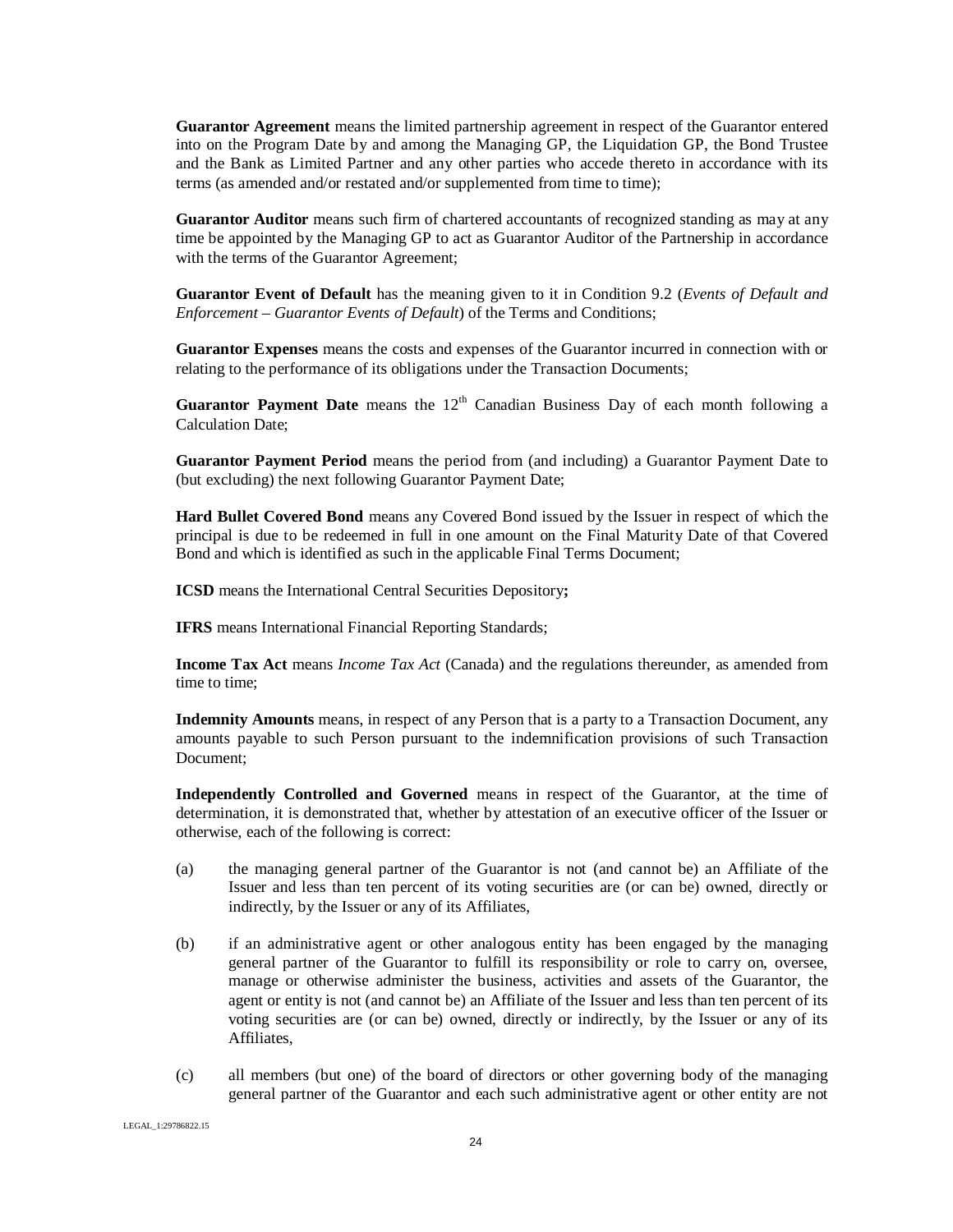(and cannot be) directors, officers, employees or other representatives of the Issuer or any of its Affiliates, do not (and cannot) hold greater than ten percent of the voting or equity securities of the Issuer or any of its Affiliates and are (and must be) otherwise free from any material relationship with the Issuer or any of its Affiliates (hereinafter referred to as Independent Members), and

(d) the board of directors or other governing body of the managing general partner of the Guarantor and each such administrative agent or other entity is (and must be) composed of at least three members, and the non-Independent Member is not (and shall not be) entitled to vote on any resolution or question to be determined or resolved by the board (or other governing body) and shall attend meetings of the board (or other governing body) at the discretion of the remaining members thereof, provided that such board of directors or other governing body may be composed of only two Independent Members with "observer status" granted to one director, officer, employee or other representative of the Issuer or any of its Affiliates;

**Index Linked Interest Covered Bonds** means Covered Bonds in respect of which payments of interest will be calculated by reference to such index and/or formula or to changes in the prices of such securities or commodities or to such other factors as the Issuer and the relevant Dealer(s) may agree;

**Indexation Methodology** means the indexation methodology of the Issuer used to account for subsequent price developments in the valuation of a Loan, which indexation methodology shall be consistent with all regulatory requirements to which the Issuer is subject (or supervisory guidelines provided to the Issuer) in relation to the valuation of residential properties or the indexation of such values, together with any additional requirements as may be established by CMHC in relation thereto and set forth in the CMHC Guide;

**Indirect Participants** means indirect participants in DTC that clear through or maintain a custodial relationship with a Direct Participant, either directly or indirectly;

**Industry Standard Sampling Size** has the meaning given in Section 2.2(b) of the Cover Pool Monitor Agreement;

**Initial Advance** means, in respect of any Loan, the original principal amount advanced by the Seller including any retention(s) advanced to the relevant Borrower after completion of the Mortgage;

**Initial Portfolio** means the portfolio of Loans and their Related Security sold by the Seller to the Guarantor on the First Purchase Date pursuant to the Mortgage Sale Agreement;

**Insolvency Event** means, in respect of the Seller, the Servicer or the Cash Manager or any other Person, any impending or actual insolvency on the part of such Person, as evidenced by, but not limited to:

- (a) the commencement of a dissolution proceeding or a case in bankruptcy involving the relevant entity (and where such proceeding is the result of an involuntary filing, such proceeding is not dismissed within 60 days after the date of such filing); or
- (b) the appointment of a trustee or other similar court officer over, or the taking of control or possession by such officer, of the business of the relevant entity, in whole or in part, before the commencement of a dissolution proceeding or a case in bankruptcy; or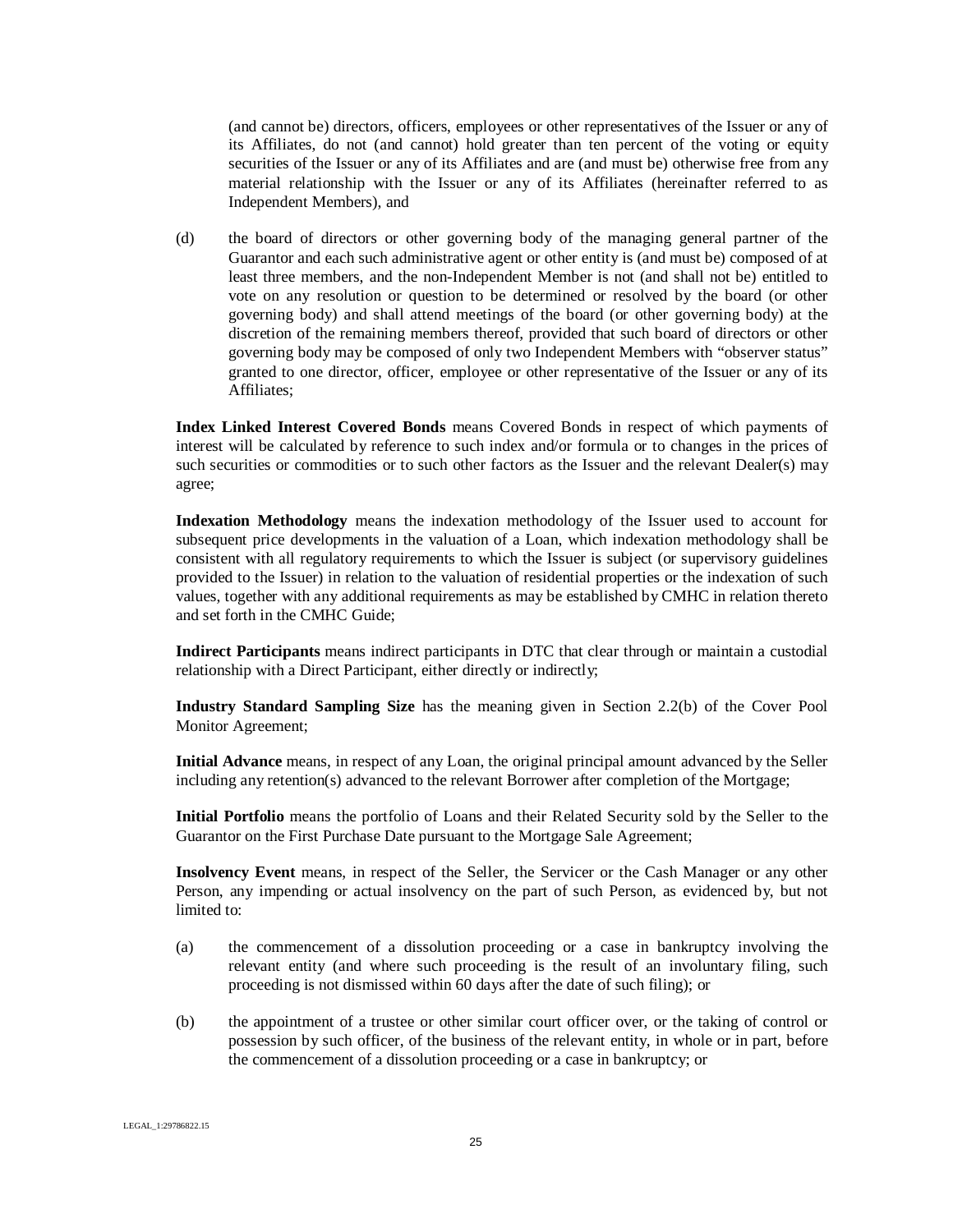- (c) the relevant entity makes a general assignment for the benefit of any of its creditors; or
- (d) the general failure of, or the inability of, or the written admission of the inability of, the relevant entity to pay its debts as they become due;

**Instalment Covered Bonds** means Covered Bonds which will be redeemed in the Instalment Amounts and on the Instalment Dates specified in the applicable Final Terms Document;

**Intercompany Loan** has the meaning given to it in Section 2.1 of the Intercompany Loan Agreement;

**Intercompany Loan Agreement** means the intercompany loan agreement entered into on the Program Date between the Intercompany Loan Provider, the Guarantor, the Cash Manager and the Bond Trustee documenting the Guarantee Loan and the Demand Loan;

**Intercompany Loan Ledger** means the ledger of such name maintained by the Cash Manager pursuant to the Cash Management Agreement;

**Intercompany Loan Provider** means Bank of Montreal in its capacity as intercompany loan provider pursuant to the Intercompany Loan Agreement;

**Interest Amount** means the amount of interest payable on the Floating Rate Covered Bonds or Variable Interest Covered Bonds in respect of each Specified Denomination for the relevant Interest Period, as calculated in accordance with Condition 4.2(d);

**Interest Commencement Date** means, in the case of interest-bearing Covered Bonds, the date specified in the applicable Final Terms Document from (and including) which the relevant Covered Bonds start accruing interest;

**Interest Determination Date**, in respect of Floating Rate Covered Bonds to which Screen Rate Determination is applicable, has the meaning given to it in the applicable Final Terms Document;

**Interest Payment Date**, in respect of Fixed Rate Covered Bonds, has the meaning given to it in the applicable Final Terms Document and, in respect of Floating Rate Covered Bonds and Variable Interest Covered Bonds, has the meaning given to it in Condition 4.3 (*Interest Rates Applicable to U.S. Registered Covered Bonds*) of the Part I of the Terms and Conditions or Condition 4.2(a) (*Interest on Floating Rate Covered Bonds – Interest Payment Dates*) of the Part II of the Terms and Conditions, as applicable;

**Interest Period** has the meaning given to it in Condition 4.2 (*Interest on U.S. Registered Covered Bonds*) of Part I of the Terms and Conditions or Condition 4.5(e) (*Business Day, Business Day Convention, Day Count Fractions and other adjustments*) of Part II of the Terms and Conditions, as applicable;

**Interest Rate Swaps** means the interest rate swap entered into in connection with each Series or Tranche of Covered Bonds under the terms of the Interest Rate Swap Agreement;

**Interest Rate Swap Agreement** means the agreement between the Guarantor, the Interest Rate Swap Provider and the Bond Trustee dated the Program Date governing the Interest Rate Swaps in the form of an ISDA Master Agreement, including a schedule, one or more confirmations and a credit support annex;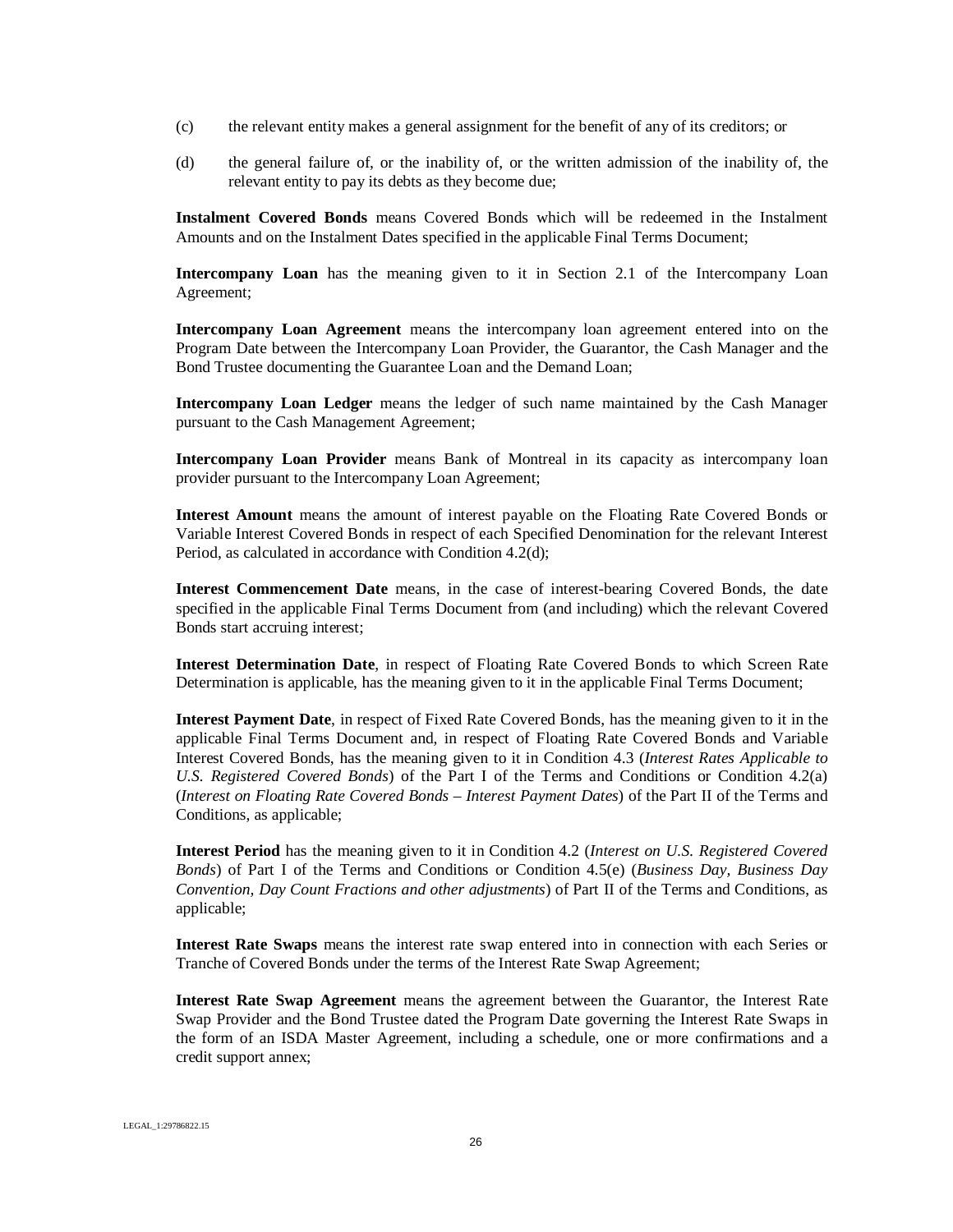**Interest Rate Swap Early Termination Event** means a Termination Event or an Event of Default (each as defined in the Interest Rate Swap Agreement), excluding a Swap Provider Downgrade Event, pursuant to which the Non-defaulting Party or the party that is not the Affected Party (each as defined in the Interest Rate Swap Agreement), as applicable, may terminate the Interest Rate Swap Agreement;

**Interest Rate Swap Provider** means BMO in its capacity as interest rate swap provider under the Interest Rate Swap Agreement together with any successor interest rate swap provider;

**Internal Revenue Code** or **Code** means the *U.S. Internal Revenue Code of 1986*;

**Investment Company Act** means the *U.S. Investment Company Act of 1940*;

**Investor Report** means a monthly report required to be delivered under Section 9.4(b) of the Cash Management Agreement;

**Investor Put** has the meaning given to it in Condition 6.4 (*Redemption at the option of the Covered Bondholders ("Investor Put")*);

**ISDA** means the International Swaps and Derivatives Association, Inc.;

**ISDA Definitions** means the 2000 ISDA Definitions, as published by ISDA;

**ISDA Master Agreement** means the 1992 ISDA Master Agreement (Multicurrency – Cross Border), as published by ISDA;

**ISDA Rate** has the meaning given to it in Condition 4.2(b)(i) (*Interest – Interest on Floating Rate Covered Bonds and Index Linked Interest Covered Bonds*) of the Terms and Conditions;

**Issue Date** means each date on which the Issuer issues a Series or Tranche of Covered Bonds under the Program, as specified in the applicable Final Terms Document;

**Issue Price** means the price, generally expressed as a percentage of the nominal amount of the Covered Bonds, at which a Series or Tranche of Covered Bonds will be issued;

**Issuer** means Bank of Montreal, a chartered bank under the Bank Act, whose registered office is at 129 rue Saint-Jacques, Montréal, Québec, Canada H2Y 1L6;

**Issuer Acceleration Notice** has the meaning given to it in Condition 9.1 (*Events of Default and Enforcement – Issuer Events of Default*) of the Terms and Conditions;

**Issuer Event of Default** means any of the conditions, events or acts provided in Condition 9.1 (*Events of Default and Enforcement – Issuer Events of Default*) of the Terms and Conditions to be events upon the happening of which the Covered Bonds of each Series would, subject only to notice by the Bond Trustee as therein provided, become immediately due and payable as against the Issuer;

**Issuing and Paying Agent** means, unless otherwise specified in applicable Final Terms Document, (i) in relation to all or any Series of Covered Bonds with respect to which the Clearing System is Euroclear and/or Clearstream, Luxembourg, The Bank of New York Mellon, London Branch, in its capacity as an issuing and paying agent or, if applicable, any successor issuing and paying agent in relation to any such Series of Covered Bonds, and (ii) in relation to all or any other Series of Covered Bonds, The Bank of New York Mellon, in its capacity as an issuing and paying agent or, if applicable, any successor issuing and paying in relation to any such Series of Covered Bonds;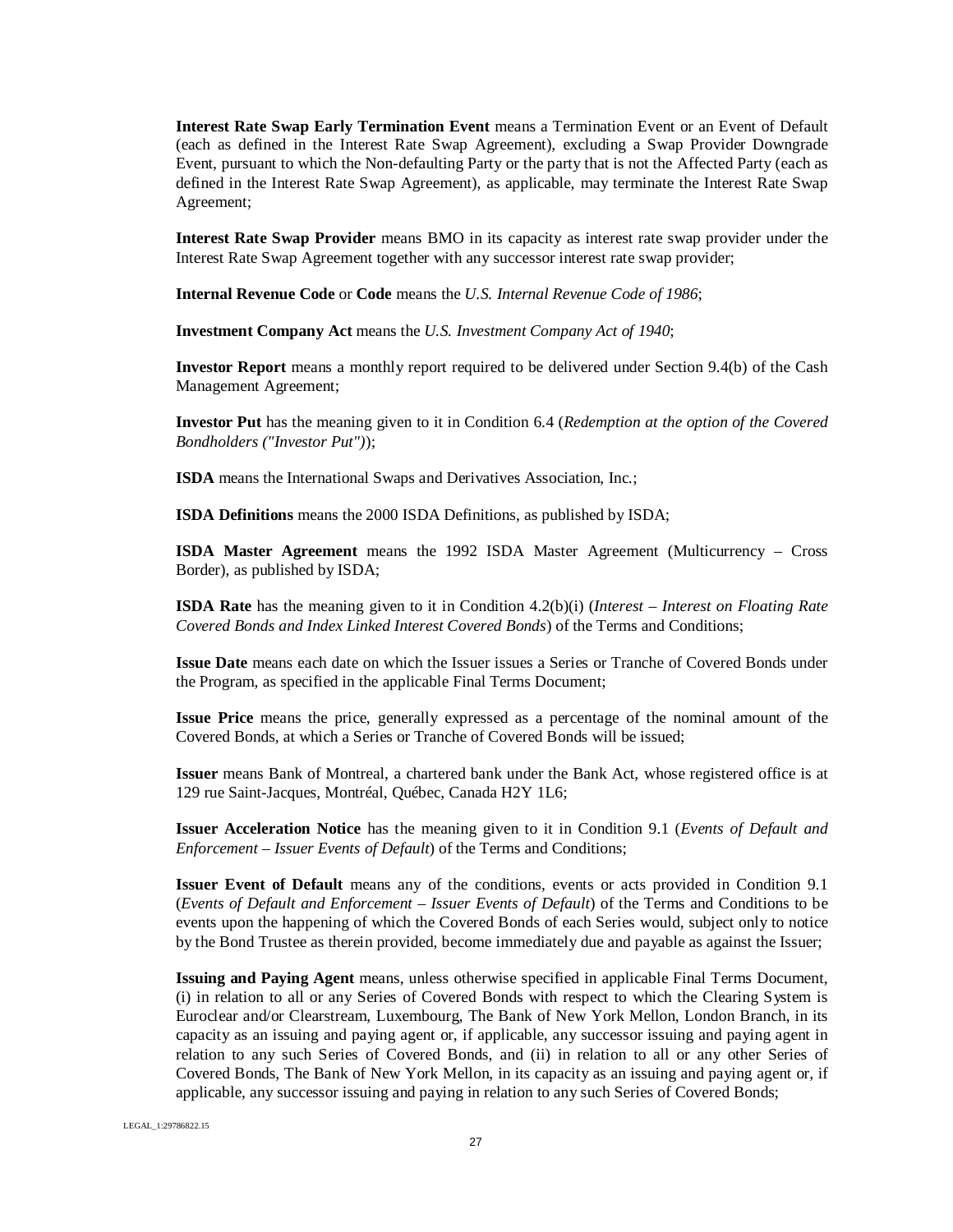**Latest Valuation** means, in relation to any Property, the value given to that Property by the most recent Valuation Report addressed to the Seller or, as applicable, an Originator, or, if the LTV Ratio of such Loan was less than 60%, the purchase price of the property or current tax assessment, as applicable;

**Law** includes common or customary law and any constitution, decree, judgment, legislation, order, ordinance, regulation, statute, treaty or other legislative measure in any jurisdiction and any present or future directive, regulation, guideline, practice, concession, request or requirement whether or not having the force of law issued by any governmental body, agency or department or any central bank or other fiscal, monetary, Taxation, regulatory, self regulatory or other authority or agency;

**Lead Manager** means, in relation to any Series or Tranche of Covered Bonds, the person named as the Lead Manager in the applicable Subscription Agreement or, when only one Dealer signs such Subscription Agreement, such Dealer;

**Ledger** means each of the Revenue Ledger, the Pre-Maturity Liquidity Ledger, the Principal Ledger, the Reserve Ledger, the Payment Ledger and the Intercompany Loan Ledger;

**Lending Criteria** means the lending criteria of the Seller from time to time, or such other criteria as would be acceptable to reasonable and prudent institutional mortgage lenders in the Seller's market;

**Letter Agreement** means the engagement letter in respect of the appointment of the independent directors of the Liquidation GP, entered into on the Program Date by and among the Issuer, the Guarantor and Computershare Trust Company of Canada;

**Liability** means any loss, damage, cost, charge, claim, demand, expense, judgment, decree, action, proceeding or other liability whatsoever (including, without limitation in respect of Taxes, duties, levies, imposts and other charges) and including any amounts in respect of, as applicable, GST, VAT or other Tax charged or chargeable in respect thereof and legal fees and expenses on a full indemnity basis;

**Liability Value** has the meaning given in Schedule 2 (Asset Coverage Test) to the Guarantor Agreement;

**LIBOR** means London Interbank Offered Rate;

**Limited Partner** means BMO, in its capacity as a limited partner of the Guarantor, individually and together with such other persons who may from time to time, become limited partner(s) of the Guarantor pursuant to the terms of the Guarantor Agreement;

**Liquidation GP** means 8429065 Canada Inc., in its capacity as liquation general partner of the Guarantor together with any of its successors and any successor liquidation general partner appointed pursuant to the terms of the Guarantor Agreement;

**Listing Agent** means, in relation to any Covered Bonds which are, or are to be, listed, quoted and/or traded on or by a Stock Exchange other than the London Stock Exchange, the listing agent appointed by the Issuer from time to time for the purposes of liaising with that Stock Exchange;

**Listing Particulars** means, with regard to the issue of Covered Bonds to be listed, quoted and/or traded on or by a Stock Exchange, any listing particulars (including supplementary listing particulars) approved under the Prospectus Rules by the relevant authority: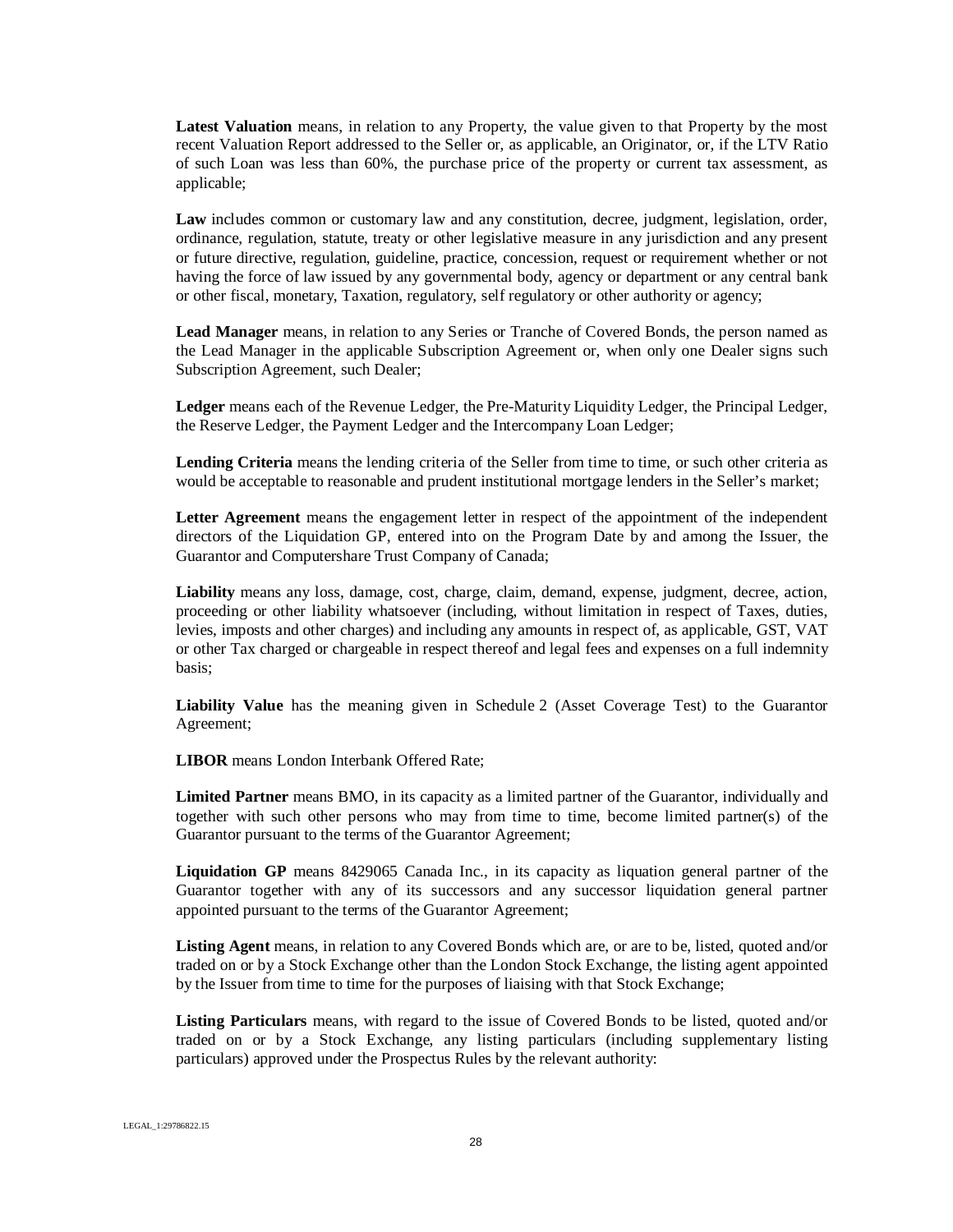- (a) in accordance with the provisions of Section 75 of the FSMA (including any supplementary listing particulars published in accordance with the Program Agreement or otherwise) in the case of Covered Bonds which are, or are to be, listed on the London Stock Exchange; and/or
- (b) in accordance with their equivalent in the case of Covered Bonds which are, or are to be, listed on a Stock Exchange other than the London Stock Exchange;

**Loan** means each mortgage loan referenced by its mortgage loan identifier number and comprising the aggregate of all principal sums, interest, costs, charges, expenses and other monies due or owing with respect to that mortgage loan under the relevant Mortgage Conditions by a Borrower on the security of a Mortgage from time to time outstanding or, as the context may require, the Borrower's obligations in respect of the same;

**Loan Interest Payment Date** has the meaning given to it in the Intercompany Loan Agreement;

**Loan Interest Period** has the meaning given to it in the Intercompany Loan Agreement;

**Loan Representations and Warranties** means the representations and warranties set forth in Section 2 of Schedule 1 to the Mortgage Sale Agreement;

**Loan Repurchase Notice** means a notice in substantially the form set out in Schedule 3 to the Mortgage Sale Agreement served by the Guarantor on the Seller in relation to the repurchase of Loans in the Portfolio by the Seller in accordance with the terms of the Mortgage Sale Agreement;

**London Stock Exchange** means the London Stock Exchange plc;

**Long Maturity Covered Bond** means a Fixed Rate Covered Bond (other than a Fixed Rate Covered Bond which on issue had a Talon attached) whose nominal amount on issue is less than the aggregate interest payable thereon provided that such Covered Bond shall cease to be a Long Maturity Covered Bond on the Interest Payment Date on which the aggregate amount of interest remaining to be paid after that date is less than the Principal Amount Outstanding of such Covered Bond;

**Losses** means all losses on the Loans;

**LP Act** means the *Limited Partnerships Act* (Ontario) as the same may be amended from time to time;

**LTV Adjusted Loan Balance** has the meaning given in Schedule 2 (Asset Coverage Test) to the Guarantor Agreement;

**LTV ratio** or **loan-to-value ratio** or **LTV** means the ratio of the outstanding balance of a Loan to the value of the Property securing that Loan;

**Managing GP** means BMO Covered Bond GP, Inc., in its capacity as managing general partner of the Guarantor, any successor managing general partner of the Guarantor appointed in accordance with the terms of the Guarantor Agreement, including without limitation the Liquidation GP if and while appointed as Managing GP in accordance with Article 11 of the Guarantor Agreement (*Removal and Resignation of the Managing General Partner and the Liquidation General Partner*), and any successor or assign of any of them as the context requires;

**Managing GP Default Event** has the meaning given in Section 11.2 of the Guarantor Agreement;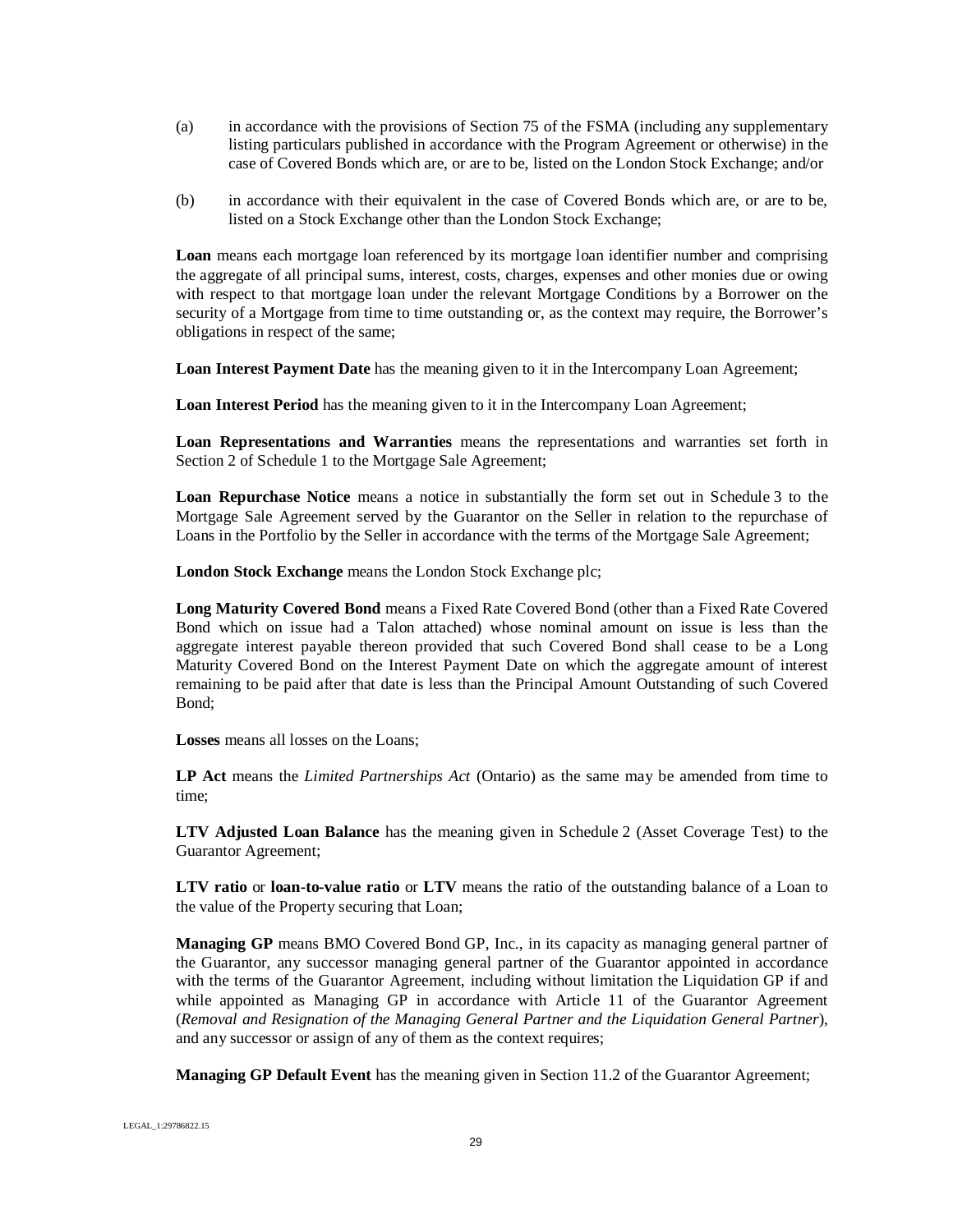**Mandate** means the GDA Account Mandate and/or the Stand-By Transaction Account Mandate and/or the Stand-By GDA Account Mandate and/or the mandates in relation to each other Guarantor Account, as the case may be;

**Margin** means, in respect of a Floating Rate Covered Bond, the percentage rate per annum (if any) specified in the applicable Final Terms Document;

**Market** means the London Stock Exchange's Regulated Market;

**Market Value** means, with respect to a Property and any date of determination, (a) if such date of determination is prior to July 31, 2014, the Original Market Value of such Property, or (b) if such date of determination is on or after July 31, 2014, the Original Market Value of such Property as adjusted in accordance with the Indexation Methodology;

**Master Definitions and Construction Agreement** means this master definitions and construction agreement;

**Material Adverse Effect** means any effect (a) upon the business, operations, property or financial or other condition of the Seller or the Servicer (other than a successor Servicer), or (b) on the Portfolio, taken as a whole, which, in either case, could reasonably be expected to materially and adversely affect the interests of the Guarantor in the Portfolio, taken as a whole, the collectibility of the Loans, taken as a whole, the enforceability of the Portfolio, taken as a whole, or the Seller's or the Servicer's ability to perform its obligations under any Transaction Documents;

**Member State** means, at any time, a state that has joined the European Union from the time of its inception;

**Modified Following Business Day Convention** has the meaning given to it in Condition 4.5(b)(iii) (*Interest – Business Day, Business Day Convention, Day Count Fractions and other adjustments*) of Part II of the Terms and Conditions;

**Month** means a calendar month;

**Monthly Payment** means the amount which the relevant Mortgage Conditions require a Borrower to pay on each Monthly Payment Day in respect of that Borrower's Loan;

**Monthly Payment Day** means the date on which interest (and principal in relation to a repayment mortgage) is due to be paid by a Borrower on a Loan or, if any such day is not a Canadian Business Day, the next following Canadian Business Day;

**Moody's** means Moody's Investors Service Limited or its successors;

**Mortgage** means the legal charge, standard security, mortgage or hypothec securing a Loan;

**Mortgage Pool** means the Mortgages sold by the Seller to the Guarantor on or subsequent to the First Purchase Date pursuant the Mortgage Sale Agreement;

**Mortgage Sale Agreement** means the mortgage sale agreement entered into on the Program Date and made between the Seller, the Servicer, the Cash Manager, the Guarantor, the Custodian and the Bond Trustee, and where the context so requires, including any New Mortgage Sale Agreement entered into from time to time between any New Seller, the Servicer, the Cash Manager, the Guarantor, the Custodian and the Bond Trustee;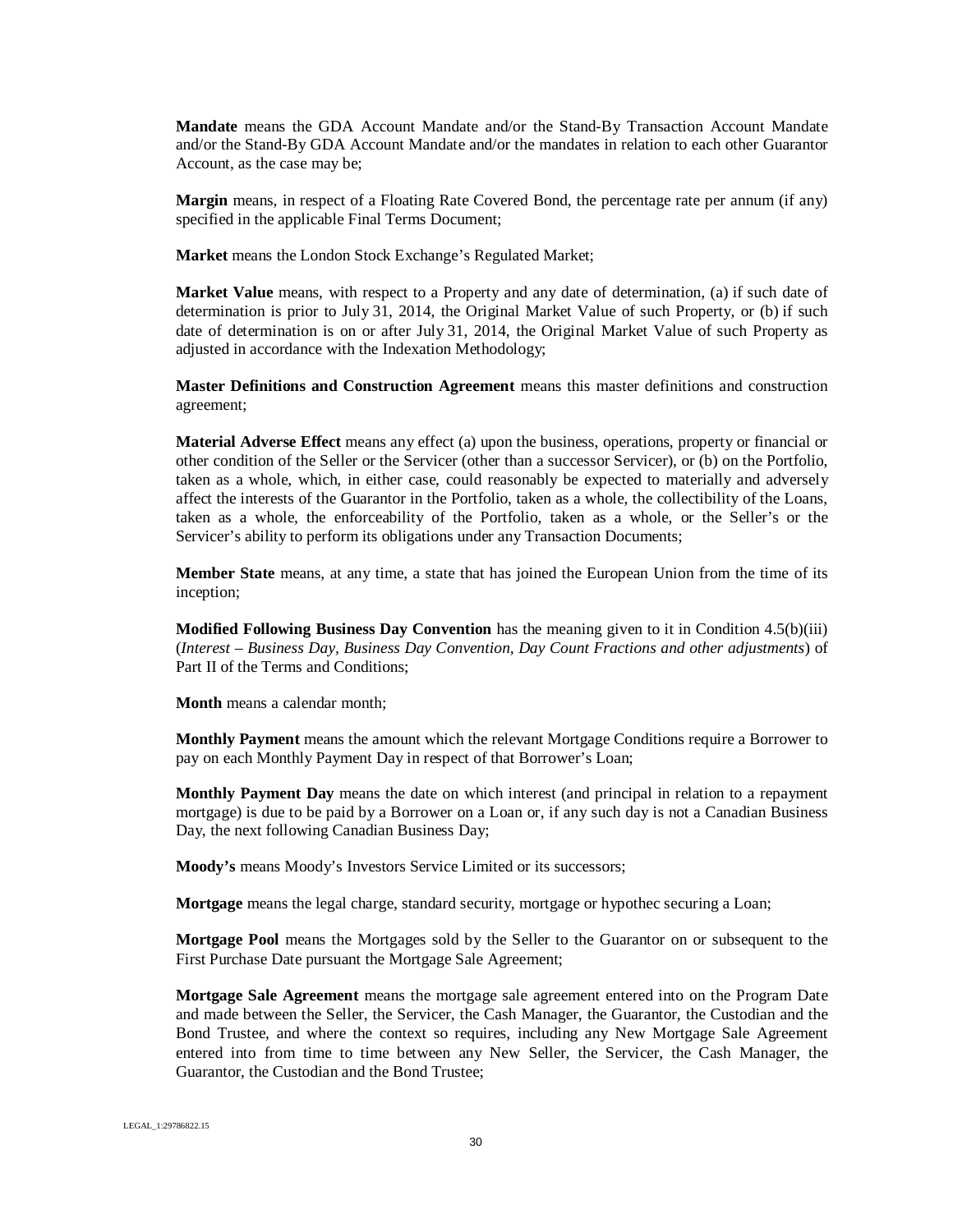**Mortgage Conditions** means all the terms and conditions applicable to a Loan;

**Mortgagee** means the person for the time being entitled to exercise the rights of the mortgagee under a Mortgage;

**Negative Carry Factor** has the meaning given to it in Schedule 2 or Schedule 3 of the Guarantor Agreement, as the context requires;

**Negotiable Collateral** means the Guarantor's Collateral consisting of chattel paper, instruments, securities, investment property or negotiable documents of title;

**Net Income** or **Net Loss** means, respectively, the net income or net loss of the Partnership as determined in accordance with IFRS;

**New Company** has the meaning given to it in Section 21.3 of the Trust Deed;

**New Dealer** means any entity appointed as an additional Dealer in accordance with the Program Agreement or the Underwriting Agreement;

**New Loan** means Loans, other than the Loans comprised in the Initial Portfolio, which the Seller may sell to the Guarantor after the First Purchase Date pursuant to the Mortgage Sale Agreement;

**New Loan Type** means a new type of mortgage loan originated by the Seller or a New Seller, which the Seller or the New Seller intends to sell to the Guarantor, the terms and conditions of which are materially different (in the opinion of the Seller or the New Seller, acting reasonably) from any of the Loans or New Seller Loans in the Portfolio. For the avoidance of doubt, a mortgage loan will not constitute a New Loan Type if it differs from any of the Loans or New Seller Loans in the Portfolio solely due to it having different interest rates and/or interest periods and/or time periods for which it is subject to a fixed rate, capped rate or any other interest rate or the benefit of any discounts, cashbacks and/or rate guarantees. A home equity line of credit or a Loan originated by an Originator that is not the Seller will be a New Loan Type;

**New Managing GP** has the meaning given to it in Section 11.4 of the Guarantor Agreement;

**New Mortgage Sale Agreement** means any new mortgage sale agreement entered into between any New Seller, the Servicer, the Cash Manager, the Guarantor, the Custodian and the Bond Trustee, which shall be substantially in the same form and contain substantially the same provisions (provided that the Bond Trustee may agree variations to the representations and warranties in relation to the relevant New Seller Loans and their Related Security) as the Mortgage Sale Agreement;

**New Portfolio** means in each case the portfolio of New Loans and their Related Security (other than any New Loans and their Related Security which have been redeemed in full prior to the relevant Purchase Date or which do not otherwise comply with the terms of the Mortgage Sale Agreement as at the relevant Purchase Date), particulars of which are set out in the relevant New Portfolio Notice or in a document stored upon electronic media (including, but not limited to, a CD-ROM), and all right, title, interest and benefit of the Seller in and to:

(a) all payments of principal and interest (including, for the avoidance of doubt, all Accrued Interest, Arrears of Interest, Capitalized Expenses and Capitalized Arrears) and other sums due or to become due in respect of such New Loans and their Related Security including, without limitation, the right to demand, sue for, recover and give receipts for all principal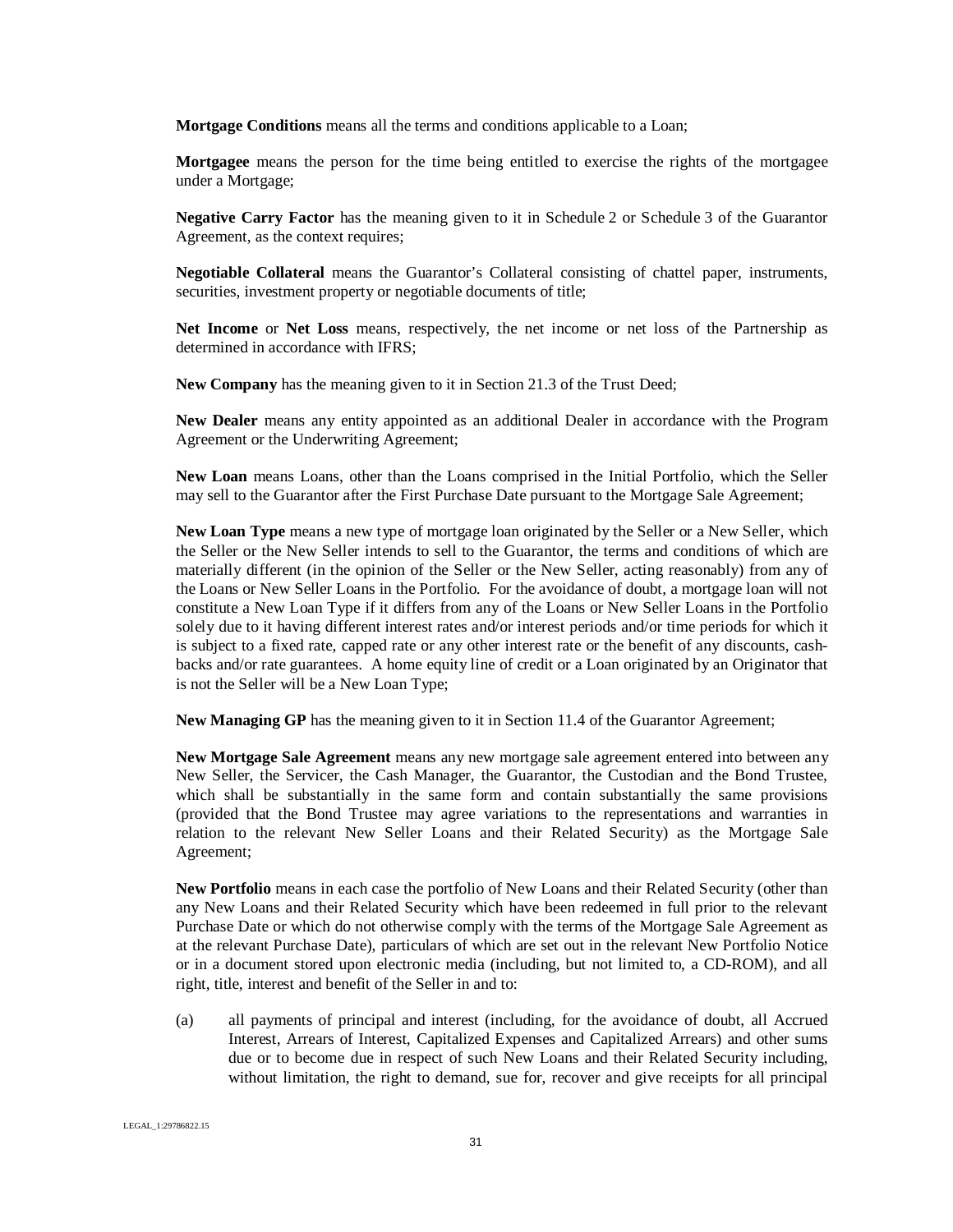monies, interest and costs and the right to sue on all covenants and undertakings made or expressed to be made in favour of the Seller under the applicable Mortgage Conditions;

- (b) subject where applicable to the subsisting rights of redemption of Borrowers, all collateral security for the repayment of the relevant New Loans;
- (c) the right to exercise all the powers of the Seller in relation thereto subject to and in accordance with the applicable Mortgage Conditions;
- (d) all the estate and interest in the relevant Properties vested in the Seller; and
- (e) each Valuation Report and any right of action of the Seller against any solicitor, licensed conveyancer, qualified conveyancer, valuer or other person in connection with any report, valuation, opinion, certificate or other statement of fact or opinion given in connection with any relevant New Loan and its Related Security, or any part thereof or affecting the decision of the Seller to make or offer to make any relevant New Loan or part thereof;

**New Portfolio Notice** means a notice in the form set out in Schedule 4 to the Mortgage Sale Agreement served in accordance with the terms of the Mortgage Sale Agreement;

**New Safekeeping Structure** or **NSS** means the new safekeeping structure for registered global securities which are intended to constitute eligible collateral for Eurosystem monetary policy operations;

**New Secured Creditors** means any person which becomes a Secured Creditor pursuant to and in accordance with the Security Agreement;

**New Seller** means any member of the BMO Group (other than BMO and any general partner of the Guarantor) that becomes a limited partner of the Guarantor and accedes to the relevant Transaction Documents in accordance with the terms thereof and sells New Seller Loans and their Related Security to the Guarantor in the future pursuant to a New Mortgage Sale Agreement;

**New Seller Loans** means Loans originated by a New Seller;

**New Servicer** means any entity appointed as a substitute servicer in accordance with the Servicing Agreement;

**New Stand-By Bank Account Agreement** has the meaning given to it in Section 4.1(g) of the Cash Management Agreement;

**New Stand-By GDA Agreement** has the meaning given to it in Section 4.1(g) of the Cash Management Agreement;

**NGCB** or **New Global Covered Bond** means a Temporary Global Covered Bond in the form set out in Part 1 of Schedule 2 to the Trust Deed or a Permanent Global Covered Bond in the form set out in Part 2 of Schedule 2 to the Trust Deed, in either case where the applicable Final Terms Document specifies that the Covered Bonds are in NGCB form;

**NIPs** means the Non-Investment Products Code;

**Nominated Person** has the meaning given in Section 3.7 of the Cover Pool Monitor Agreement;

**Nominee** has the meaning given to it in the Program Agreement;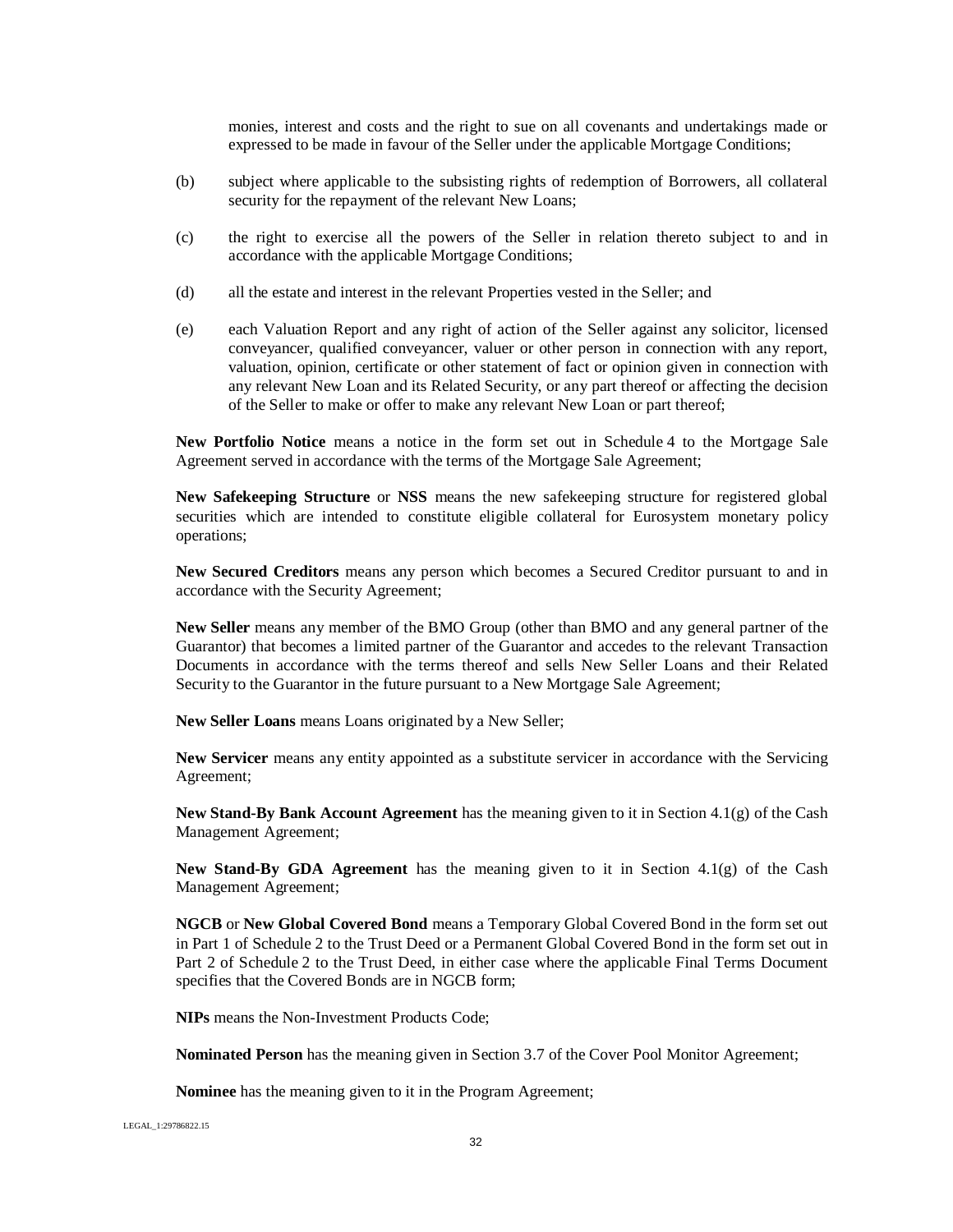**Non-Compliance Notice** has the meaning given in Section 3.4 of the Cover Pool Monitor Agreement;

**Non-Forward Starting Covered Bond Swap Agreement** means each agreement between the Guarantor and a Covered Bond Swap Provider governing any Covered Bond Swaps in respect of a Series or Tranche, as applicable, of Covered Bonds which provides a hedge against certain interest rate, currency and/or other risks in respect of amounts received by the Guarantor under the Loans in the Portfolio and any relevant Interest Rate Swaps and amounts payable by the Guarantor under the Intercompany Loan Agreement (prior to service of a Notice to Pay) and under the Covered Bond Guarantee in respect of Covered Bonds (after service of a Notice to Pay) in the form of an ISDA Master Agreement, including a schedule, one or more confirmations and a credit support annex;

**Non-Performing Loan** means a Loan that is 90 days or more in arrears;

**Non-Performing Loans Notice** means a notice from the Cash Manager to the Seller identifying one or more Non-Performing Loans;

**Non-Resident** means a non-resident of Canada as such term is defined in the Income Tax Act;

**notice** means, in respect of notice to be given to Covered Bondholders, a notice validly given pursuant to Condition 13 (*Notices*) of the Terms and Conditions;

**Notice to Pay** has the meaning given to it in Condition 9.1 (*Events of Default and Enforcement – Issuer Events of Default*) of the Terms and Conditions and is substantially in the form set out in Schedule 4 to the Trust Deed;

**Obligations** has the meaning given to it in Section 2.02 of the Security Agreement;

**Offer Conditions** means the terms and conditions applicable to a specified Loan as set out in the relevant offer letter to the Borrower;

**Official List** means the official list of the UK Listing Authority;

**Omnibus Proxy** means the omnibus proxy mailed by DTC to the Issuer as soon as possible after the record date in accordance with DTC's usual procedures;

**Open Variable Rate Loan** means a Loan the interest rate on which is equal to the BMO Prime Rate and the initial term of which was three years;

**Order** means the *Financial Services and Markets Act 2000* (Regulated Activities) Order 2001 (SI2001/544), as amended;

**Original Due for Payment Date** has the meaning given to it in paragraph (a) of the definition of **Due for Payment**;

**Original Market Value** means, in respect of a Property, its value as most recently determined or assessed in accordance with the underwriting policies of the Seller or, if not capable of determination in accordance therewith, on the basis of the most recent sale price of the property;

**Originator** means a Person that is a member of the BMO Group and has originated Loans included in the Portfolio;

**OSFI** means the Office of the Superintendent of Financial Institutions;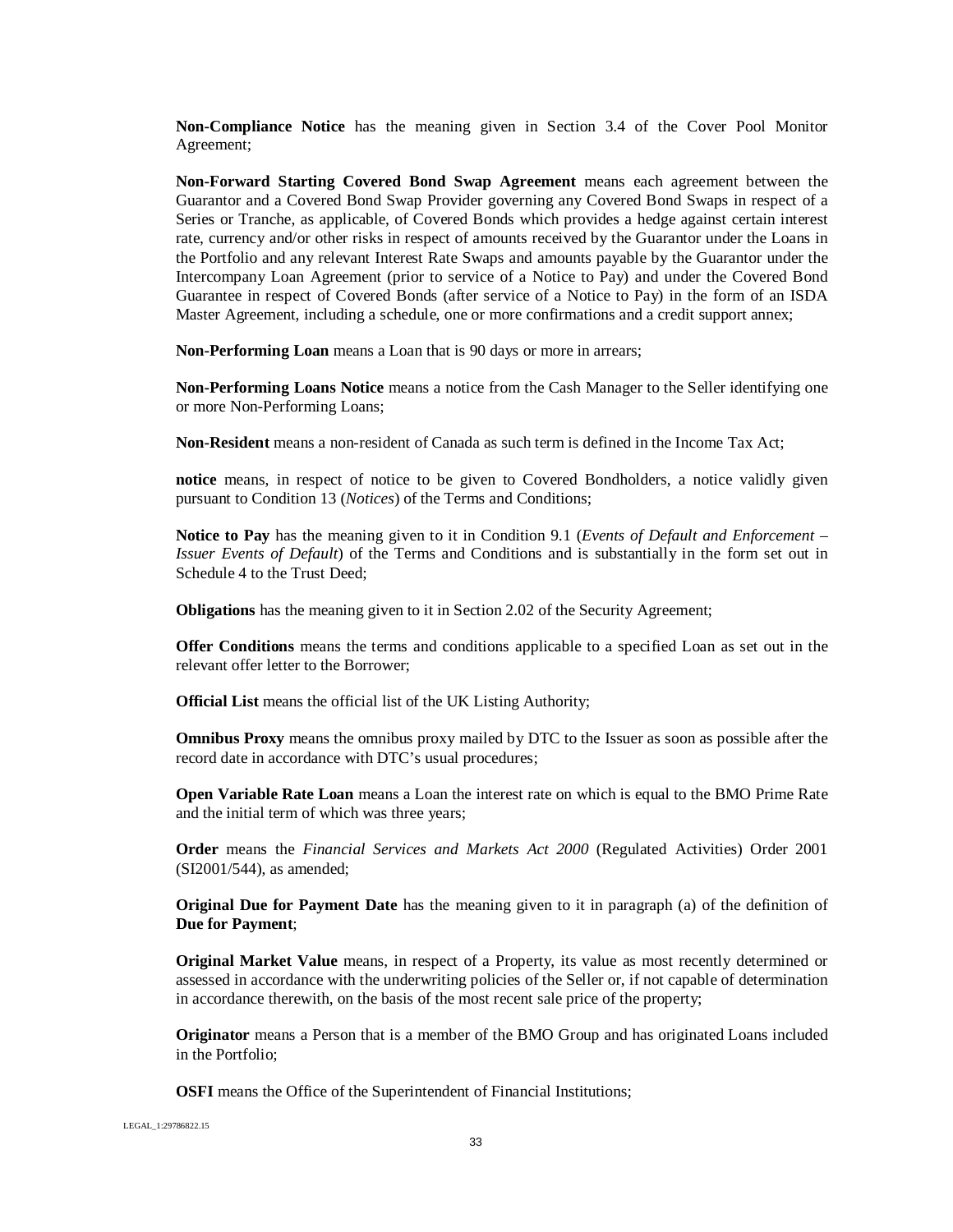**outstanding** means, in relation to the Covered Bonds of all or any Series, all the Covered Bonds of such Series issued other than:

- (a) those Covered Bonds which have been redeemed pursuant to the trust presents;
- (b) those Covered Bonds in respect of which the date (including, where applicable, any deferred date) for redemption in accordance with the Terms and Conditions has occurred and the redemption moneys (including all interest payable thereon) have been duly paid to the Bond Trustee or to the Issuing and Paying Agent in the manner provided in the Agency Agreement (and where appropriate notice to that effect has been given to the relative Covered Bondholders in accordance with Condition 13 (*Notices*) of the Terms and Conditions) and remain available for payment against presentation (unless the relevant Covered Bonds are in NGCB form) of the relevant Covered Bonds and/or Receipts and/or Coupons;
- (c) those Covered Bonds which have been purchased and cancelled in accordance with Conditions 6.8 (*Redemption and Purchase – Purchases*) and 6.9 (*Redemption and Purchase – Cancellation*) of the Terms and Conditions;
- (d) those Covered Bonds which have become void or in respect of which claims have become prescribed, in each case under Condition 8 (*Prescription*) of the Terms and Conditions;
- (e) those mutilated or defaced Covered Bonds which have been surrendered and cancelled and in respect of which replacements have been issued pursuant to Condition 10 (*Replacement of Covered Bonds*) of Part I of the Terms and Conditions or Condition 10 (*Replacement of Covered Bonds, Receipts, Coupons and Talons*) of Part II of the Terms and Conditions, as applicable;
- (f) (for the purpose only of ascertaining the Principal Amount Outstanding of the Covered Bonds outstanding and without prejudice to the status for any other purpose of the relevant Covered Bonds) those Covered Bonds which are alleged to have been lost, stolen or destroyed and in respect of which replacements have been issued pursuant to Condition 10 (*Replacement of Covered Bonds*) of Part I of the Terms and Conditions or Condition 10 (*Replacement of Covered Bonds, Receipts, Coupons and Talons*) of Part II of the Terms and Conditions, as applicable;
- (g) any Bearer Global Covered Bond to the extent that it shall have been exchanged for Bearer Definitive Covered Bonds or another Bearer Global Covered Bond pursuant to its provisions, the provisions of the trust presents and the Agency Agreement; and
- (h) those Legended Covered Bonds which have been exchanged for Unlegended Covered Bonds and those Unlegended Covered Bonds which have been exchanged for Legended Covered Bonds, in each case pursuant to their provisions, the provisions of the trust presents and the Agency Agreement,

PROVIDED THAT for each of the following purposes, namely:

- (i) the right to attend and vote at any meeting of the holders of the Covered Bonds of any Series, to give instruction or direction to the Bond Trustee and for the purposes of a resolution in writing as envisaged by paragraph 20 of Schedule 4 to the Trust Deed;
- (ii) the determination of how many and which Covered Bonds of any Series are for the time being outstanding for the purposes of Section 10.1 of the Trust Deed, Conditions 9 (*Events*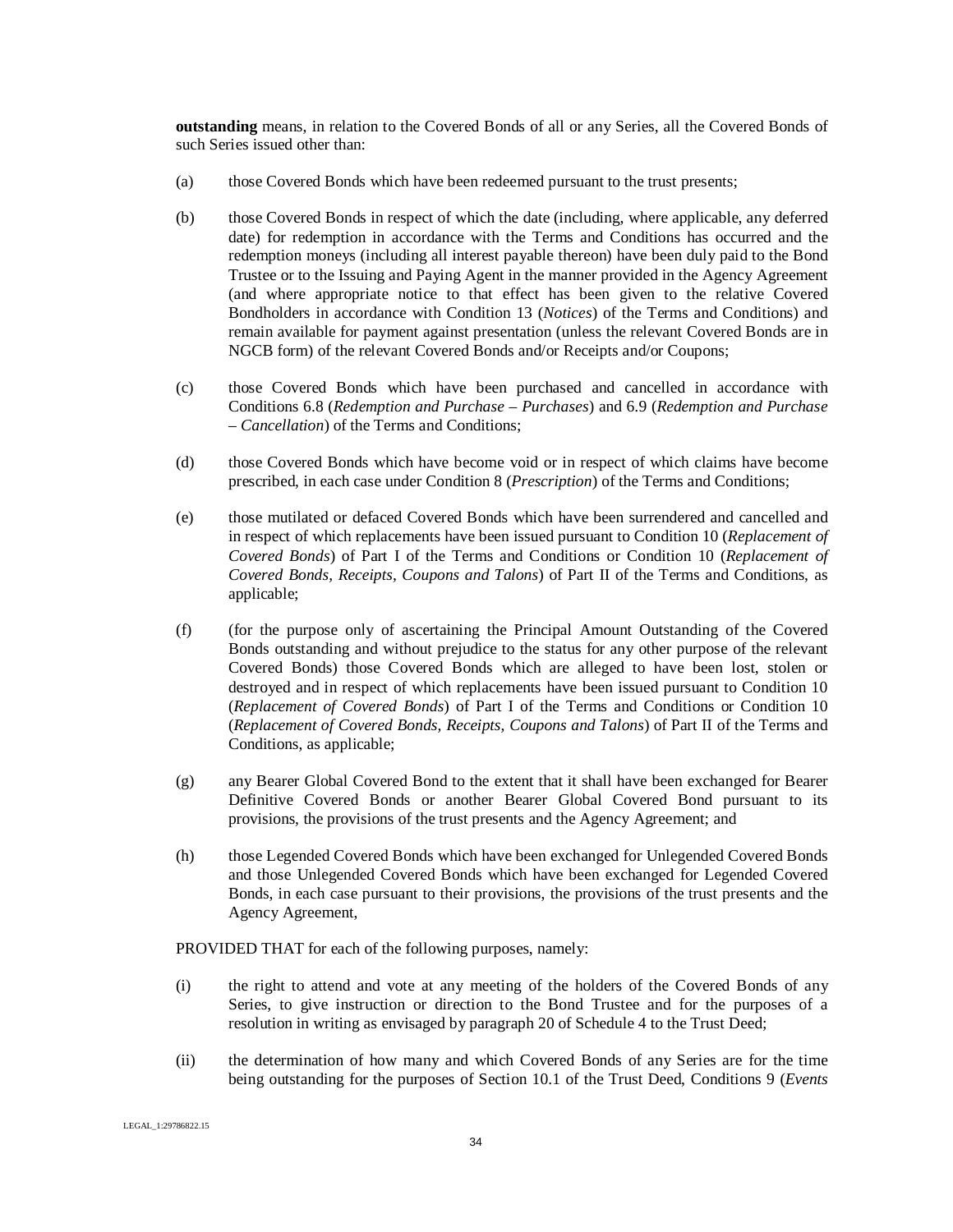*of Default, Acceleration and Enforcement*) and 14 (*Meetings of Covered Bondholders, Modification, Waiver and Substitution*) of the Terms and Conditions and paragraphs 2, 5, 6 and 9 of Schedule 5 to the Trust Deed;

- (iii) any discretion, power or authority (whether contained in the trust presents or vested by operation of law) which the Bond Trustee is required, expressly or impliedly, to exercise in or by reference to the interests of the holders of the Covered Bonds of any Series; and
- (iv) the determination by the Bond Trustee whether any event, circumstance, matter or thing is, in its opinion, materially prejudicial to the interests of the holders of the Covered Bonds of any Series,

those Covered Bonds of the relevant Series (if any) which are for the time being held by or on behalf of the Issuer or any of its Subsidiaries (including the Guarantor) as beneficial owner, shall (unless and until ceasing to be so held) be deemed not to remain outstanding;

**Outstanding Principal Balance** means, in relation to a Loan at any date (the **determination date**), the aggregate at such date (but avoiding double counting) of:

- (a) the Initial Advance;
- (b) Capitalized Expenses; and
- (c) Capitalized Arrears,

in each case relating to such Loan less any prepayment, repayment or payment of the foregoing made on or prior to the determination date;

**Overpayment** means a payment by a Borrower in an amount greater than the amount due on a Monthly Payment Day which (a) is permitted by the terms of such Loan or by agreement with the Borrower and (b) reduces the Outstanding Principal Balance of such Loan;

Partial Portfolio means part of any portfolio of Selected Loans;

**Participants** means Direct Participants and Indirect Participants;

**Partly-Paid Covered Bonds** means Covered Bonds which are only partly paid up on issue, in respect of which interest will accrue in accordance with Condition 4.4 on the paid-up amount of such Covered Bonds or on such other basis as may be agreed between the Issuer and the relevant Dealer(s) and indicated in the applicable Final Terms Document;

**Participating FFI** means an FFI that has an agreement described in Section 1471(b) of the Code and any regulations thereunder or official interpretations thereof in full force and effect as from the effective date of withholding on any "passthru payments" (as such term is defined under Sections 1471 through 1474 of the Code and any regulations thereunder or official interpretations thereof);

**Partner** means each of the Managing GP, the Liquidation GP and the Limited Partner and any other limited partner or general partner who may become a limited partner of the Guarantor from time to time pursuant to the Guarantor Agreement, and the successors and assigns thereof, and **Partners** means any two or more of them;

**Partnership** means BMO Covered Bond Guarantor Limited Partnership;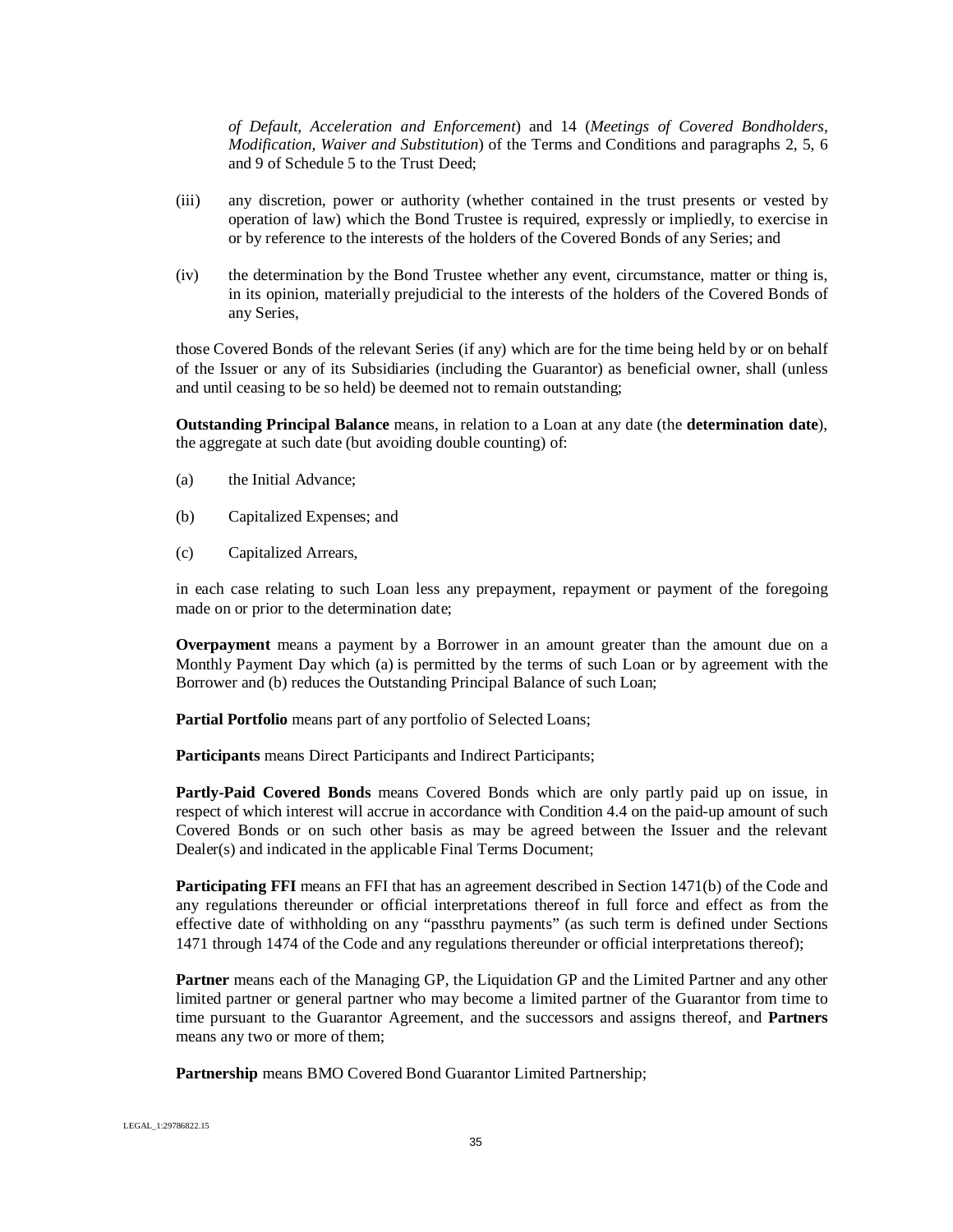**Partnership Record** means the register of the Partners maintained pursuant to Section 9.2 of the Guarantor Agreement;

**Paying Agent Required Ratings** means the threshold ratings of (a) P-1 with respect to the shortterm unsecured, unsubordinated and unguaranteed debt obligations of the Paying Agent by Moody's, (b) F1 with respect to the short-term issuer default rating of the Paying Agent by Fitch, and (c) A with respect to long-term issuer default rating of the Paying Agent by Fitch

**Paying Agents** means the Issuing and Paying Agents and any other paying agent appointed pursuant to the terms of the Agency Agreement;

**Payment Day** has the meaning given to it in Condition 5.4 (*Payments – Payment Day*) of Part I of the Terms and Conditions or Condition 5.6 (*Payments – Payment Day*) of Part II of the Terms and Conditions, as applicable;

**Payment in Kind** has the meaning given to it in Section 11.1(b)(ii) of the Intercompany Loan Agreement;

**Payment in Kind Date** has the meaning given to it in Section 11.1(c) of the Intercompany Loan Agreement;

**Payment in Kind Notice** has the meaning given to it in Section 11.1(c) of the Intercompany Loan Agreement;

**Payment Instruction** means a payment instruction given by the Cash Manager to the Stand-By Account Bank in the form of Schedule 1 to the Stand-By Bank Account Agreement;

**Payment Ledger** means the ledger on the GDA Account of such name maintained by the Cash Manager pursuant to the Cash Management Agreement, to record the credits and debits of the Available Revenue Receipts and Available Principal Receipts for application in accordance with the relevant Priorities of Payments;

**Perfected** means in respect of any relevant Loan and its Related Security in the Portfolio, delivery of notice to the Borrower of the sale, assignment and transfer of such Loan and its Related Security to the Guarantor and a direction to make all future repayments of the Loan to the Stand-By Account Bank for the account of the Guarantor by the Seller or the applicable Originator, or, as necessary, by the Guarantor (or the Servicer on behalf of the Guarantor) on behalf of the Seller or the applicable Originator (under applicable powers of attorney granted to the Guarantor) to the Guarantor of such Loan and its Related Security and registration of the transfer of legal title to the Mortgages in the appropriate land registry office, land titles office or similar office of public registration for the location where the relevant real property is located and "**Perfect**" and "**Perfection**" shall have corresponding meanings;

**Performing Eligible Loans** has the meaning given in Schedule 2 (Asset Coverage Test) to the Guarantor Agreement;

**Permanent Global Covered Bond** means a global covered bond substantially in the form set out in Part 2 of Schedule 2 to the Trust Deed with such modifications (if any) as may be agreed between the Issuer, the Issuing and Paying Agent, the Bond Trustee and the relevant Dealer(s) or Lead Manager (in the case of syndicated issues), together with the copy of the applicable Final Terms Document annexed thereto, comprising some or all of the Covered Bonds of the same Series, issued by the Issuer pursuant to the Program Agreement or any other agreement between the Issuer and the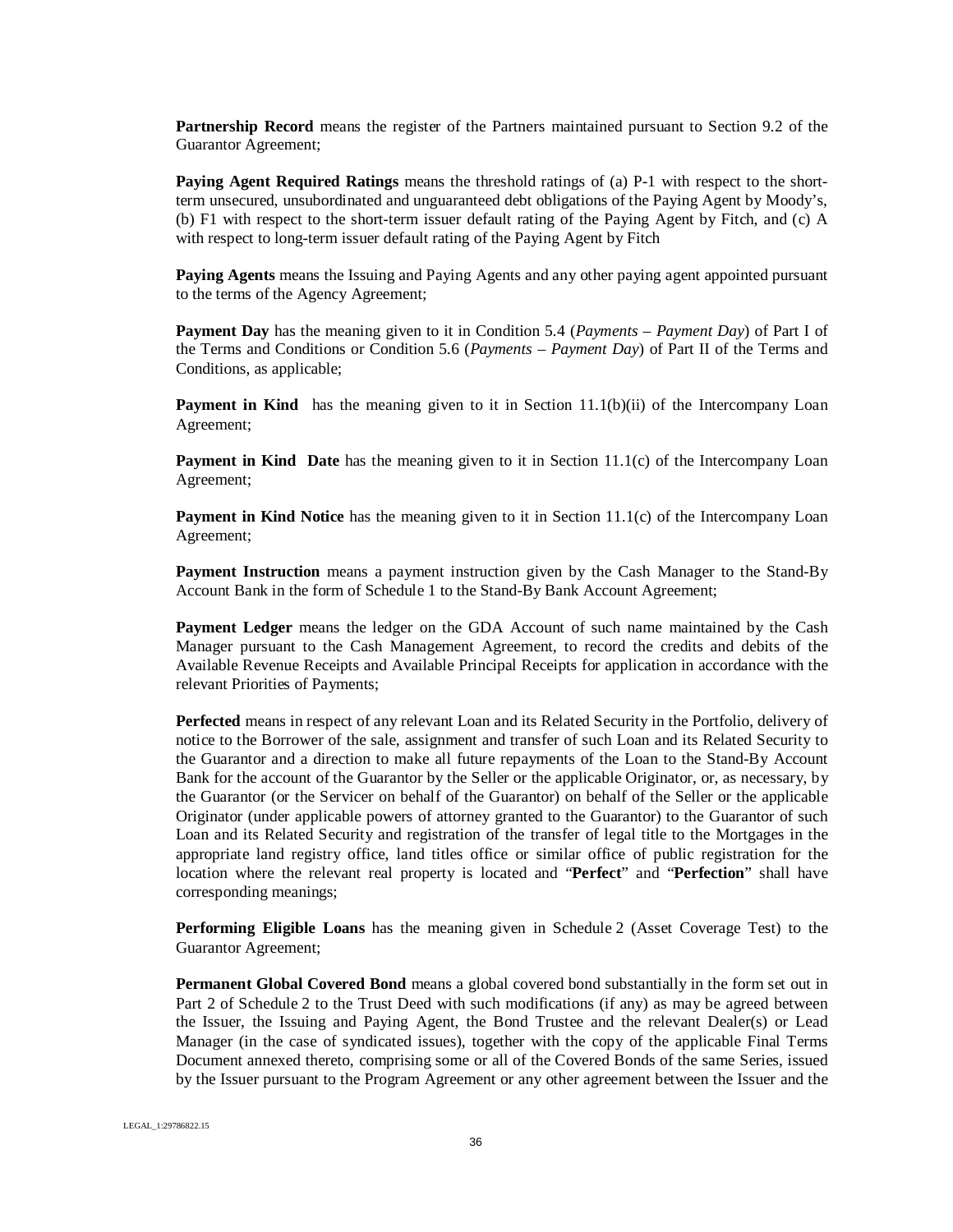relevant Dealer(s) relating to the Program, the Agency Agreement and the trust presents in exchange for the whole or part of any Temporary Global Covered Bond issued in respect of such Covered Bonds;

**Permitted Security Interests** means (i) any Security Interest for taxes, assessments or governmental charges or levies which relate to obligations not yet due and delinquent, (ii) easements, servitudes, encroachments and other minor imperfections of title which do not, individually or in the aggregate, detract from the value of or impair the use or marketability of any real property, and (iii) undetermined or inchoate Security Interests arising or potentially arising under statutory provisions which have not at the relevant time been filed or registered in accordance with applicable laws or of which written notice has not been given in accordance with applicable laws;

**Person** means a reference to any person, individual, corporation, limited liability company, partnership, joint venture, association, joint-stock company, trust, unincorporated organization, governmental entity or other entity of similar nature (whether or not having separate legal personality);

**Pledged Securities** has the meaning given to it in Section 2.01(e) of the Security Agreement;

Portfolio means the Loans and Related Security, Substitution Assets owned by the Guarantor and any cash balances credited to the Guarantor Accounts;

**Post-Enforcement Priority of Payments** has the meaning given to it in Section 4.07 of the Security Agreement;

**Potential Issuer Event of Default** has the meaning given to it in Condition 14 (*Meetings of Covered Bondholders, Modification, Waiver and Substitution*) of the Terms and Conditions;

**Potential Guarantor Event of Default** has the meaning given to it in Condition 14 (*Meetings of Covered Bondholders, Modification, Waiver and Substitution*) of the Terms and Conditions;

**Powers of Attorney** has the meaning given to it in Section 3.1(a)(i) of the Mortgage Sale Agreement;

**PPSA** has the meaning given to it in Section 1.04 of the Security Agreement;

**Pre-Acceleration Principal Priority of Payments** has the meaning given in Section 6.1 of the Guarantor Agreement;

**Pre-Acceleration Revenue Priority of Payments** has the meaning given in Section 6.1 of the Guarantor Agreement;

**Preceding Business Day Convention** has the meaning given to it in Condition 4.5(b)(iv) (*Interest – Business Day, Business Day Convention, Day Count Fractions and other adjustments*) of Part II of the Terms and Conditions;

**Pre-Maturity Liquidity Eligible Assets** means each Substitution Asset having: (i) a maturity date occurring before the Final Maturity Date of the relevant Series of Hard Bullet Covered Bonds; and (ii) with respect to which the Rating Agency Condition has been satisfied;

**Pre-Maturity Liquidity Ledger** means the ledger on the GDA Account established to record the credits and debits of moneys available to repay any Series of Hard Bullet Covered Bonds on the Final Maturity Date thereof if the Pre-Maturity Test has been breached;

LEGAL\_1:29786822.15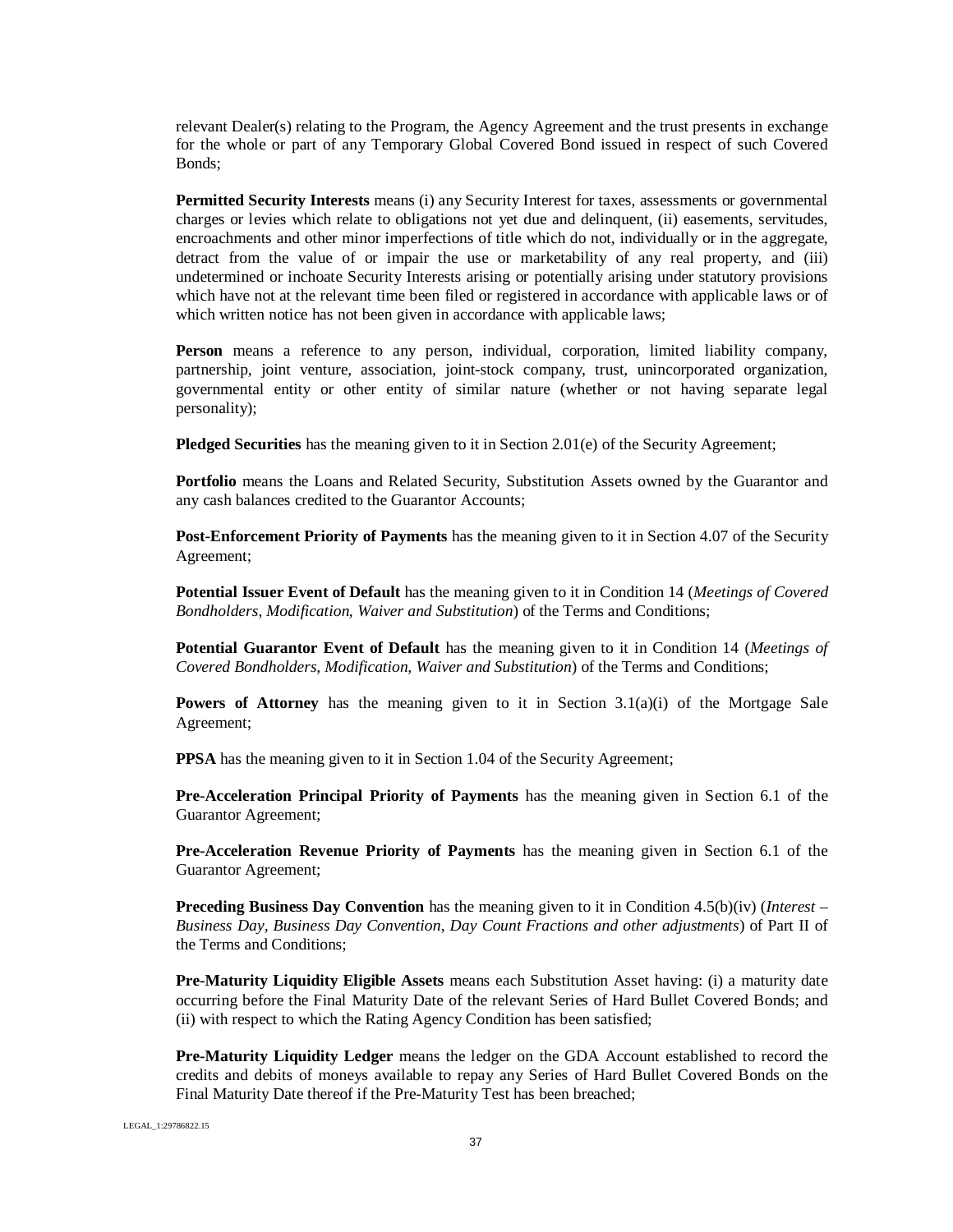**Pre-Maturity Liquidity Required Amount** means nil, unless the Pre-Maturity Test has been breached in respect of one or more Series of Hard Bullet Covered Bonds, in which case an amount equal to the aggregate for each affected Series (without double counting) of (i) the Required Redemption Amount for such affected Series, (ii) the Required Redemption Amount for all other Series of Hard Bullet Covered Bonds which will mature within 12 months of the date of the calculation, and (iii) the amount required to satisfy paragraphs (a) through (f) of the Guarantee Priority of Payments on the Final Maturity Date of the affected Series of Hard Bullet Covered Bonds and on the Final Maturity Date of all other Series of Hard Bullet Covered Bonds which will mature within 12 months of the date of the calculation:

**Pre-Maturity Maximum Required Amount** means on any date, the amount by which (a) the amount standing to the credit of the Pre-Maturity Liquidity Ledger including the principal amount of any Substitution Assets standing to the credit of the Pre-Maturity Liquidity Ledger at such date, is less than (b) the Required Redemption Amount for the relevant Series of Hard Bullet Covered Bonds at such date (together with the Required Redemption Amount of all other Series of Hard Bullet Covered Bonds which mature within 12 months of the date of such calculation);

**Pre-Maturity Required Ratings** means, with respect to the Issuer's unsecured, unsubordinated and unguaranteed debt obligations, or issuer default ratings, of the Issuer by the Rating Agencies on any Canadian Business Day, the threshold ratings of (a) in the case of Fitch, F1+, (b) in the case of Moody's, P-1, and (c) in the case of DBRS, (i) if such Canadian Business Day falls within six months of *the Final Maturity Date of* any Series of Hard Bullet Covered Bonds, A(high), or (ii) otherwise, A(low);

**Pre-Maturity Test** has the meaning given to it in Schedule 4 (Pre-Maturity Test) to the Guarantor Agreement;

**Pre-Maturity Test Date** has the meaning given to it in Schedule 4 (Pre-Maturity Test) to the Guarantor Agreement;

**Pre-Maturity Test Interval** has the meaning given to it in Schedule 4 (Pre-Maturity Test) to the Guarantor Agreement;

**Prescribed Cash Limitation** has the meaning given to it in Section 9.8 of the Guarantor Agreement;

**Present Value** means for any Loan the value of the outstanding loan balance of such Loan, calculated by discounting the expected future cash flow (on a loan level basis) using current market interest rates for mortgage loans with credit risks similar to those of the Loan (using the same discounting methodology as that used as part of the fair value disclosure in the Issuer's audited financial statements), or using publicly posted mortgage rates;

**Pricing Supplement** means the pricing supplement, or in the case of U.S. Registered Covered Bonds, the prospectus supplement, issued in relation to each Series or Tranche, as the case may be, of Covered Bonds, as a supplement to the relevant Prospectus under which such Covered Bonds are being issued, which gives details of that Series or Tranche, and **applicable Pricing Supplement** means the Pricing Supplement applicable to a Series or Tranche of Covered Bonds, and unless the context requires otherwise, any reference to the applicable Pricing Supplement includes reference to the related Final Terms Document or applicable Final Terms Document, respectively;

**Principal Amount Outstanding** means, in respect of a Covered Bond on any day, the principal amount of that Covered Bond on the relevant Issue Date thereof less principal amounts received by the relevant Covered Bondholder in respect thereof on or prior to that day;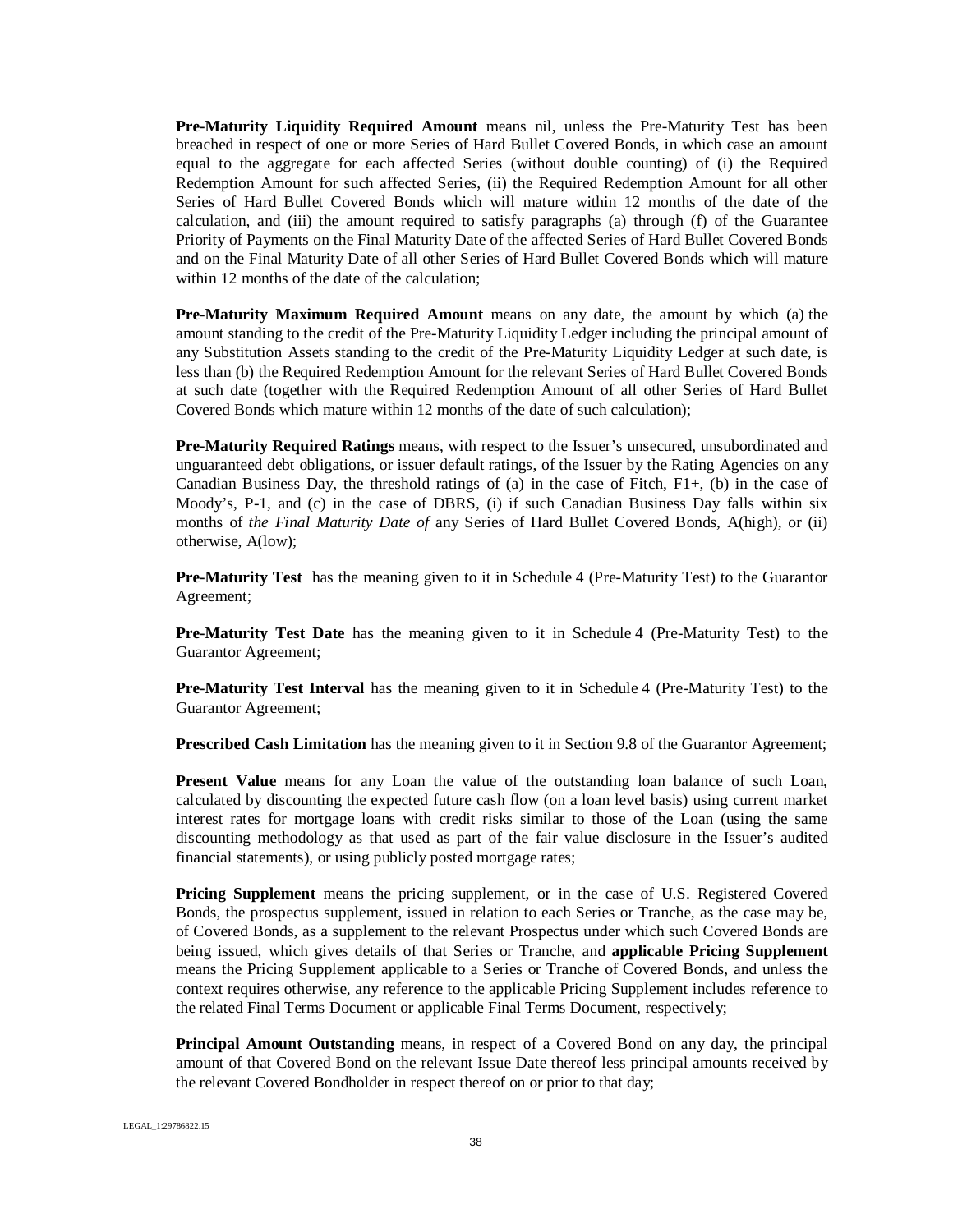**Principal Ledger** means the ledger on the GDA Account of such name maintained by the Cash Manager pursuant to the Cash Management Agreement to record the credits and debits of Principal Receipts in accordance with the terms of the Guarantor Agreement;

**Principal Receipts** means any payment in respect of principal received in respect of any Loan (including payments pursuant to any applicable insurance policies), whether as all or part of a Monthly Payment in respect of such Loan, on redemption (including partial redemption) of such Loan, on enforcement of such Loan (including the proceeds of sale of the relevant Property) or on the disposal of such Loan or otherwise (without double counting but including principal received or treated as received after completion of the enforcement procedures);

**Priorities of Payments** means the orders of priority for the allocation and distribution of amounts standing to the credit of the Guarantor in different circumstances being the Pre-Acceleration Revenue Priority of Payments, the Pre-Acceleration Principal Priority of Payments and the Guarantee Priority of Payments (see Article 6 of the Guarantor Agreement) and the Post-Enforcement Priority of Payments (see Section 4.07 of the Security Agreement) and **Priority of Payment** means any one of the foregoing;

**Product Switch** means, in respect of a Loan, a variation in the financial terms and conditions applicable to such Loan other than: (i) any variation agreed with the related Borrower to control or manage arrears on such Loan; (ii) any variation of such Loan imposed by statute; (iii) any change in the repayment method of such Loan; or (iv) any change in the Borrower under such Loan or the addition of a new Borrower under such Loan;

**Program** means the US\$10,000,000,000 global registered covered bond program established by the Issuer on the Program Date;

**Program Agreement** means the Dealership Agreement and such other agreement or agreements, as the case may be, to the extent then in force, under which Covered Bonds (other than U.S. Registered Covered Bonds) may from time to time be agreed to be sold by the Issuer to, and purchased by, the relevant Dealer(s);

**Program Date** means September 30, 2013;

**Program Limit** has the meaning given to it in the Trust Deed;

**Program Resolution** has the meaning given to it in Condition 14 (*Meetings of Covered Bondholders, Modification, Waiver and Substitution*)

**Program Website** has the meaning given to it in Section 9.4(a) of the Cash Management Agreement;

**Prohibited Insurer** means CMHC, Canada Guaranty Mortgage Insurance Company, Genworth Financial Mortgage Insurance Company of Canada, PMI Mortgage Insurance Company Canada, any other private mortgage insurer recognized by CMHC for purposes of the Covered Bond Legislative Framework or otherwise identified in the *Protection of Residential Mortgage or Hypothecary Insurance Act* (Canada), or any successor to any of them;

**Property** means freehold or leasehold residential property located in Canada (or owned residential immovable property situated in the Province of Québec) that is subject to a Mortgage;

**Prospectus** means the U.S. Prospectus and/or the UK Prospectus, as the context may require;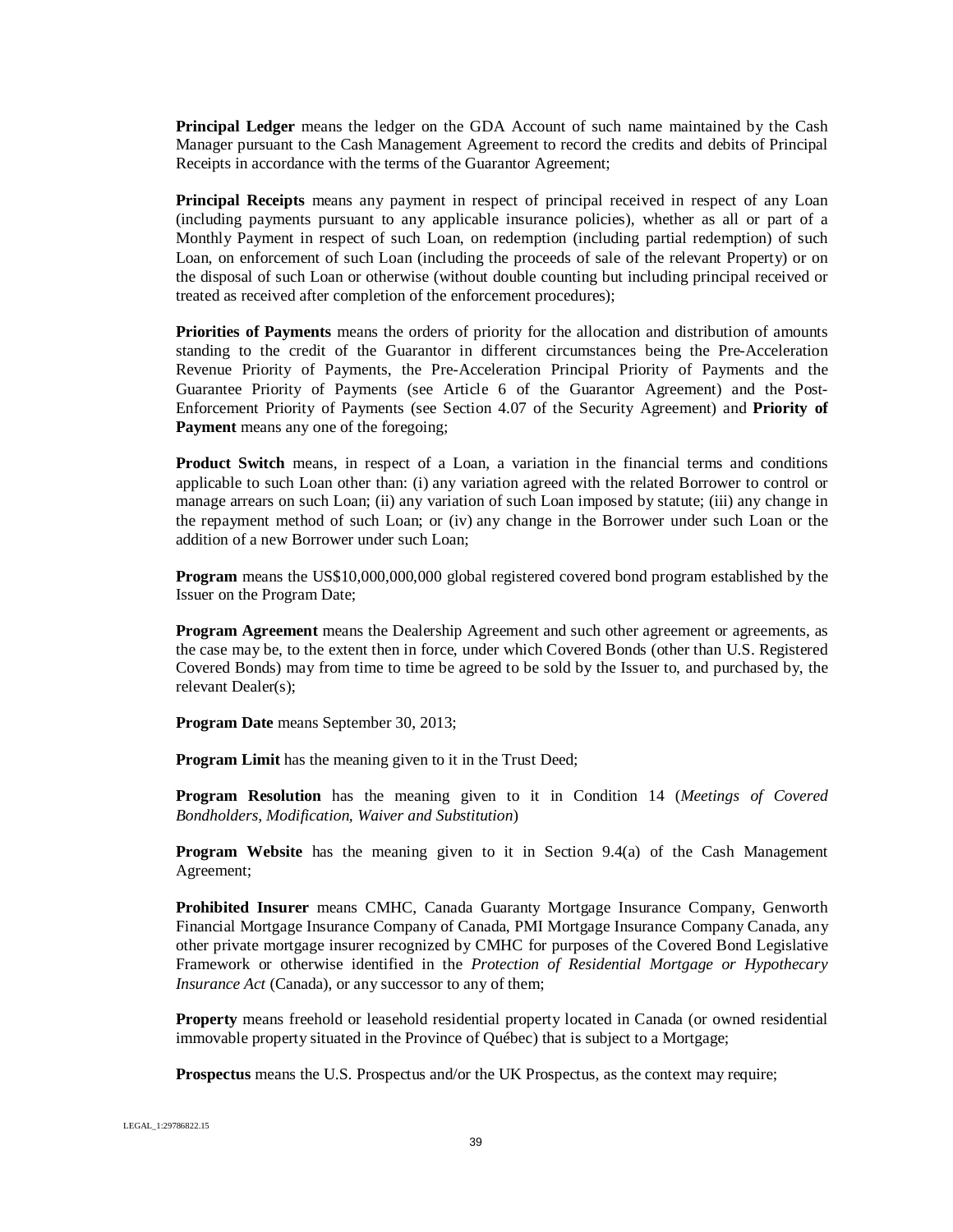#### **Prospectus Directive** means Directive 2003/71/EC;

#### **Prospectus Rules** means:

- (a) in the case of Covered Bonds which are, or are to be, admitted to the Official List and admitted to trading on the London Stock Exchange's Gilt-Edged and Fixed Interest Market, the prospectus rules made under Section 84 of the FSMA; and
- (b) in the case of Covered Bonds which are, or are to be, listed on a Stock Exchange other than the London Stock Exchange, the prospectus rules and regulations for the time being in force for that Stock Exchange;

**PSM** mean the London Stock Exchange's Professional Securities Market;

**Purchase Date** means each of the First Purchase Date and each other date on which a New Portfolio is assigned to the Guarantor in accordance with the terms of the Mortgage Sale Agreement;

**Purchase Price** means the purchase price to be paid by the Guarantor to the Seller in consideration of sale of the Initial Portfolio and/or the relevant New Portfolio to the Guarantor, which purchase price shall be equal to the Fair Market Value of the Loans and the Related Security included therein;

**Purchaser** means any third party or the Seller to whom the Guarantor offers to sell Loans and their Related Security'

**QIB** means a "qualified institutional buyer" within the meaning of Rule 144A;

**Québec Purchased Assets** has the meaning given in a Québec Seller Assignment;

**Québec Security** means, collectively, (a) the deed of hypothec to secure payment of titles of indebtedness entered into on the Program Date between the Guarantor and the Bond Trustee, as *fondé de pouvoir*, (b) the movable hypothec entered into on the Program Date between the Guarantor and the Bond Trustee, and (c) the collateral bond No. 01 in the amount of \$10,000,000,000 issued as of the Program Date by the Guarantor in favour of the Bond Trustee and certified by the Bond Trustee, as *fondé de pouvoir* on the Program Date

**Québec Seller Assignment** means an assignment in or substantially in the form of Schedule 7 (Form of Québec Seller Assignment) to the Mortgage Sale Agreement;

**Randomly Selected Loans** means Loans and, if applicable, their Related Security, in the Portfolio, selected in accordance with the terms of the Guarantor Agreement on a basis that (i) would not, or would not reasonably be expected to, adversely affect the interests of the Covered Bondholders, and (ii) is not designed to favour the selection of any identifiable class or type or quality of Loans and their Related Security over all the Loans and their Related Security in the Portfolio, except with respect to identifying such Loans and their Related Security as having been acquired by the Guarantor from a particular Seller, if applicable;

**Rate of Interest** has the meaning given to it in the applicable Final Terms Document as further elaborated by Condition 4 (*Interest*) of the Terms and Conditions;

**Rating Agencies** means Fitch, Moody's and DBRS each, a "**Rating Agency**", in each case for so long as it is rating Covered Bonds, and any other internationally recognised rating agency that may rate the Covered Bonds from time to time;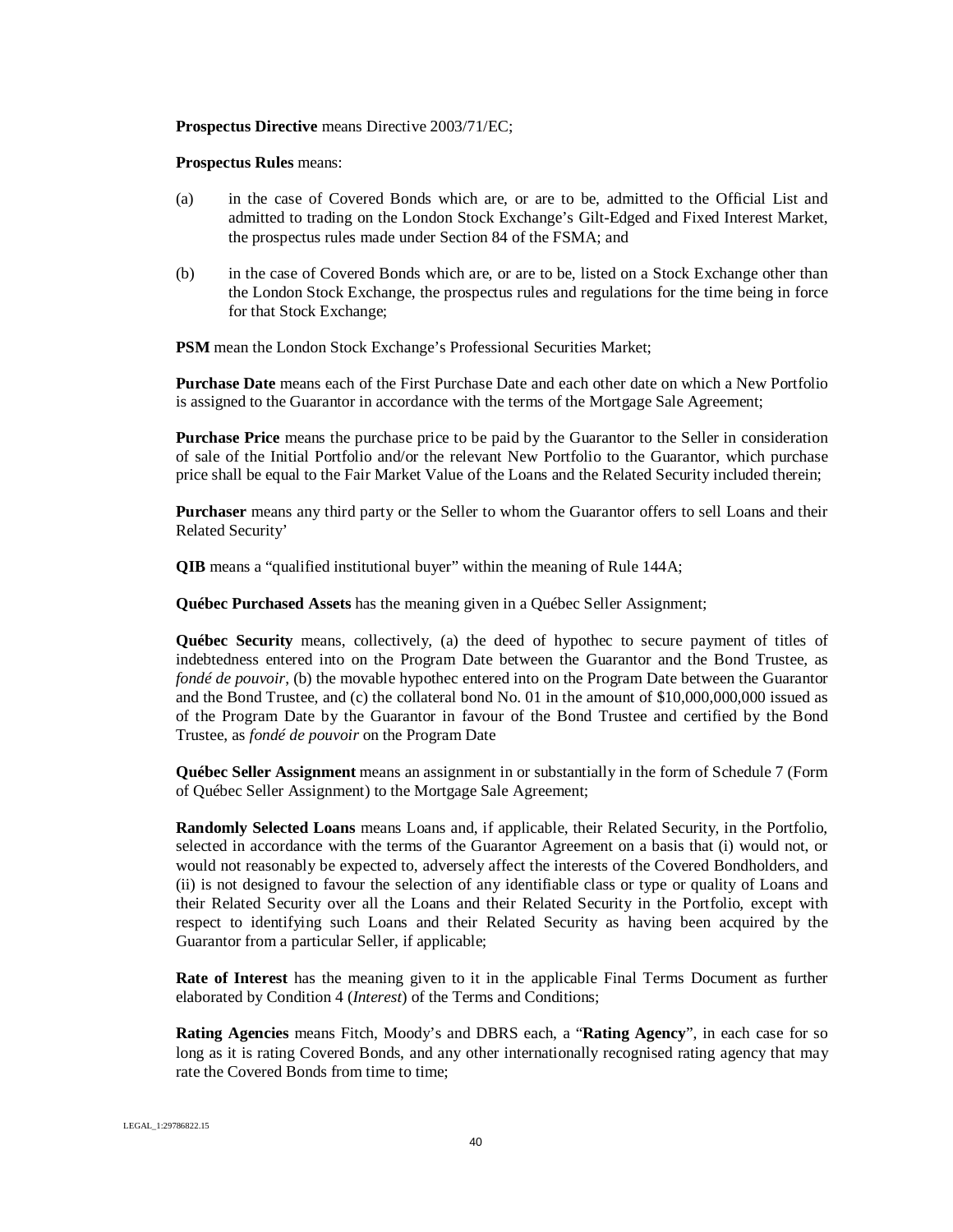**Rating Agency Condition** means, with respect to any event or matter, (i) an indication in writing by each of the applicable Rating Agencies (other than Fitch) that the then current ratings of the Existing Covered Bonds will not be downgraded or withdrawn as a result of the relevant event or matter, and (ii) no less than 5 Canadian Business Days' prior written notice of such event matter having been given to Fitch (for so long as Fitch is a Rating Agency);

**Ratings Trigger** means the Account Bank Required Ratings, the Cash Management Deposit Ratings, the Cash Manager Required Ratings, the Paying Agent Required Ratings, the Pre-Maturity Required Ratings, the Reserve Fund Required Amount Ratings, the Servicer Replacement Threshold Ratings, the Servicer Deposit Threshold Ratings, the Stand-By Account Bank Required Ratings and the Swap Agreement Ratings;

**Reasonable, Prudent Mortgage Lender** means a lender acting in a reasonable, prudent manner within the policy applied by the Seller and/or any Originator and/or the Servicer, as applicable, from time to time to the originating, underwriting and servicing of mortgage loans beneficially owned by the Seller outside the Mortgage Pool with no less care than that lender would service mortgages beneficially owned by it;

**Recalculation Procedures** has the meaning given in Section 2.8 the Cover Pool Monitor Agreement;

**Receipt** means payment receipts attached on issue to Bearer Definitive Covered Bonds redeemable in instalments for the payment of an instalment of principal, such receipts being in the form or substantially in the form set out in Part IV of Schedule 2 to the Trust Deed or in such other form as may be agreed between the Issuer, the Issuing and Paying Agent, the Bond Trustee and the relevant Dealer(s) and includes any replacements for Receipts issued pursuant to Condition 10 (*Replacement of Covered Bonds*) of Part I of the Terms and Conditions or Condition 10 (*Replacement of Covered Bonds, Coupons and Talons*) of Part II of the Terms and Conditions, as applicable;

**Receiptholders** means the holders of the Receipts;

**Receiver** means any person or persons appointed (and any additional person or persons appointed or substituted) as an administrative receiver, receiver, manager, liquidator or receiver and manager of the Charged Property by the Bond Trustee pursuant to Article 4 of the Security Agreement;

**Recipient** has the meaning given in Section 2.1(b) of the Cover Pool Monitor Agreement;

**Record Date** has the meaning given to it in Condition 5.2 (*Payments -- Payments in respect of Registered Covered Bonds*) of Part I of the Terms and Conditions or Condition 5.4 (*Payments -- Payments in respect of Registered Covered Bonds*) of Part II of the Terms and Conditions;

**Records** means, with respect to each Loan, all documents and information (other than the Customer File) including, without limitation, computer programs, tapes, discs, punch cards, data processing software and related property and rights, maintained by the Seller or the Servicer with respect to such Loan, the Related Security and the related Borrower;

**Redeemed Covered Bonds** has the meaning given to it in Condition 6.3 (*Redemption and Purchase -- Redemption at the option of the Issuer* (*Issuer Call*)) of the Terms and Conditions;

**Redemption Fee** means the standard redemption fee charged to the Borrower by a Seller where the Borrower makes a repayment of the full outstanding principal of a Loan;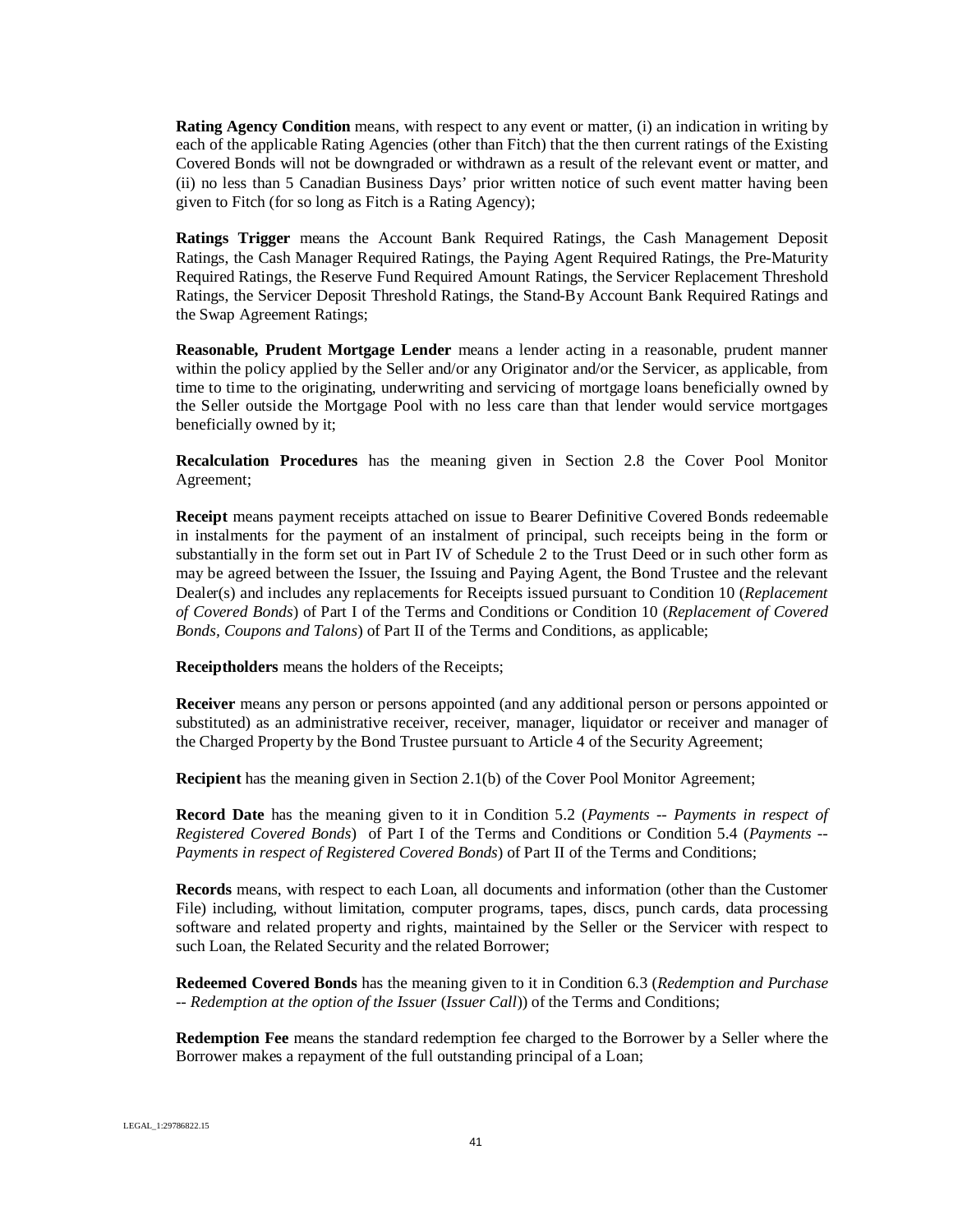**Reference Banks** means, in the case of a determination of CDOR, the principal Toronto office of four major banks in the London inter-bank market selected by the Cash Manager;

**Reference Rate**, in respect of Floating Rate Covered Bonds to which Screen Rate Determination applies, has the meaning given to it in the applicable Final Terms Document;

**Register** means the register of holders of the Registered Covered Bonds maintained by the Registrar;

**Registered Covered Bond** means a Covered Bond in registered form;

**Registered Definitive Covered Bond** means a Registered Covered Bond in definitive form issued or, as the context may require, to be issued by the Issuer in accordance with the provisions of the Program Agreement or any other agreement between the Issuer and the relevant Dealer(s), the Agency Agreement and the Trust Deed either on issue or in exchange for a Registered Global Covered Bond or part thereof (all as indicated in the applicable Final Terms Document), such Registered Covered Bond in definitive form being substantially in the form set out in Part 7C of Schedule 2 to the Trust Deed with such modifications (if any) as may be agreed between the Issuer, the Issuing and Paying Agent, the Bond Trustee and the relevant Dealer(s) and having the Terms and Conditions endorsed thereon or, if permitted by the relevant Stock Exchange, incorporating the Terms and Conditions by reference (where applicable to the Trust Deed) as indicated in the applicable Final Terms Document and having the relevant information supplementing, replacing or modifying the Terms and Conditions appearing in the applicable Final Terms Document endorsed thereon or attached thereto and having a Form of Transfer endorsed thereon;

**Registered Global Covered Bonds** means Global Covered Bonds in registered form, comprising Rule 144A Global Covered Bonds and Regulation S Global Covered Bonds, substantially in the form set out in **Part 8** of Schedule 2 to the Trust Deed;

**Registered Title Event** means the occurrence of the earliest of any of the following:

- (a) a Servicer Event of Default that has not been remedied within 30 days or such shorter period permitted by the Servicing Agreement;
- (b) an Issuer Event of Default (other than an actual or impending Insolvency Event with respect to the Issuer) that has not been remedied within 30 days or such shorter period permitted by Condition 9.1;
- (c) an Insolvency Event (without regard to the parenthetical language in clause (a) of the definition of Insolvency Event) with respect to the Seller;
- (d) the acceptance by an applicable purchaser of any offer by the Guarantor to sell Loans and their Related Security (only in respect of the Loans being sold and their Related Security) to any such purchaser other than the Seller or the relevant Originator, unless otherwise agreed by such purchaser and the Guarantor, with the consent of the Bond Trustee, which consent will not be unreasonably withheld;
- (e) a Seller, the Originators and/or the Guarantor being required to Perfect legal title to the Mortgages by:
	- $(i)$  law:
	- (ii) by an order of a court of competent jurisdiction; or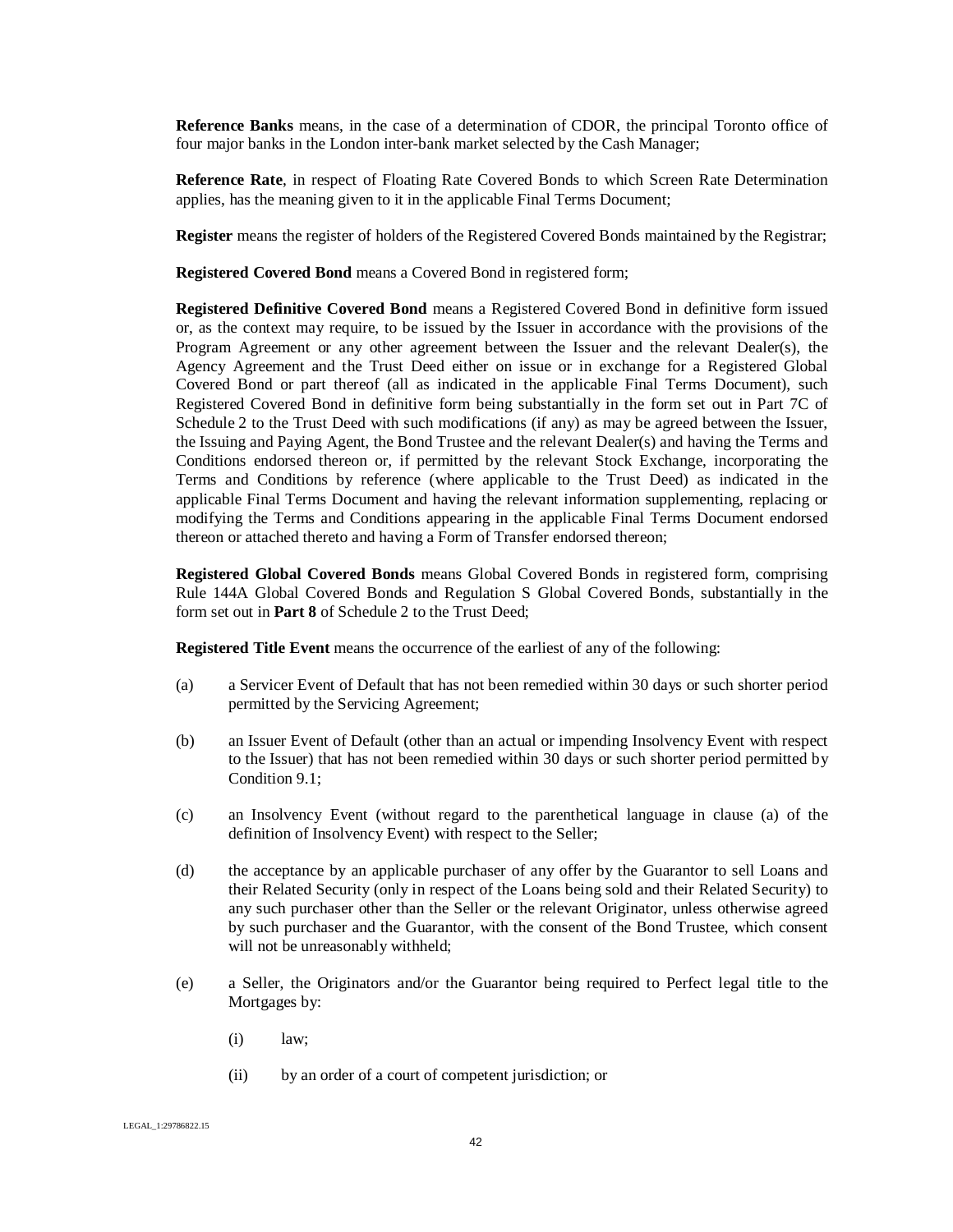- (iii) by any regulatory authority which has jurisdiction over the Seller, the Originator or the Guarantor to effect such perfection; and
- (f) the date on which one or more Rating Agencies downgrades the unsecured, unsubordinated and unguaranteed debt obligation ratings, or issuer default ratings, of the Seller below any of the following threshold ratings: (i) A3 (in respect of Moody's), (ii) BBB- (in respect of Fitch), and (iii) BBB(low) (in respect of DBRS).

**Registrable Transfer** means each transfer, assignment or conveyance in appropriate form that is required to assign the relevant Loan and its Related Security to the relevant purchaser or as the relevant purchaser directs, containing all necessary information (including mortgage registration number and a legal description of the Property subject to the Mortgage that complies with local law) and executed as necessary (including witnessed and under seal, if necessary) and accompanied by all required affidavits and certificates, for registration in the land registry or land titles office for the location where the real property subject thereto is situate or filing under the PPSA, as the case may be;

**Registrar** means, unless otherwise specified in applicable Final Terms Document, (i) in relation to all or any Series of Covered Bonds with respect to which the Clearing System is Euroclear and/or Clearstream, Luxembourg, the European Registrar, and (ii) in relation to all or any other Series of Covered Bonds, the U.S. Registrar;

**Regulation S** means Regulation S under the Securities Act;

**Regulation S Definitive Covered Bond** means a definitive covered bond in registered form representing Covered Bonds sold to non-U.S. persons outside the United States in reliance on Regulation S;

**Regulation S Covered Bond** means a Covered Bond represented by a Regulation S Global Covered Bond and/or a Definitive Regulation S Covered Bond, as the context may require;

**Regulation S Definitive Covered Bond** has the meaning given in Condition 2.7 (Definitions) of the Terms and Conditions

**Regulation S Global Covered Bond** means a Registered Global Covered Bond representing Covered Bonds sold to non-U.S. persons outside the United States in reliance on Regulation S and substantially in the form set out in **Part 8** of Schedule 2 to the Trust Deed with such modifications (if any) as may be agreed between the Issuer, the Issuing and Paying Agent, the Bond Trustee and the relevant Dealer(s) or Lead Manager (in the case of syndicated issues);

**Related Retained Loans** means, in relation to any Loan owned by the Guarantor, all Retained Loans that are secured by, or advanced upon the security of, the same Mortgage and other Related Security as such Loan;

**Related Security** means, in relation to a Loan:

(a) all of the Seller's right, title and interest in the related Customer File, including the Mortgage and the security interest or hypothec granted to the Seller (or, as applicable, the relevant Originator) by the related Borrower in the related mortgaged property as security for or pursuant to such Loan and all proceeds thereof;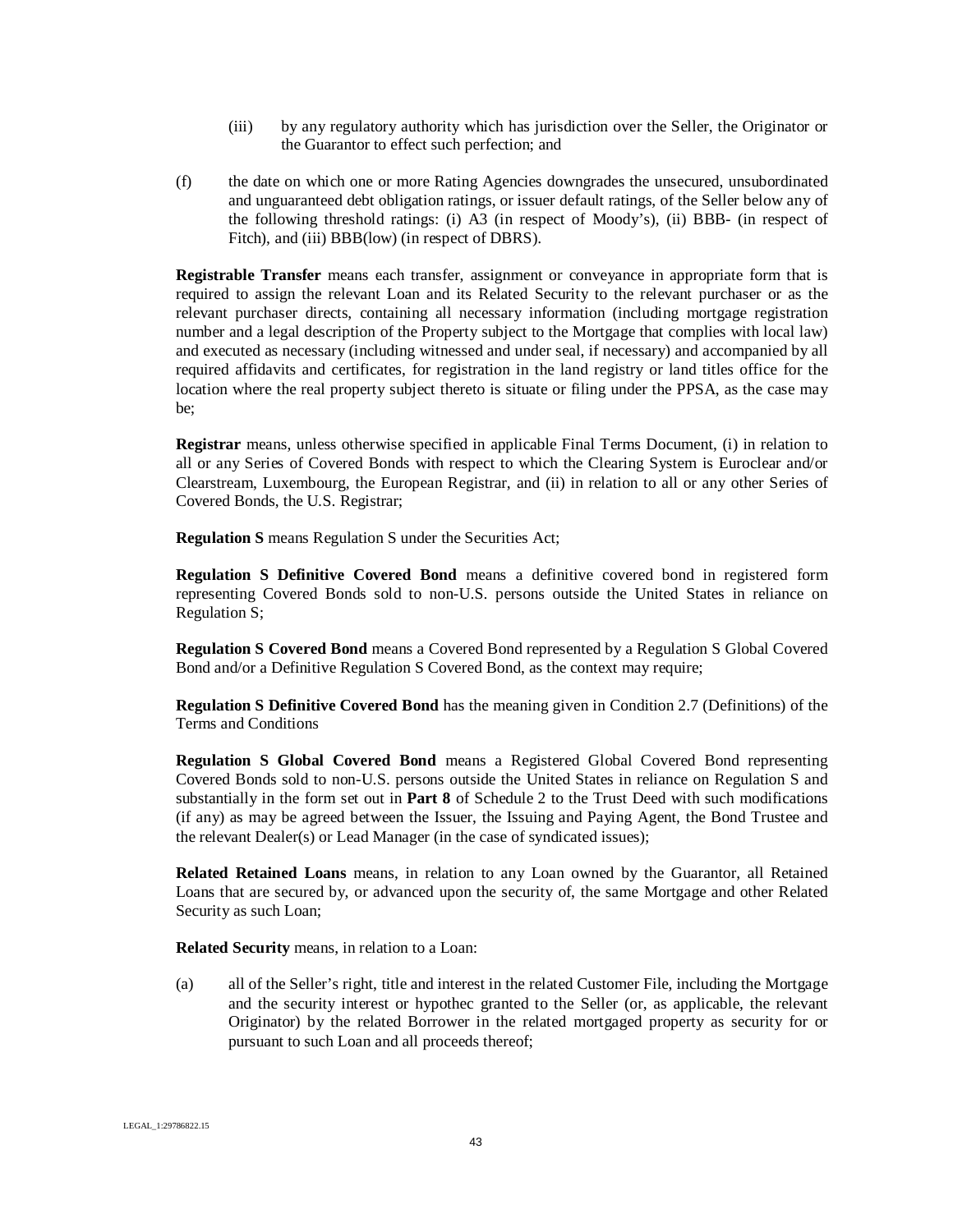- (b) all other security interests, hypothecs or liens and property subject thereto from time to time purporting to secure payment of such Loan, whether pursuant to the Related Security or otherwise, together with all personal property financing statements or other filings relating thereto;
- (c) all guaranties, indemnities, insurance (other than blanket insurance coverage maintained by the Seller) and other agreements (including the Mortgage) or arrangements of whatever character from time to time supporting or securing payment of such Loan which are or should be included in the Customer Files whether pursuant to the Related Security or otherwise and all proceeds thereof; and
- (d) all Records related to such Loan;

**Release of Security** means a release of security in the form of Annex M to the Guide;

**Relevant Date** has the meaning given to it in Condition 7 (*Taxation*) of the Terms and Conditions;

**Relevant Implementation Date** has the meaning given to it in Appendix 2 of the Program Agreement;

**Relevant Member State** has the meaning given to it in Appendix 2 of the Program Agreement;

**Relevant Party** means each Dealer, their respective affiliates and each person who controls such Dealer (within has the meaning of Section 15 of the Securities Act or Section 20 of the Exchange Act) and each of their respective directors, officers, employees and agents;

**Relevant Screen Page**, in respect of Floating Rate Covered Bonds to which Screen Rate Determination applies, has the meaning given to it in the applicable Final Terms Document;

**repay**, **redeem** and **pay** shall each include both of the others and cognate expressions shall be construed accordingly;

**Replacement Issuer** means any entity that assumes the obligations of the Issuer under the Covered Bonds;

**Representations and Warranties** means, collectively, the Loan Representations and Warranties and the Corporate Representations and Warranties;

**Representation Date** means any date on which the Issuer and the Guarantor gives representations and warranties to and for the benefit of each Dealer under the Program Agreement, which dates shall include the date of the Program Agreement, any Agreement Date for the issue of Covered Bonds in relation to a particular issue, the Time of Sale in relation to a particular issue and any time that the Prospectus shall be amended or supplemented;

**Repurchase Amount** means, with respect to a Loan at any time, the sum of the Outstanding Principal Balance of such Loan and all Arrears of Interest and Accrued Interest thereon;

**Request** means a written request from the Guarantor to the Issuer for an Advance to be made in the form of Schedule 1 to the Intercompany Loan Agreement;

**Required True Loan Balance Amount** has the meaning given to it in Schedule 9 to the Guarantor Agreement;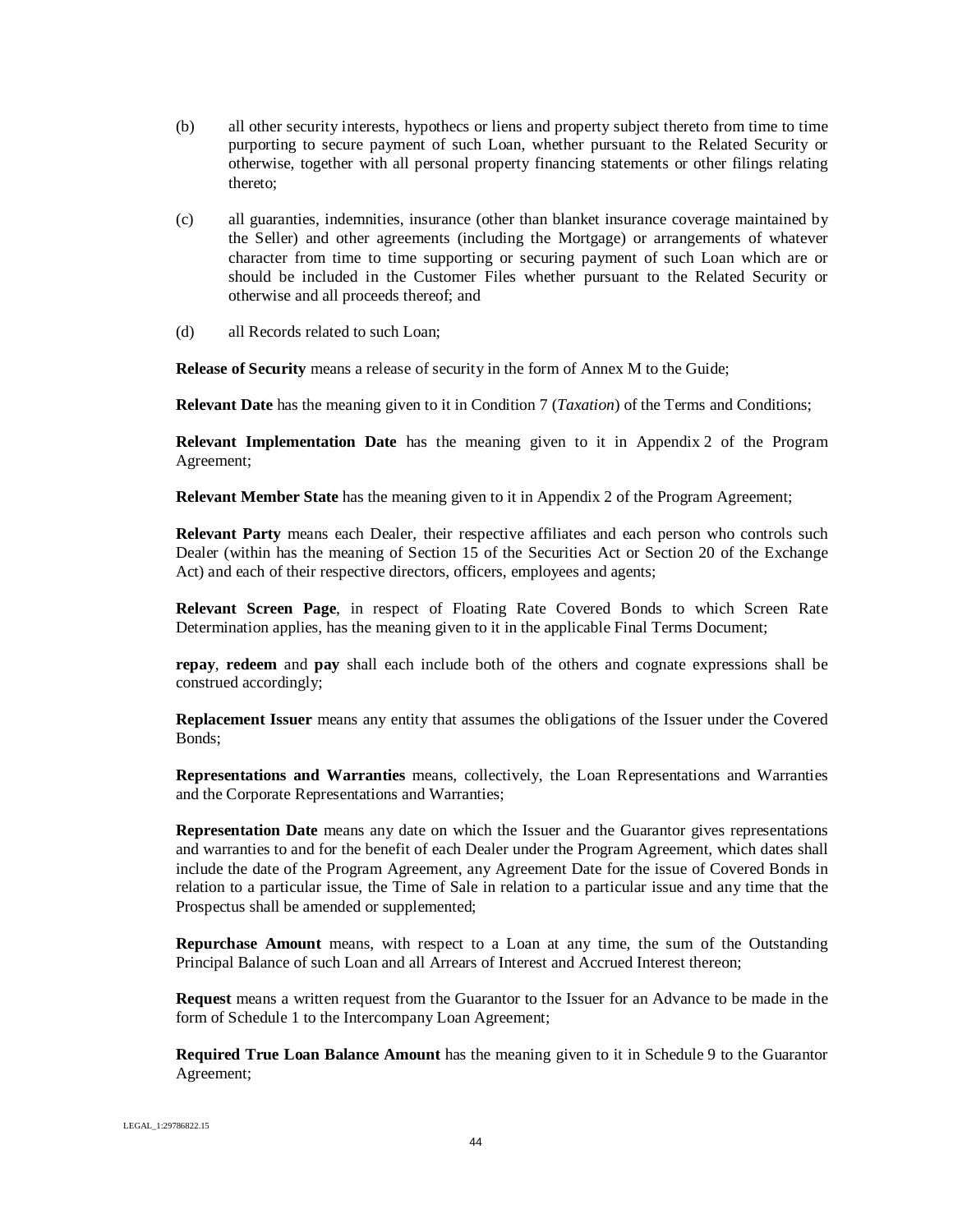**Required Redemption Amount** has the meaning given to it in Schedule 9 to the Guarantor Agreement;

**Requisite Ratings** means (at any time) the rating then ascribed by each Rating Agency to the longterm, unsecured, unguaranteed and unsubordinated debt obligations of the Issuer;

**Reservations** has the meaning given to it in the Program Agreement;

**Reserve Fund** means the reserve fund that the Guarantor will be required to establish in the GDA Account which may be credited with the proceeds of Available Revenue Receipts and Available Principal Receipts up to an amount equal to the Reserve Fund Required Amount;

**Reserve Fund Required Amount** means nil, unless the ratings of the Issuer's short-term, unsecured, unsubordinated and unguaranteed debt obligations (or issuer default rating, as applicable) by any one of the Rating Agencies fall below the Reserve Fund Required Amount Ratings and then an amount equal to the Canadian Dollar Equivalent of three month's interest due on each Series of Covered Bonds together with an amount equal to three-twelfths of the anticipated aggregate annual amount payable in respect of the items specified in paragraphs (a) to (c) and, if applicable, (d) of the Pre-Acceleration Revenue Priority of Payments;

**Reserve Fund Required Amount Ratings** means the threshold ratings of (i) P-1 (in respect of Moody's), (ii) R-1 (middle) and A(low) (in respect of DBRS; for greater certainty, the ratings from DBRS are only required to be at or above one of such ratings), and (iii) F1 or A (in respect of Fitch; provided that both such ratings from Fitch are required), as applicable, of the unsecured, unsubordinated and unguaranteed debt obligations (or in the case of Fitch, the issuer default rating) of the Issuer by the Rating Agencies;

**Reserve Ledger** means the ledger on the GDA Account of such name maintained by the Cash Manager pursuant to the Cash Management Agreement, to record the crediting of Revenue Receipts to the Reserve Fund and the debiting of such Reserve Fund in accordance with the terms of the Guarantor Agreement;

**Reset Date** has the meaning given to it in the ISDA Definitions;

**Restricted Asset** has the meaning given to it in Section 2.07 of the Security Agreement;

**Retained Loan** means a loan, indebtedness or liability that is secured by, or advanced upon the security of, a Mortgage and other Related Security securing a Loan transferred or contributed to the Guarantor which is not also being transferred or contributed to the Guarantor;

**Retention Account** has the meaning given to it in Section 4.10 of the Security Agreement;

**Revenue Ledger** means the ledger on the GDA Account of such name maintained by the Cash Manager pursuant to the Cash Management Agreement, to record credits and debits of Available Revenue Receipts and Available Principal Receipts in accordance with the terms of the Guarantor Agreement;

**Revenue Receipts** means any payment received in respect of any Loan, including payments pursuant to any related insurance policies and any payment received in respect of interest amounts on a Loan (otherwise than in respect of a Loan that has been repurchased by the Seller), whether as all or part of a Monthly Payment in respect of such Loan, on redemption (including partial redemption) of such Loan, on enforcement of such Loan (including the proceeds of sale of the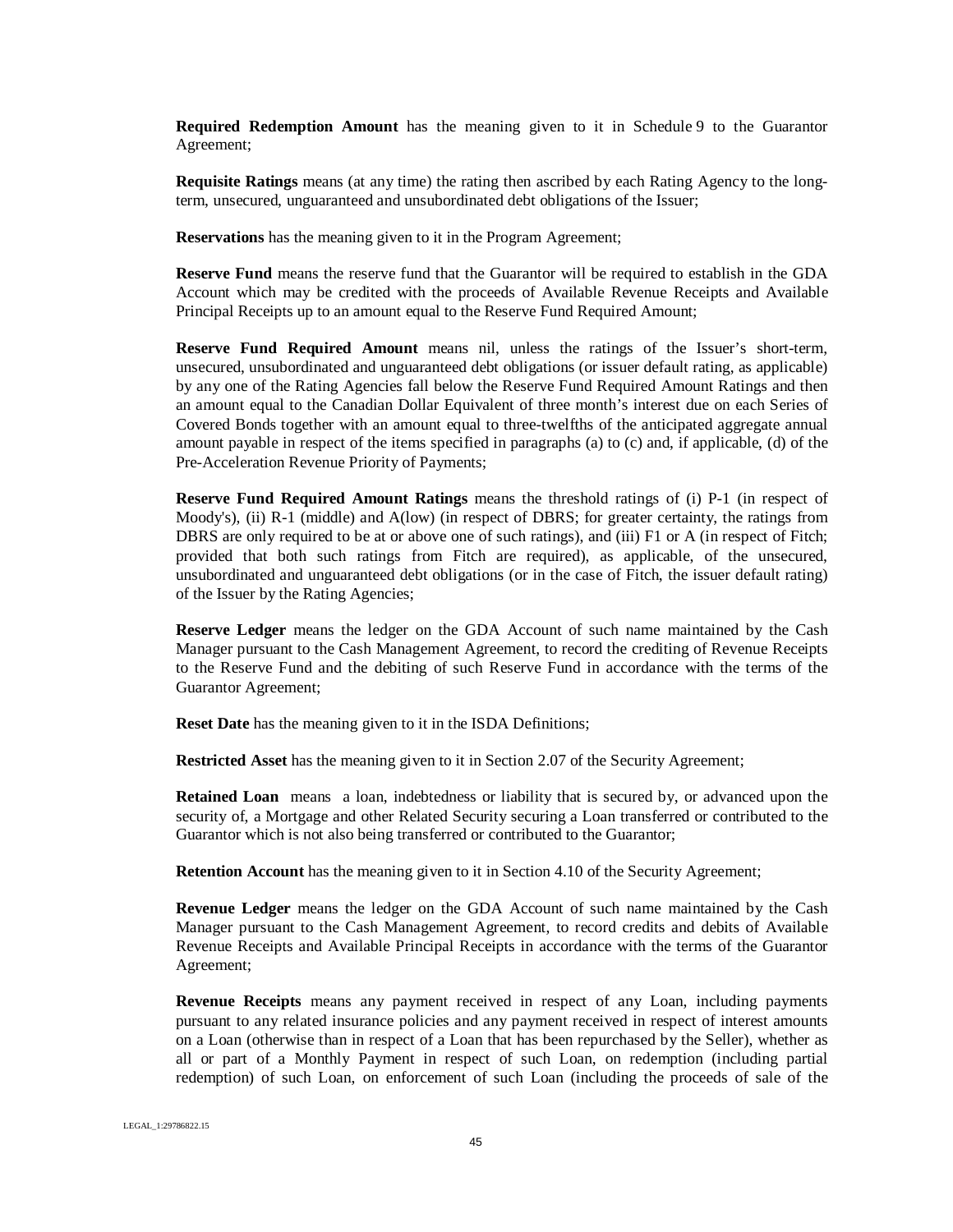relevant Property) or on the disposal of such Loan or otherwise, which in any such case is not a Principal Receipt in respect of such Loan;

**Rule 144A Definitive Covered Bond** has the meaning given in Condition 2.7 (Definitions) of the Terms and Conditions;

**Rule 144A** means Rule 144A under the Securities Act;

**Rule 144A Covered Bond** has the meaning given in Condition 2.7 (Definitions) of the Terms and Conditions;

**Rule 144A Global Covered Bond** has the meaning given in Condition 2.7 (Definitions) of the Terms and Conditions;

**Rules** means the rules, regulations and procedures creating and affecting DTC and its operations;

**S&P** means Standard & Poor's Rating Services, a division of The McGraw-Hill Companies, Inc. or its successors;

**Sale Proceeds** means the cash proceeds realized from the sale of Selected Loans and their Related Security;

**Sample** has the meaning given in Section 2.2 of the Cover Pool Monitor Agreement;

**Sarbanes-Oxley Act** means the *U.S. Sarbanes-Oxley Act of 2002*;

**Scheduled Interest** means, in relation to a Series of Covered Bonds, an amount equal to the amount in respect of interest which is or would have been due and payable under such Covered Bonds on each Interest Payment Date as specified in Condition 4 (*Interest*) of the Terms and Conditions (but excluding any additional amounts relating to premiums, default interest or interest upon interest (**Excluded Scheduled Interest Amounts**) payable by the Issuer following service of an Issuer Acceleration Notice but including such amounts (whenever the same arose) following service of a Guarantor Acceleration Notice), as if such Covered Bonds had not become due and payable prior to their Final Maturity Date and (if the applicable Final Terms Document specified that an Extended Due for Payment Date is applicable to the relevant Covered Bonds) as if the maturity date of the Covered Bonds had been the Extended Due for Payment Date (but taking into account any principal repaid in respect of such Covered Bonds or any Guaranteed Amounts paid in respect of such principal prior to the Extended Due for Payment Date) or, where applicable, after the Final Maturity Date, such other amount of interest as may be specified in the applicable Final Terms Document less any additional amounts the Issuer would be obliged to pay as a result of any gross-up in respect of any withholding or deduction made under the circumstances set out in Condition 7 (*Taxation*) of the Terms and Conditions;

**Scheduled Payment Date** means, in relation to payments under the Covered Bond Guarantee in respect of a Series of Covered Bonds, each Interest Payment Date or the Final Maturity Date as if such Covered Bonds had not become due and payable prior to their Final Maturity Date;

**Scheduled Principal** means, in relation to a Series of Covered Bonds, an amount equal to the amount in respect of principal which is or would have been due and repayable under such Covered Bonds on each Interest Payment Date or the Final Maturity Date (as the case may be) as specified in Condition 6.1 (*Redemption and Purchase – Final Redemption*) and Condition 6.7 (*Redemption and Purchase – Early Redemption Amounts*) of the Terms and Conditions (but excluding any additional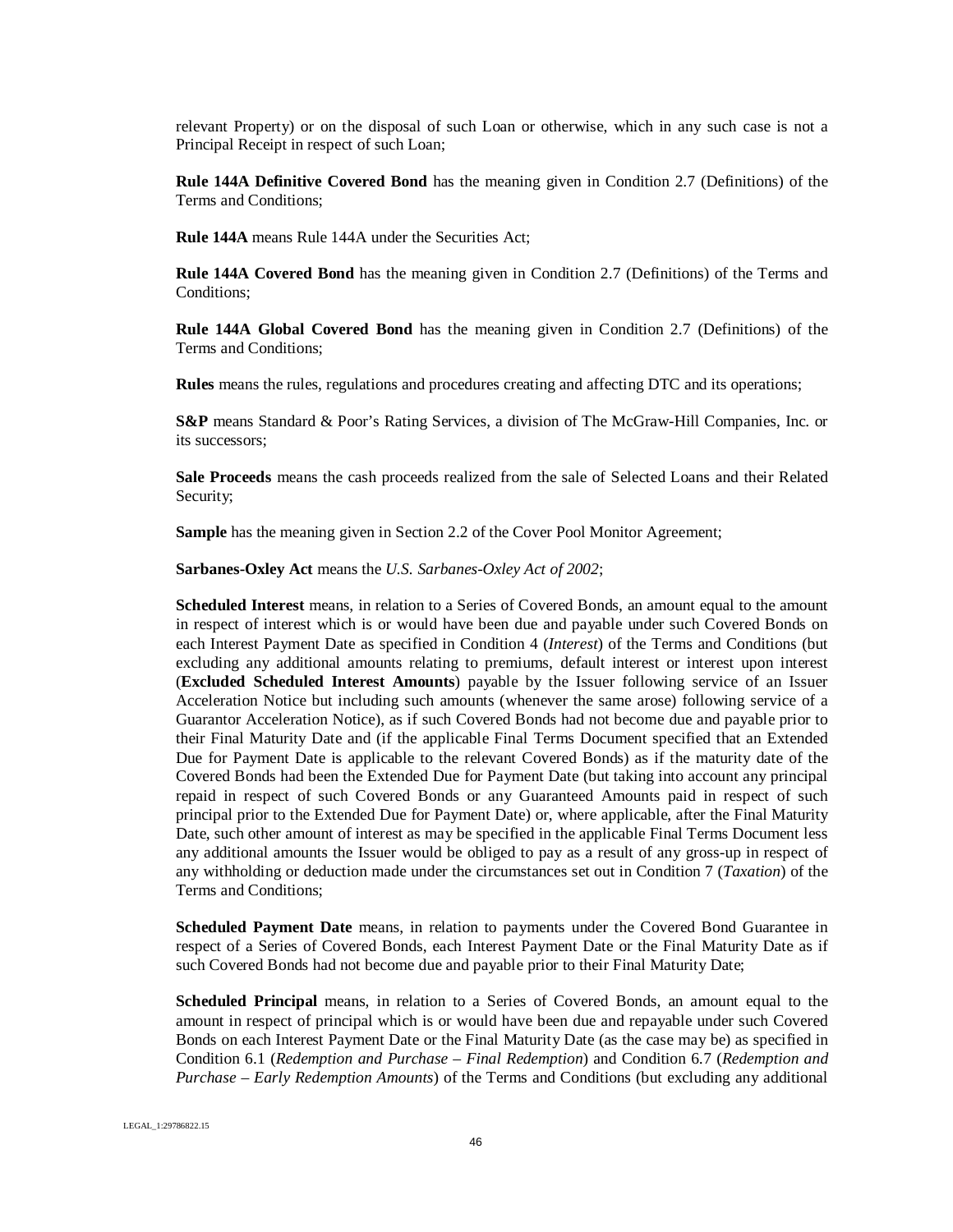amounts relating to prepayments, early redemption, broken funding indemnities, penalties, premiums or default interest (**Excluded Scheduled Principal Amounts**) payable by the Issuer following service of an Issuer Acceleration Notice but including such amounts (whenever the same arose) following service of a Guarantor Acceleration Notice) as if such Covered Bonds had not become due and payable prior to their Final Maturity Date and (if the applicable Final Terms Document specified that an Extended Due for Payment Date is applicable to such relevant Covered Bonds) as if the maturity date of such Covered Bonds had been the Extended Due for Payment Date;

**Screen Rate** means, for any date, the arithmetic mean of the offered quotations for Canadian Dollar deposits of the relevant term in the London inter-bank market displayed on Reuters Page LIBOR 01 as of 11:00 a.m. London time on that date; in each case, displayed on the above mentioned Reuters page (or such replacement page on that service which displays the information) or, if that service ceases to display the information, the Cash Manager (after consultation with the Issuer and the Bond Trustee) may specify another page or service displaying the appropriate rate;

**Screen Rate Determination** means, if specified as applicable in the applicable Final Terms Document, the manner in which the Rate of Interest on Floating Rate Covered Bonds is to be determined in accordance with Condition 4.2(b)(ii) of the Terms and Conditions;

**SEC** means the U.S. Securities and Exchange Commission;

**Secured Creditors** means the Bond Trustee (in its own capacity and on behalf of the other Secured Creditors), the Covered Bondholders, the Receiptholders, the Couponholders, the Issuer, the Seller, the Servicer, the Account Bank, the GDA Provider, the Stand-By Account Bank, the Stand-By GDA Provider, the Cash Manager, the Swap Providers, the Corporate Services Provider, the Agents and any other person which becomes a Secured Creditor pursuant to the Security Agreement, except, pursuant to the terms of the Guarantor Agreement, to the extent and for so long as such person is a Limited Partner;

**Securities Act** means the *United States Securities Act of 1933*, as amended;

**Securities and Exchange Law** means the *Securities and Exchange Law* of Japan;

**Security** means the security granted by the Guarantor to the Bond Trustee under and pursuant to the terms of the Security Agreement;

**Security Agreement** means the general security agreement entered into on the Program Date between the Guarantor, the Bond Trustee and certain other Secured Creditors;

**Security Documents** means any documents entered into pursuant to the Security Agreement;

**Security Interest** means any mortgage, charge, pledge, hypothec, security interest, assignment, lien (statutory or otherwise), privilege, easement, servitude and any other encumbrance of any nature or any other arrangement or condition which, in substance, secures payment or performance of an obligation;

**Security Sharing Agreement** has the meaning given in the CMHC Guide;

**Selected Loan Offer Notice** means a notice from the Guarantor served on the Seller offering to sell Selected Loans and their Related Security for an offer price equal to the greater of the then Outstanding Principal Balance of the Selected Loans and the Adjusted Required Redemption Amount;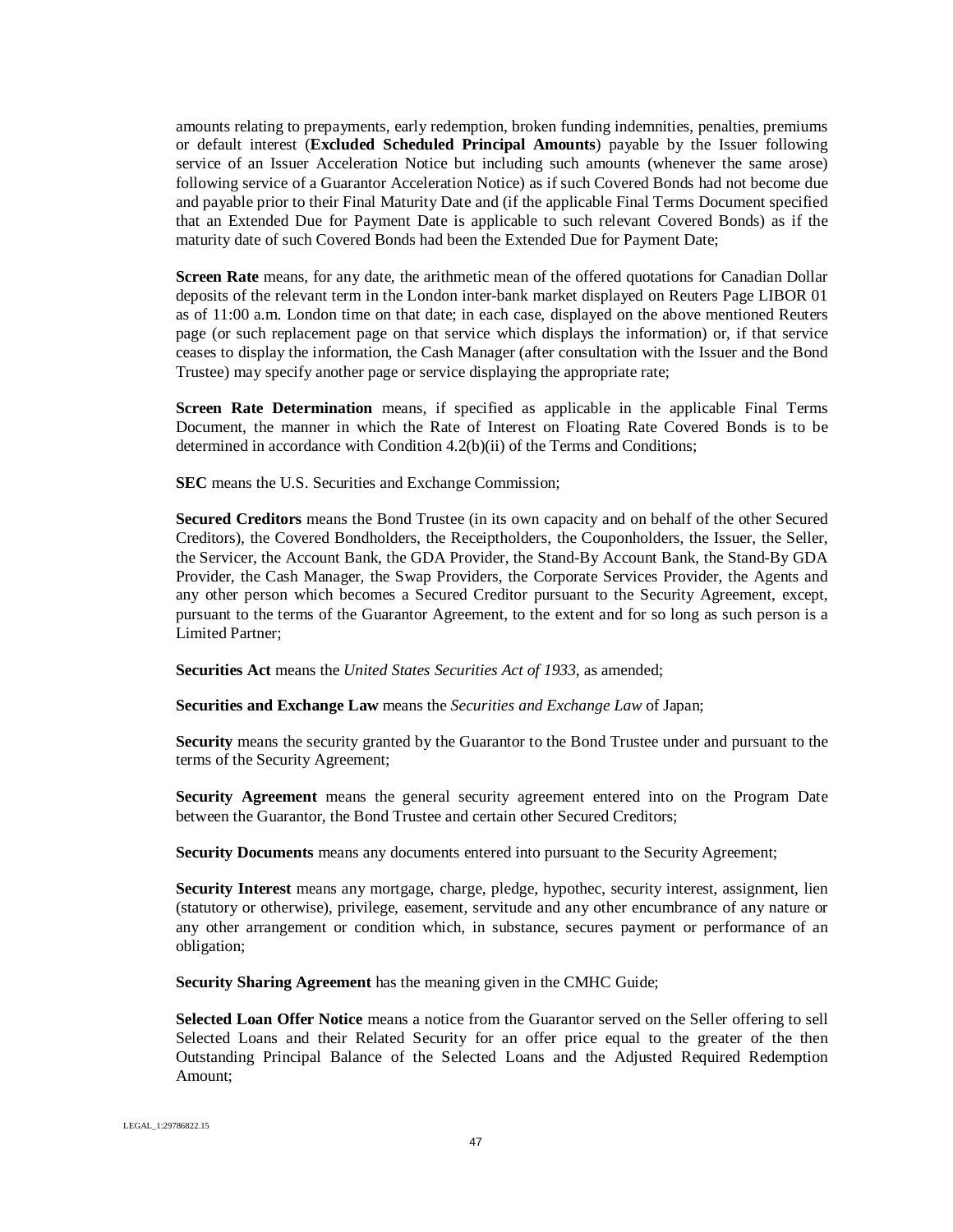**Selected Loan Repurchase Notice** means a notice from the Seller served on the Guarantor accepting an offer set out in a Selected Loan Offer Notice;

**Selected Loans** means Loans and their Related Security to be sold by the Guarantor pursuant to the terms of the Guarantor Agreement and the Mortgage Sale Agreement, in accordance with Schedule 9 of the Guarantor Agreement;

**Selected Investor Report** has the meaning given in Section 2.2(a) of the Cover Pool Monitor Agreement;

**Selection Date** has the meaning given to it in Condition 6.3 (*Redemption and Purchase – Redemption at the option of the Issuer* (*Issuer Call*)) of the Terms and Conditions;

**Seller** means BMO in its capacity as Seller under the Mortgage Sale Agreement, and **Sellers** means, together, the Seller and any New Sellers;

**Seller Accession Letter** means the Seller Accession Letter substantially in the form set out in Part 1 of Appendix 4 of the Program Agreement;

**Seller Arranged Policy** means any property insurance policy arranged by the Seller for the purposes of the Borrower insuring the Property for an amount equal to the full rebuilding cost of the Property;

**Seller Confirmation Letter** means the Seller Confirmation Letter substantially in the form set out in Part 2 of Appendix 4 of the Program Agreement;

**Seller Power of Attorney** means a power of attorney to be provided by the Seller, or if applicable, the applicable Originator, substantially in the form set out in Schedule 2 to the Mortgage Sale Agreement;

**Seller's Account** means such account as the Seller may specify to the Guarantor from time to time;

Series means a Tranche of Covered Bonds together with any further Tranche or Tranches of Covered Bonds which are (a) expressed to be consolidated and form a single series and (b) identical in all respects (including as to listing and admission to trading) except for their respective Issue Dates, Interest Commencement Dates and/or Issue Prices and the expressions **Covered Bonds of the relevant Series**, **holders of Covered Bonds of the relevant Series** and related expressions shall be construed accordingly;

**Series Reserved Matter** means, in relation to Covered Bonds of a Series:

- (a) reduction or cancellation of the amount payable or, where applicable, modification of the method of calculating the amount payable or modification of the date of payment or, where applicable, modification of the method of calculating the date of payment in respect of any principal or interest in respect of the Covered Bonds other than in accordance with the terms thereof;
- (b) alteration of the currency in which payments under the Covered Bonds, Receipts and Coupons are to be made;
- (c) alteration of the majority required to pass an Extraordinary Resolution;
- (d) any amendment to the Covered Bond Guarantee or the Security Agreement (except in a manner determined by the Bond Trustee not to be materially prejudicial to the interests of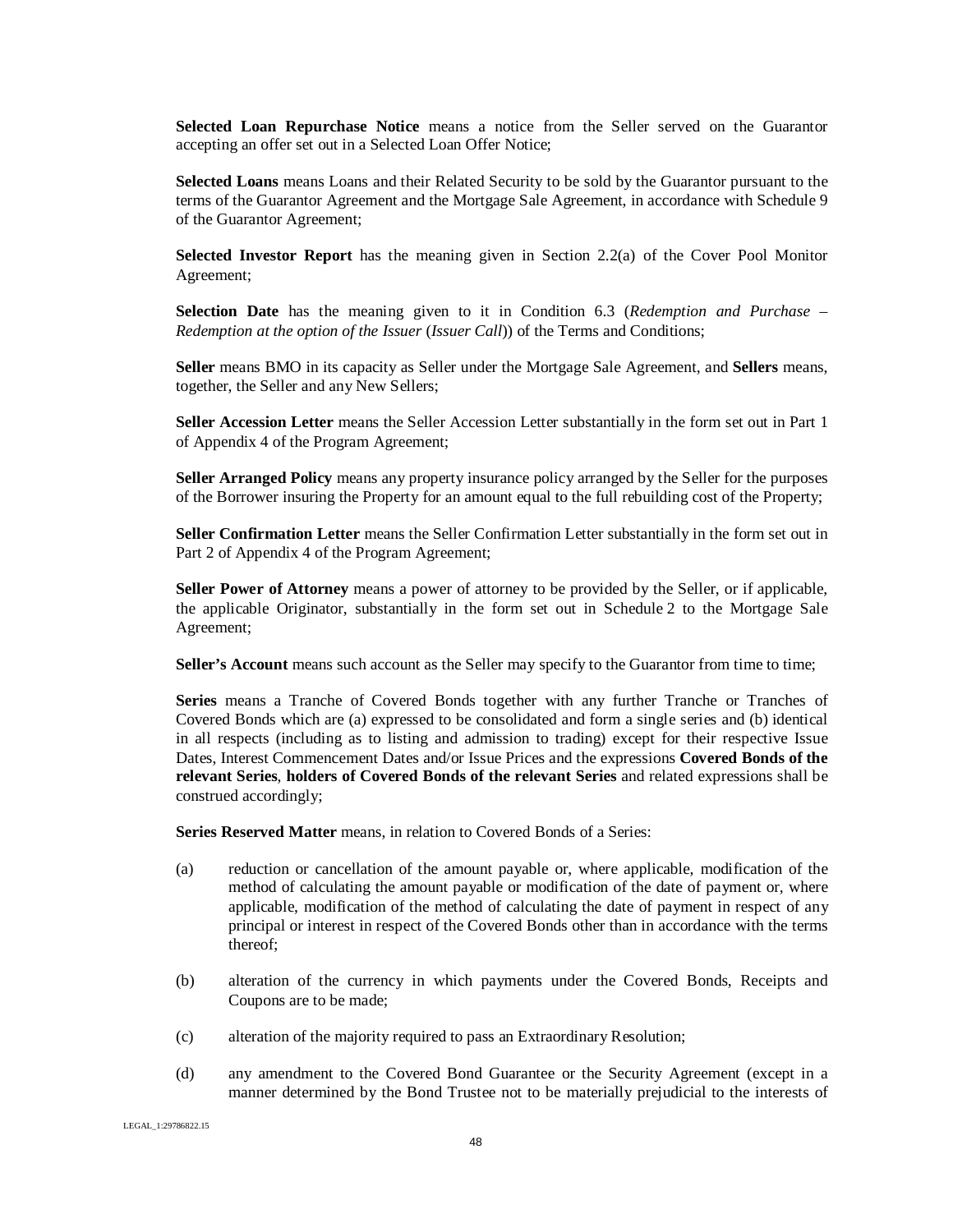the Covered Bondholders of any Series or an amendment which is in the sole opinion of the Bond Trustee of a formal, minor or technical nature or to correct a manifest error or an error which is, in the sole opinion of the Bond Trustee, proven or is to comply with mandatory provisions of law);

- (e) the sanctioning of any such scheme or proposal for the exchange or sale of the Covered Bonds or the conversion of the Covered Bonds into, or the cancellation of the Covered Bonds in consideration of, shares, stock, covered bonds, bonds, debentures, debenture stock and/or other obligations and/or securities of the Issuer or any other company formed or to be formed, or for or into or in consideration of cash, or partly for or into or in consideration of such shares, stock, bonds, covered bonds, debentures, debenture stock and/or other obligations and/or securities as aforesaid and partly for or into or in consideration of cash and for the appointment of some person with power on behalf of the Covered Bondholders to execute an instrument of transfer of the Registered Covered Bonds held by them in favour of the persons with or to whom the Covered Bonds are to be exchanged or sold respectively; and
- (f) alteration of the proviso to paragraph 5 or paragraph 6 of Schedule 4 to the Trust Deed;

**Servicer** means BMO in its capacity as servicer under the Servicing Agreement together with any successor servicer appointed from time to time;

**Servicer Deposit Threshold Ratings** means the threshold ratings of P-1 (in respect of Moody's), F1 or A (in respect of Fitch) or BBB(low) or R-1 (middle) (in respect of DBRS) as applicable, of the unsecured, unsubordinated and unguaranteed debt obligations (or, in the case of Fitch, the issuer default rating) of the Servicer by the Rating Agencies;

**Servicer Event of Default** has the meaning given to it in Section 11.1 of the Servicing Agreement;

**Servicer Replacement Threshold Ratings** means the threshold ratings of (i) Baa2 (in respect of Moody's), (ii) F2 (in respect of Fitch), and (iii) BBB(low) (in respect of DBRS) as applicable, of the unsecured, unsubordinated and unguaranteed debt obligations (or, in the case of Fitch, the issuer default rating) of the Servicer by the Rating Agencies;

**Servicer Termination Event** has the meaning given to it in Section 11.1 of the Servicing Agreement;

**Services** means the services to be provided by the Servicer pursuant to that Servicing Agreement;

**Servicing Agreement** means the servicing agreement entered into on the Program Date between the Guarantor, the Seller, the Servicer and the Bond Trustee;

**Servicing Records** means, with respect to any Loan, an accounting or transcript that identifies the Seller's loan number in respect of such Loan and, in chronological order:

- (a) the installment due dates for such Loan;
- (b) the amount and date of each collection, disbursement, advance, adjustment or other transaction affecting the amounts due from or to the related Borrower; and
- (c) the latest outstanding balances of principal, deposits, advances and unapplied payments of the Loan;

LEGAL\_1:29786822.15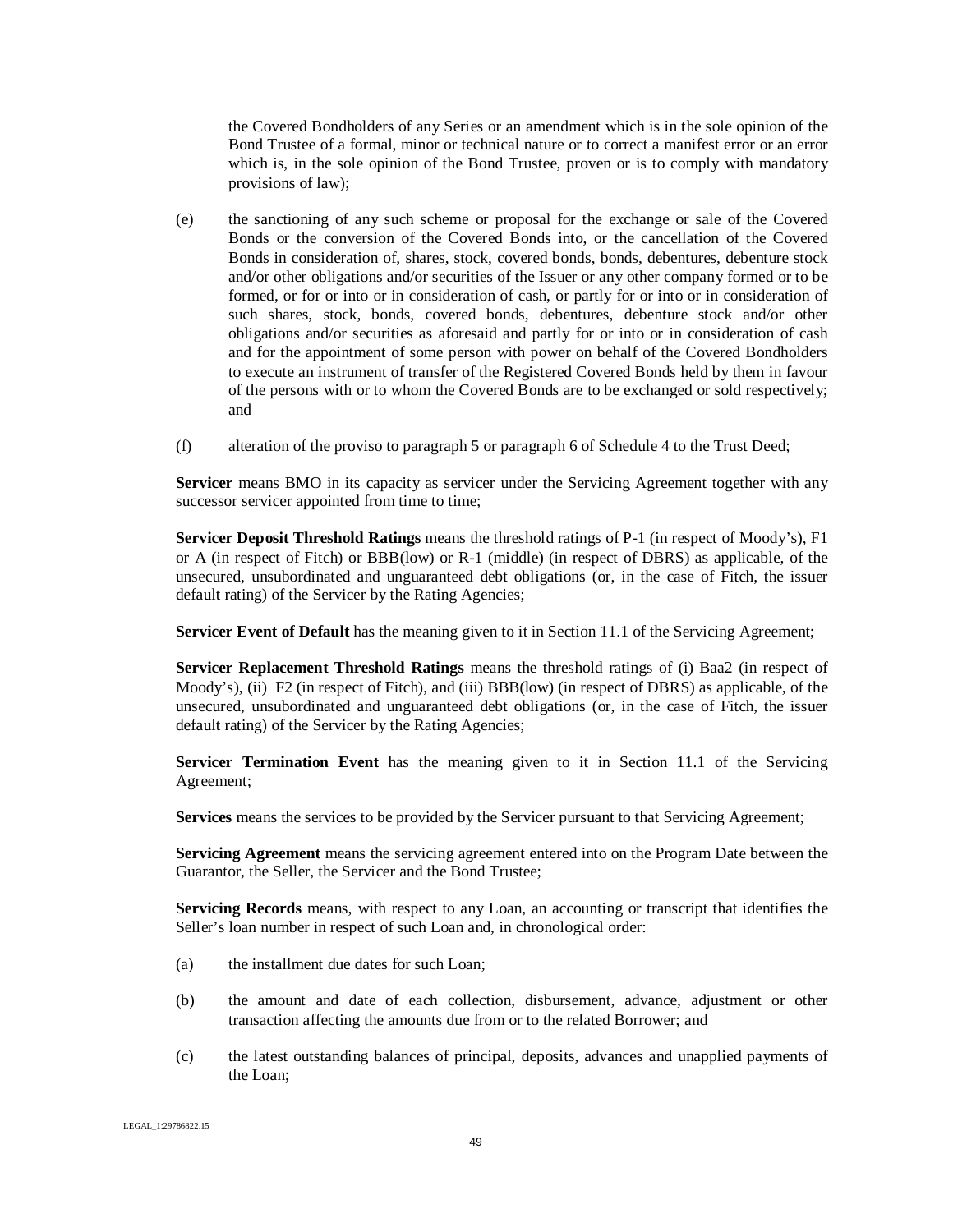**Shortfall** has the meaning given to it in Section 8.1(a) of the Trust Deed;

**Source Materials** has the meaning given in Section 2.2(b) of the Cover Pool Monitor Agreement;

**Specified Currency** means, subject to any applicable legal or regulatory restrictions, euro, Sterling, U.S. Dollars, Canadian Dollars and such other currency or currencies as may be agreed from time to time by the Issuer, the relevant Dealer(s), the Issuing and Paying Agent and the Bond Trustee and specified in the applicable Final Terms Document;

**Specified Denomination** means, in respect of a Series of Covered Bonds, the denomination or denominations of such Covered Bonds specified in the applicable Final Terms Document;

**Specified Interest Payment Date**, in respect of Floating Rate Covered Bonds or Variable Interest Covered Bonds, has the meaning (if any) given to it in the applicable Final Terms Document;

**Specified Period**, in respect of Floating Rate Covered Bonds or Variable Interest Covered Bonds, has the meaning (if any) given to it in the applicable Final Terms Document;

**Specified Procedures** has the meaning given in Section 2.1(b) of the Cover Pool Monitor Agreement;

**Specified Time** means 11.00 am (London time, in the case of determination of LIBOR, Brussels time, in the case of a determination of EURIBOR or Toronto Time, in the case of a determination of Canadian Dollar LIBOR);

**Spread Determination Date** means the date that is 15 Business Days prior to each Cash Flow Model Calculation Date;

**Stabilized Rate** means the rate to which any Loan reverts after the expiration of any period during which any alternative method(s) of calculating the interest rate specified in the Offer Conditions are used;

**Standard Documentation** means the standard documentation used by the Seller and any applicable Originator with respect to Loans, and any update or replacement therefor as the Seller and/or an Originator may from time to time introduce acting in accordance with the standards of a Reasonable, Prudent Mortgage Lender;

**Stand-By Account Bank** means Royal Bank of Canada, in its capacity as Stand-By account bank, or such other person for the time being acting as Stand-By account bank in accordance with the Stand-By Bank Account Agreement;

**Stand-By Account Bank Notice** means a written notice to the Stand-By Account Bank served in accordance with the provisions of the Stand-By Bank Account Agreement and stating that the appointment of the Stand-By Account Bank under the Stand-By Bank Account Agreement is to become operative;

**Standby Account Bank Required Ratings** means the threshold ratings of (i) P-1 with respect to the short-term unsecured, unsubordinated and unguaranteed debt obligations of the Standby Account Bank by Moody's, (ii) F1 with respect to the short-term issuer default rating of the Standby Account Bank by Fitch, (iii) A with respect to long-term issuer default rating of the Standby Account Bank by Fitch; and (iv) either (A) R-1 (middle) with respect to the short-term unsecured, unsubordinated and unguaranteed debt obligations of the Standby Account Bank by DBRS, or (B) A (low) with respect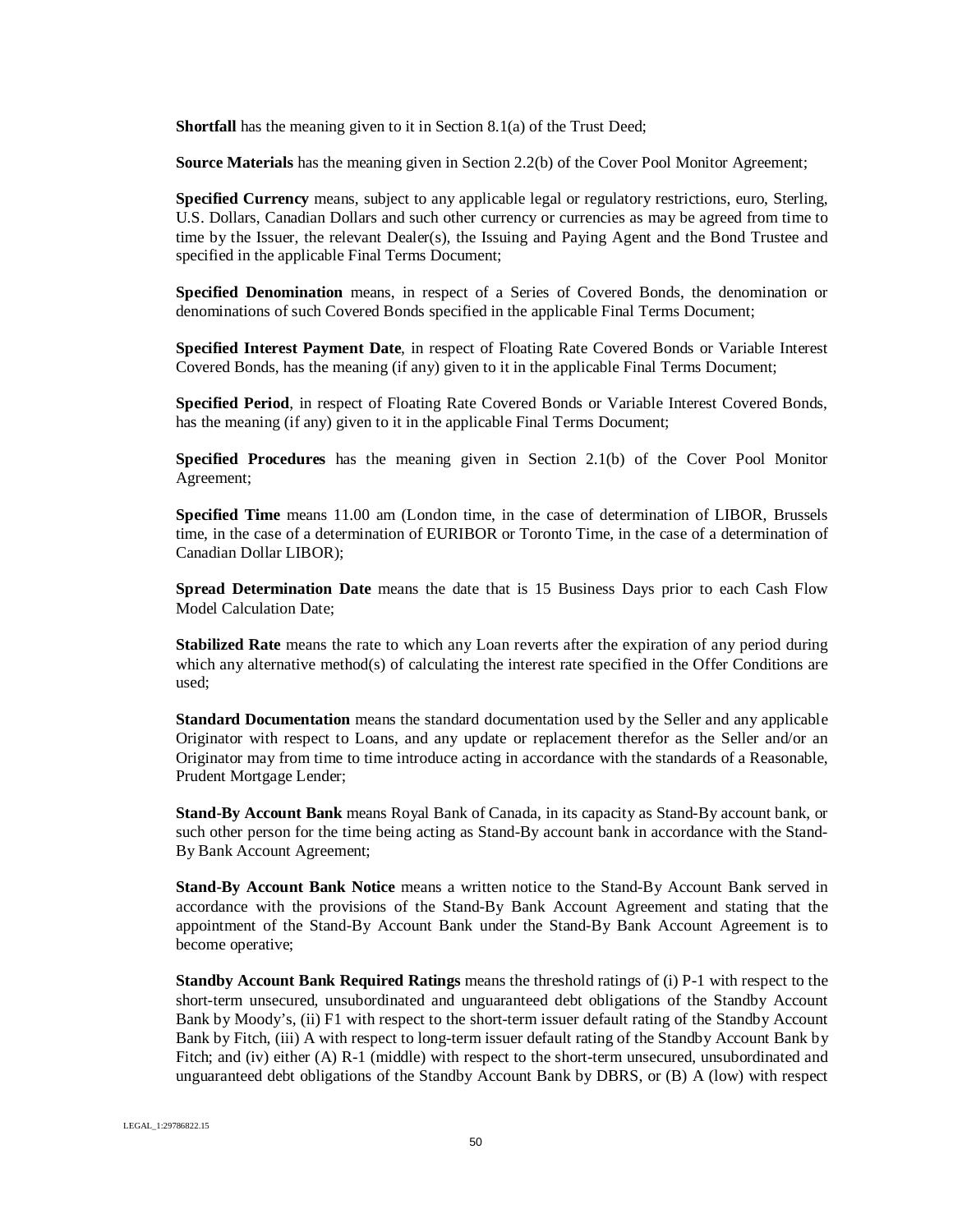to the long-term unsecured, unsubordinated and unguaranteed debt obligations of the Standby Account Bank by DBRS;

**Stand-By Account Bank Required Ratings Downgrade** has the meaning given to it in Section 4.1(g) of the Cash Management Agreement;

**Stand-By Account Mandates** means the Stand-By GDA Account Mandate and the Stand-By Transaction Account Mandate;

**Stand-By Accounts** means the Stand-By GDA Account and the Stand-By Transaction Account;

**Stand-By Bank Account Agreement** means the Stand-By bank account agreement entered into on the Program Date between the Guarantor, the Stand-By Account Bank, the Cash Manager and the Bond Trustee;

**Stand-By GDA Account** means the account in the name of the Guarantor opened and maintained with the Stand-By Account Bank in accordance with and subject to the terms of the Stand-By Guaranteed Deposit Account Contract, the Stand-By Bank Account Agreement, the Security Agreement and the Guarantor Agreement or such additional or replacement account as may be for the time being in place with the prior consent of the Bond Trustee and designated as such;

**Stand-By GDA Balance** means, on any day, the amount standing to the credit of the Stand-By GDA Account as at the opening of business on such day;

**Stand-By GDA Provider** means Royal Bank of Canada, in its capacity as Stand-By GDA provider, or such other person for the time being acting as provider of a Stand-By GDA Account for the Guarantor in accordance with the Stand-By Guaranteed Deposit Account Contract;

**Stand-By GDA Rate** means the variable rate of interest accruing on the balance standing to the credit of the Stand-By GDA Account equal to the rate of CDOR less 0.10 per cent. per annum;

**Stand-By Guaranteed Deposit Account Contract** means the Stand-By guaranteed deposit account contract entered into on the Program Date between the Stand-By GDA Provider, the Guarantor, the Cash Manager and the Bond Trustee;

**Stand-By Transaction Account** means the account in the name of the Guarantor to be opened and maintained with the Stand-By Account Bank in accordance with and subject to the terms of the Stand-By Bank Account Agreement and the Security Agreement or such other account as may for the time being be in place with the prior consent of the Bond Trustee and designated as such;

**Stand-by Transaction Account Mandate** means the bank account mandate between the Guarantor and the Stand-by Account Bank relating to the operation of the Stand-by Transaction Account;

**Stand-By Transaction Account Provider** means Royal Bank of Canada, in its capacity as Stand-By transaction account provider, or such other person for the time being acting as a provider of a Stand-By Transaction Account for the Guarantor in accordance with the Stand-By Bank Account Agreement;

**Sterling LIBOR** means LIBOR for Sterling deposits having the relevant maturity;

**Stock Exchange** means the London Stock Exchange or any other or further stock exchange(s) on which any Covered Bonds may from time to time be listed or admitted to trading and references to the **relevant Stock Exchange** shall, in relation to any Covered Bonds, be references to the Stock

LEGAL\_1:29786822.15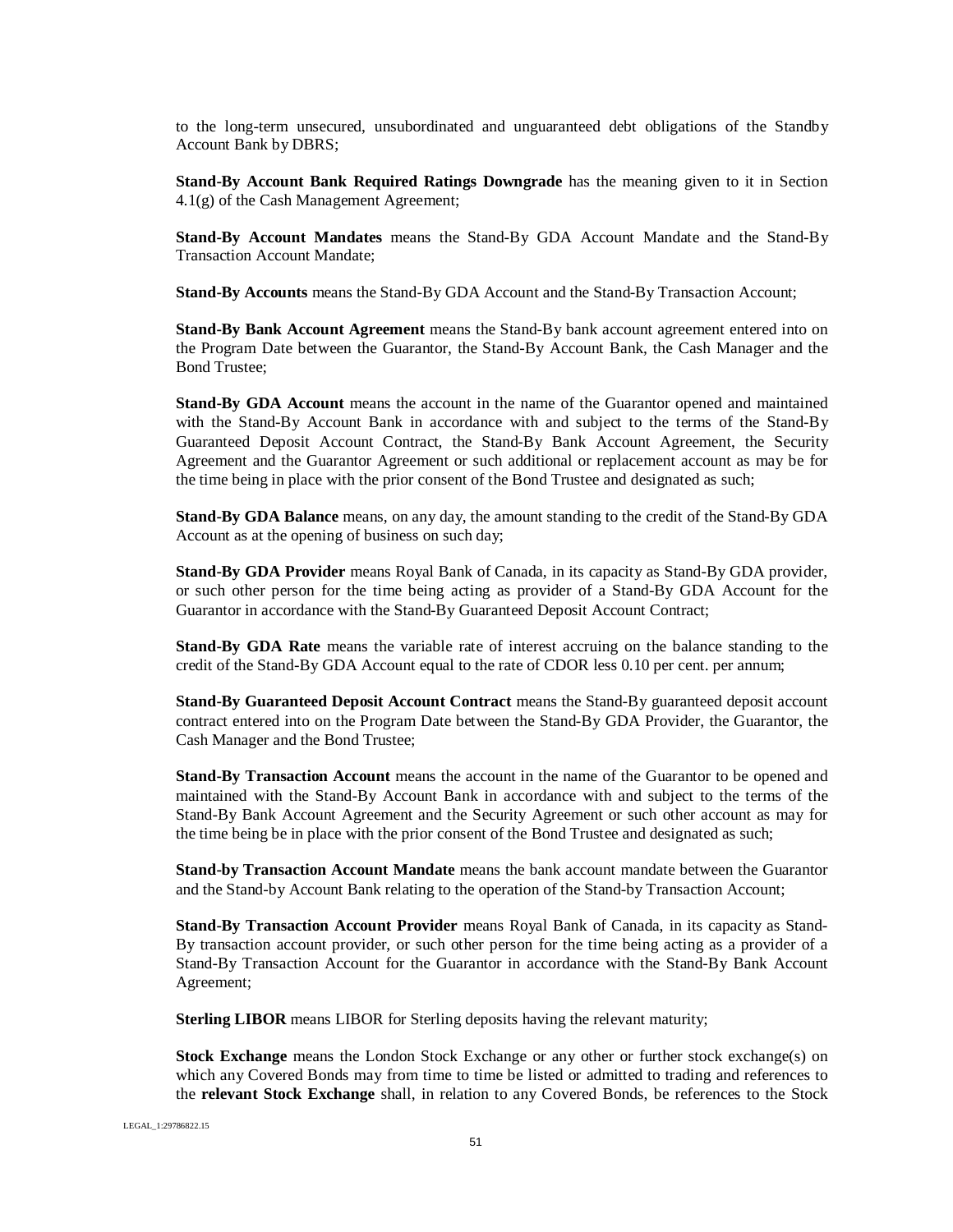Exchange on which such Covered Bonds are, from time to time, or are intended to be, listed or admitted to trading;

**Subsidiary** has the meaning given to it in the Bank Act;

**Substitute Cash Manager** has the meaning given to it in Section 9.1(b)(ii) of the Cash Management Agreement;

**Substitution Asset Details** means the following information, in electronic format, with respect to the related Substitution Asset:

- (a) asset type;
- (b) coupon;
- (c) interest payment dates;
- (d) maturity date;
- (e) principal amount; and
- (f) CUSIP/ISIN, if applicable;

**Substitution Assets** means the classes and types of assets from time to time eligible under the Covered Bond Legislative Framework and the CMHC Guide to collateralize covered bonds which include the following: (a) securities issued by the Government of Canada, and (b) repos of Government of Canada securities having terms acceptable to CMHC; provided that the total exposure to Substitution Assets shall not exceed 10% of the aggregate value of (x) the aggregate loan balance of the Loans in the Portfolio; (y) the face value of any Substitution Assets; and (z) cash balances held by the Guarantor (subject to the Prescribed Cash Limitation);

in each case, provided that:

- (a) such exposures will have certain minimum long-term and short-term ratings from the Rating Agencies, as specified by such Rating Agencies from time to time;
- (b) the maximum aggregate total exposures in general to classes of assets with certain ratings by the Rating Agencies will, if specified by the Rating Agencies, be limited to the maximum percentages specified by such Rating Agencies; and
- (c) in respect of investments of Available Revenue Receipts in such classes and types of assets, the Interest Rate Swap Provider has given its consent to investments in such classes and types of assets;

**sub-unit** means, with respect to any currency other than euro, the lowest amount of such currency that is available as legal tender in the country of such currency and, with respect to euro, euro 0.01;

**Successor** means, in relation to an Agent and the Calculation Agent, any successor to any one or more of them in relation to the Covered Bonds which shall become such pursuant to the provisions of the trust presents and/or the Agency Agreement (as the case may be) and/or such other or further principal paying agent, paying agents, registrar, transfer agent, exchange agent and calculation agent (as the case may be) in relation to the Covered Bonds as may (with the prior approval of, and on terms previously approved by, the Bond Trustee in writing (such approval not to be unreasonably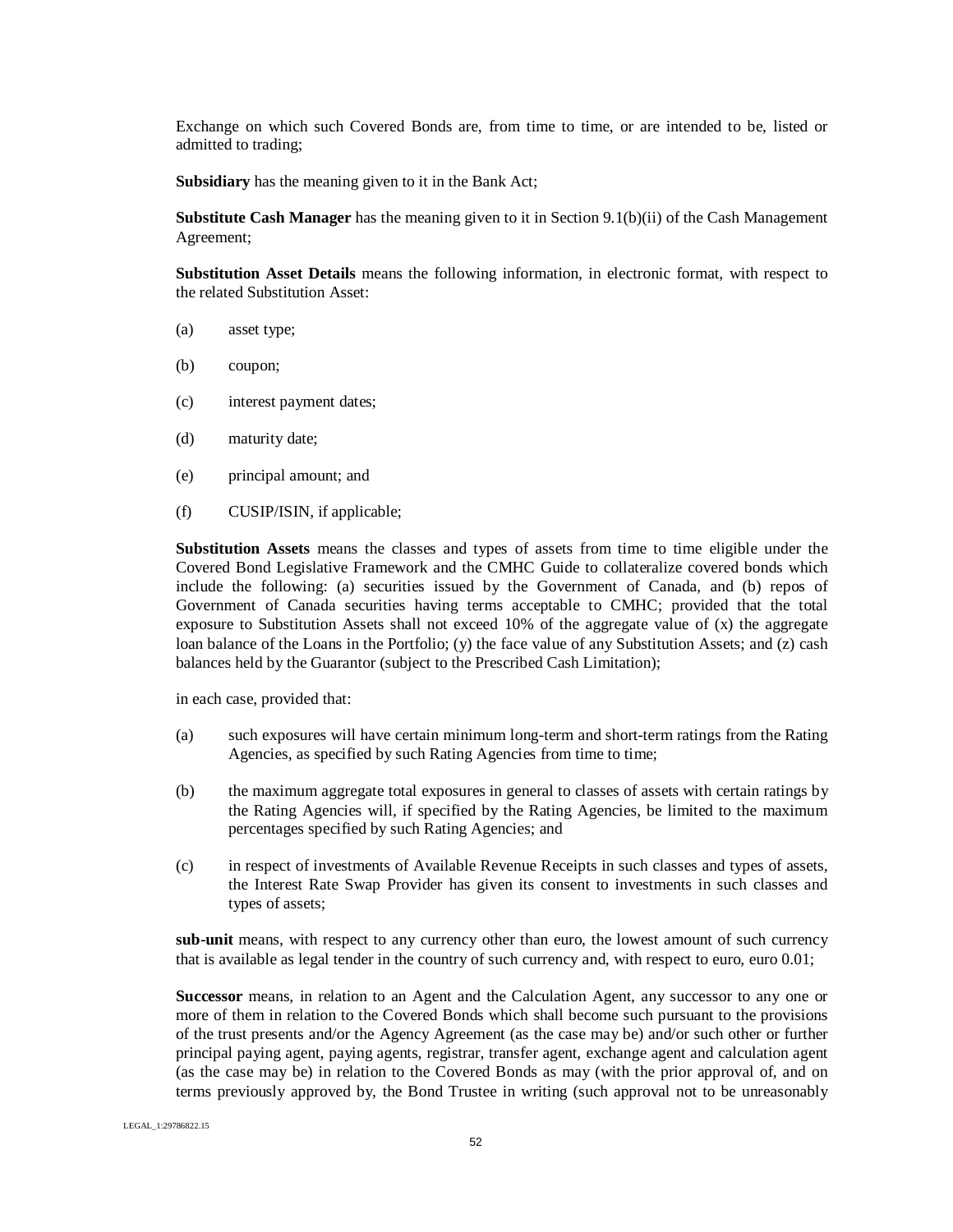withheld or delayed)) from time to time be appointed as such, and/or, if applicable, such other or further specified offices (in the case of the Issuing and Paying Agent being within the same city as those for which they are substituted) as may from time to time be nominated, in each case by the Issuer and the Guarantor, and (except in the case of the initial appointments and specified offices made under and specified in the Terms and Conditions and/or the Agency Agreement, as the case may be) notice of whose appointment or, as the case may be, nomination has been given to the Covered Bondholders;

**Swap Agreement Ratings** means the "Minimum Ratings" and "Subsequent Ratings" by the Rating Agencies, as applicable, as such terms are defined in the Covered Bond Swap Agreement and the Interest Rate Swap Agreement;

**Swap Agreements** means the Covered Bond Swap Agreements together with the Interest Rate Swap Agreement and each a **Swap Agreement**;

**Swap Collateral** means, at any time, any asset (including, without limitation, cash and/or securities) which is paid or transferred by a Swap Provider to the Guarantor as collateral in respect of the performance by such Swap Provider of its obligations under the relevant Swap Agreement together with any income or distributions received in respect of such asset and any equivalent of such asset into which such asset is transformed;

**Swap Collateral Accounts** means any account in the name of the Guarantor held with BMO (or any other Account Bank from time to time) into which Swap Collateral in respect of an Interest Rate Swap or a Covered Bond Swap may be deposited in accordance with the terms of any such Swap;

**Swap Collateral Available Amounts** means, at any time, the amount of Swap Collateral which under the terms of the relevant Swap Agreement may be applied in satisfaction of the relevant Swap Provider's obligations to the Guarantor following termination of a Swap Agreement to the extent that such obligations relate to payments to be made in connection with the Pre-Acceleration Priority of Payments or the Guarantee Priority of Payments;

**Swap Collateral Excluded Amounts** means, at any time, the amount of Swap Collateral which may not be applied at that time in satisfaction of the relevant Swap Provider's obligations to the Guarantor under the terms of the relevant Swap Agreement, including Swap Collateral which is to be returned to the relevant Swap Provider upon termination of the relevant Swap Agreement;

**Swap Payments Account** means any account in the name of the Guarantor held with BMO (or any other Account Bank from time to time) through which payments under the Interest Rate Swaps or the Covered Bond Swaps will be made;

**Swap Provider Default** means the occurrence of an Event of Default or Termination Event (each as defined in each of the Swap Agreements) where the relevant Swap Provider is the Defaulting Party or the sole Affected Party (each as defined in the relevant Swap Agreement), as applicable, other than a Swap Provider Downgrade Event;

**Swap Provider Downgrade Event** means the occurrence of an Additional Termination Event (as defined in the relevant Swap Agreement) following a failure by the Swap Provider to comply with the requirements of the ratings downgrade provisions set out in the relevant Swap Agreement;

**Swap Providers** means the Covered Bond Swap Providers and the Interest Rate Swap Provider, and each a **Swap Provider**;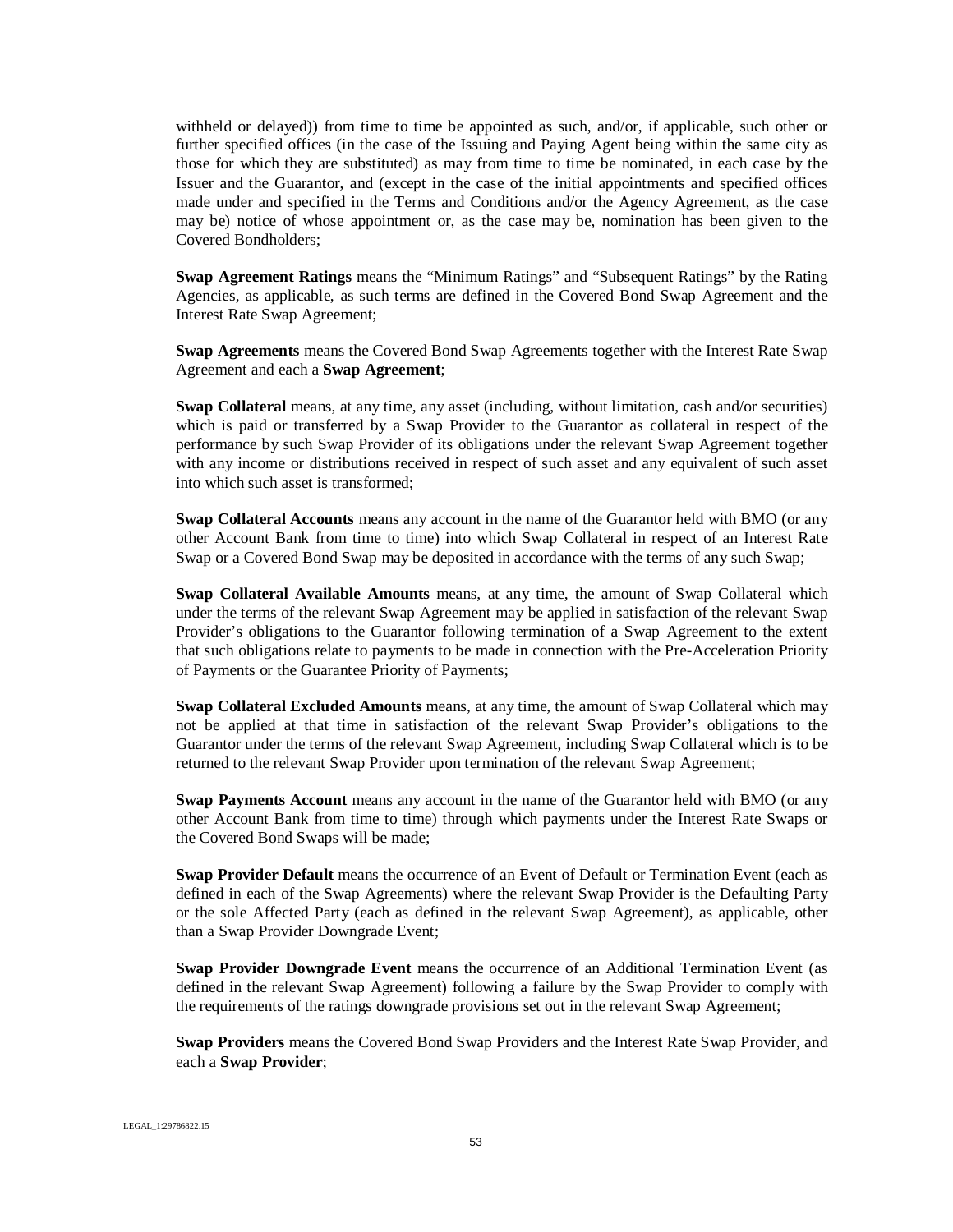**Swaps** means the Covered Bond Swaps together with the Interest Rate Swap, and each a **Swap**;

**Talonholders** means the several persons who are for the time being holders of the Talons;

**Talons** means the talons (if any) appertaining to, and exchangeable in accordance with the provisions therein contained for further Coupons appertaining to, the Definitive Covered Bonds (other than Zero Coupon Covered Bonds), such talons being substantially in the form set out in **Part 6** of Schedule 2 to the Trust Deed or in such other form as may be agreed between the Issuer, the Issuing and Paying Agent, the Bond Trustee and the relevant Dealer(s) and includes any replacements for Talons issued pursuant to Condition 10 (*Replacement of Covered Bonds, Coupons and Talons*) of Part II of the Terms and Conditions;

**TARGET System** means the Trans-European Automated Real-Time Gross Settlement Express Transfer (TARGET2) System;

**Taxes or taxes** means all present and future taxes, levies, imposts, duties (other than stamp duty), fees, deductions, withholdings or charges of any nature whatsoever and wheresoever imposed, including, without limitation, income tax, corporation tax, GST, VAT or other tax in respect of added value and any franchise, transfer, sales, gross receipts, use, business, occupation, excise, personal property, real property or other tax imposed by any national, local or supranational taxing or fiscal authority or agency together with any penalties, fines or interest thereon and **Tax** and **tax**, and **Taxation** and **taxation**, shall be construed accordingly;

**Temporary Global Covered Bond** means a temporary global covered bond substantially in the form set out in **Part 1** of Schedule 2 to the Trust Deed with such modifications (if any) as may be agreed between the Issuer, the Issuing and Paying Agent, the Bond Trustee and the relevant Dealer(s) or Lead Manager (in the case of syndicated issues), together with the copy of the applicable Final Terms Document annexed thereto, comprising some or all of the Covered Bonds of the same Series, issued by the Issuer pursuant to the Program Agreement or any other agreement between the Issuer and the relevant Dealer(s) relating to the Program, the Agency Agreement and the trust presents;

**Terms and Conditions** or **Conditions** means, collectively, the terms and conditions of the Covered Bonds (as set out in Schedule 1, Part I and Part II to the Trust Deed), and any reference herein to the applicable Terms and Conditions means (i) in respect of U.S. Registered Covered Bonds, the Terms and Conditions of U.S. Registered Covered Bonds as set out in Part I of Schedule I to the Trust Deed, and (ii) in respect of Covered Bonds other than U.S. Registered Covered Bonds, the Terms and Conditions of Covered Bonds other than U.S. Registered Covered Bonds as set out in Part II of Schedule 1 to the Trust Deed;

**Third Party Amounts** means each of: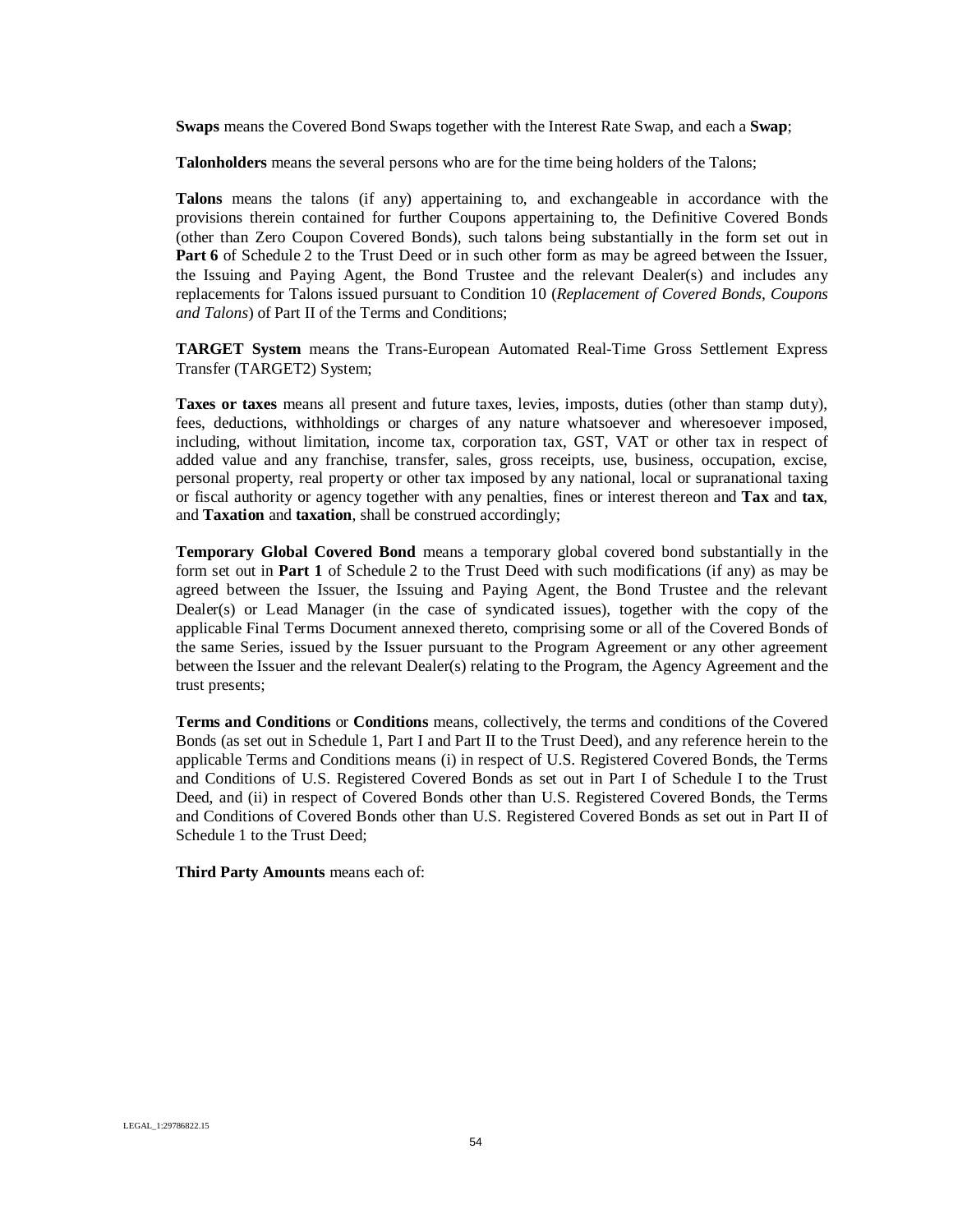- (a) payments of insurance premiums, if any, due to an insurer in respect of the Seller Arranged Policy to the extent not paid or payable by the Seller;
- (b) amounts under an unpaid direct debit which are repaid by the Seller to the bank making such payment if such bank is unable to recoup that amount itself from its customer's account; and
- (c) any amount received from a Borrower for the express purpose of payment being made to a third party for the provision of a service (including giving insurance cover) to any of that Borrower or the Seller or the Guarantor,

which amounts will be paid on receipt by the Guarantor to the Seller from funds on deposit in the GDA Account, with the Seller paying such amounts to the relevant third party;

**Time of Sale** means the time specified in the relevant Subscription Agreement or as may otherwise be agreed between the parties thereto;

**Time of Sale Information** means, in the case of the offer and sale of Rule 144A Covered Bonds and subject to satisfaction of the applicable provisions the Program Agreement, any Pricing Supplement together with the appropriate Prospectus thereto;

**Total Credit Commitment** means the aggregate amount available to be drawn by the Guarantor under the terms of the Intercompany Loan Agreement, subject to increase and decrease in accordance with the terms of the Intercompany Loan Agreement, which amount is initially the Canadian Dollar Equivalent of U.S.\$12,000,000,000;

**Trading Value** means the value determined with reference to one of the methods set forth in (a) through (f) below which can reasonably be considered the most accurate indicator of institutional market value in the circumstances:

- (a) the last selling price;
- (b) the average of the high and low selling price on the calculation date;
- (c) the average selling price over a given period of days (not exceeding 30) preceding the calculation date;
- (d) the close of day bid price on the calculation date (in the case of an asset);
- (e) the close of day ask price on the calculation date (in the case of a liability);
- (f) such other value as may be indicated by at least two actionable quotes obtained from appropriate market participants instructed to have regard for the nature of the asset or liability, its liquidity and the current interest rate environment

plus accrued return where applicable (with currency translations undertaken using or at the average close of day foreign exchange rates posted on the Bank of Canada website for the month in relation to which the calculation is made); provided that, in each case, the methodology selected, the reasons therefor and the determination of value pursuant to such selected methodology shall be duly documented;

**Tranche** means an issue of Covered Bonds which are identical in all respects (including as to listing and admission to trading);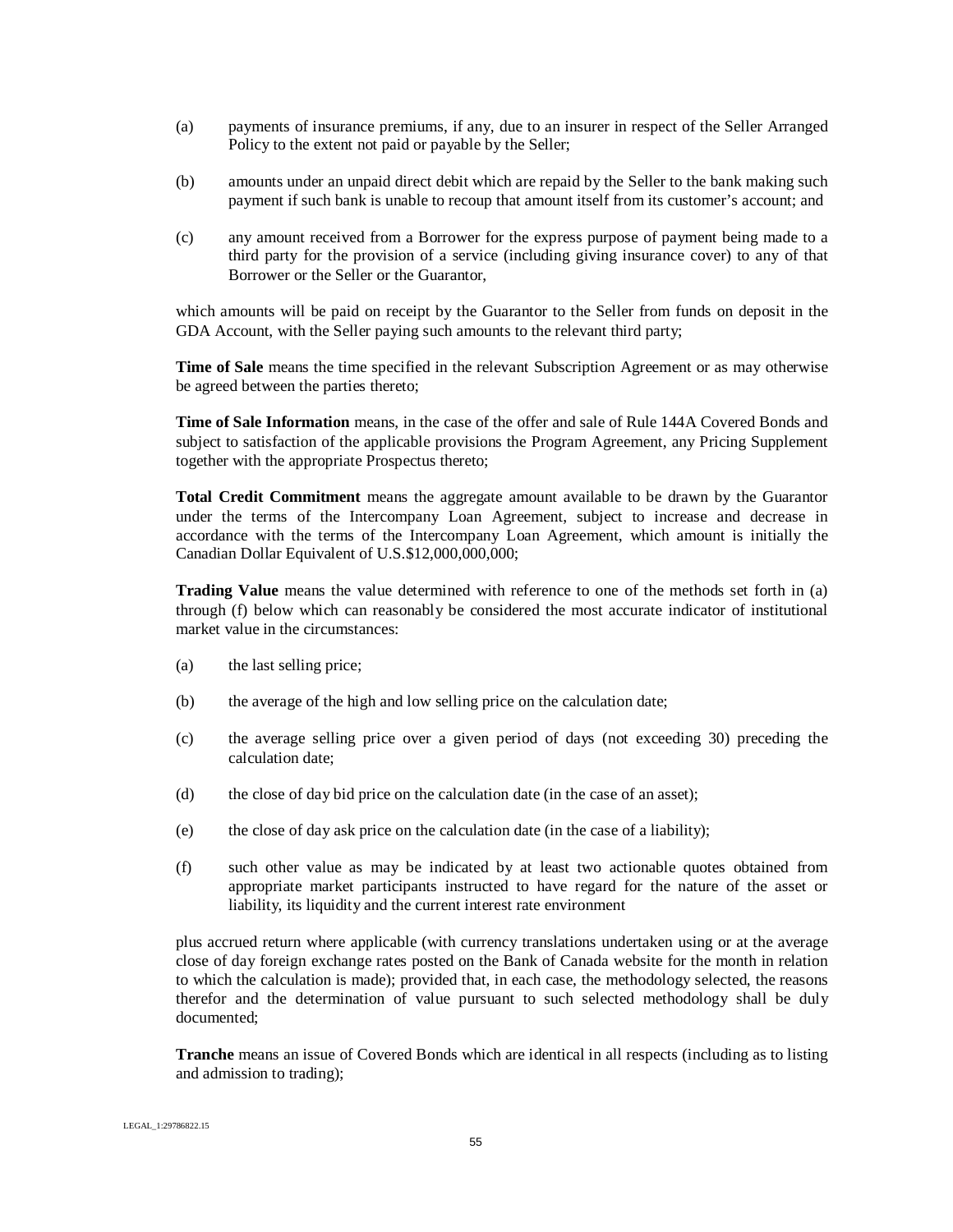**Transaction Account** means the account (to the extent maintained) designated as such in the name of the Guarantor held with the Account Bank and maintained subject to the terms of the Bank Account Agreement and the Security Agreement or such other account as may for the time being be in place with the prior consent of the Bond Trustee and designated as such;

#### **Transaction Documents** means:

- (a) the Mortgage Sale Agreement;
- (b) the Servicing Agreement;
- (c) the Cover Pool Monitor Agreement;
- (d) the Intercompany Loan Agreement;
- (e) the Guarantor Agreement;
- (f) the Cash Management Agreement;
- (g) the Interest Rate Swap Agreement;
- (h) each Covered Bond Swap Agreement;
- (i) the Guaranteed Deposit Account Contract;
- (j) the Stand-By Guaranteed Deposit Account Contract;
- (k) the Bank Account Agreement;
- (l) the Stand-By Bank Account Agreement;
- (m) the Security Agreement (and each document entered into pursuant to the Security Agreement);
- (n) the Trust Deed;
- (o) the Agency Agreement;
- (p) the Program Agreement;
- (q) the Underwriting Agreement;
- (r) any Security Sharing Agreement entered into by the Guarantor;
- (s) each of the prospectus supplements (as applicable in the case of each issue of listed Covered Bonds subscribed for pursuant to a subscription agreement);
- (t) each Subscription Agreement (as applicable in the case of each issue of listed Covered Bonds subscribed for pursuant to a subscription agreement); and
- (u) the Master Definitions and Construction Agreement;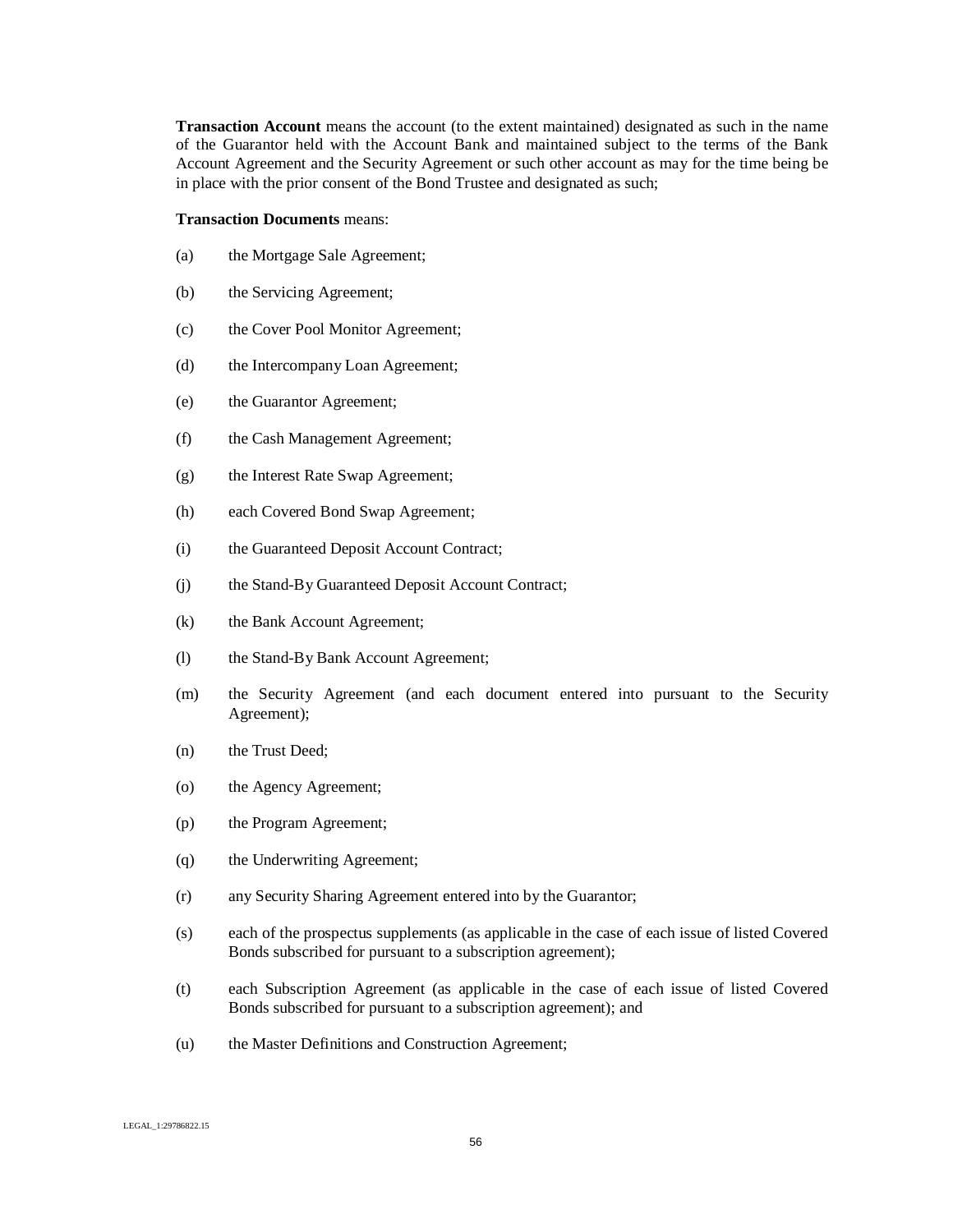**Transfer** means, in reference to any interest in the Partnership, (i) any transfer of such interest, directly or indirectly, by operation of law, by court order, by judicial process, or by foreclosure, levy or attachment, (ii) any sale, assignment, gift, donation, redemption, conversion or other disposition of such interest, directly or indirectly, pursuant to an agreement, arrangement, instrument or understanding by which legal title to or beneficial ownership of such securities passes from one Person to another Person or to the same Person in a different legal capacity, whether or not for value, and (iii) the granting, directly or indirectly, of any mortgage, charge, pledge, encumbrance or grant of security interest, and in each case any agreement to effect any of the foregoing; and the words **Transferred**, **Transferring** and similar words have corresponding meanings;

**Transfer Agent** means, unless otherwise specified in applicable Final Terms Document, (i) in relation to all or any Series of Covered Bonds with respect to which the Clearing System is Euroclear and/or Clearstream, Luxembourg, The Bank of New York Mellon, London Branch, in its capacity as a transfer agent and The Bank of New York Mellon (Luxembourg) S.A., in its capacity as a transfer agent or, if applicable, any successor transfer agent in relation to any such Series of Covered Bonds, and (ii) in relation to all or any other Series of Covered Bonds, The Bank of New York Mellon, in its capacity as transfer agent or, if applicable, any successor transfer agent in relation to all or any such Series;

**Transfer Certificate** means the transfer certificate substantially in the form set out in Schedule 4 to the Agency Agreement;

**True Loan Balance** has the meaning given in Schedule 3 (Amortization Test) to the Guarantor Agreement;

**Trust Corporation** means trust company incorporated under the laws of Canada;

**Trust Deed** means the trust deed entered into on the Program Date between the Issuer, the Guarantor and the Bond Trustee under which Covered Bonds will, on issue, be constituted and which sets out the terms and conditions on which the Bond Trustee has agreed to act as bond trustee and includes any trust deed or other document executed by the Issuer, the Guarantor and the Bond Trustee in accordance with the provisions of the Trust Deed and expressed to be supplemental to the Trust Deed;

**trust presents** means the Trust Deed and the Schedules and any Trust Deed supplemental to the Trust Deed and the Schedules (if any) thereto and the Covered Bonds, the Receipts, the Coupons, the Talons, the Terms and Conditions and each of the Final Terms Documents, all as from time to time modified in accordance with the provisions therein contained;

**Trustee Acts** means the *Trustee Act 1925* and the *Trustee Act 2000* of England and Wales;

**UK Listing Authority** means the FSA in its capacity as competent authority under the FSMA;

**UK Prospectus** means the prospectus relating to the Covered Bonds (except those offered pursuant to the U.S. Registration Statement) dated on or about the date of the Dealership Agreement and prepared in connection with the Program and constituting (in the case of the Covered Bonds to be listed on a Stock Exchange), to the extent specified in it, a base prospectus for the purposes of Article 5.4 of the Directive 2003/71/EC (as amended), as revised, supplemented or amended from time to time;

**Unlegended Covered Bond** means any Registered Covered Bond which is not a Legended Covered Bond;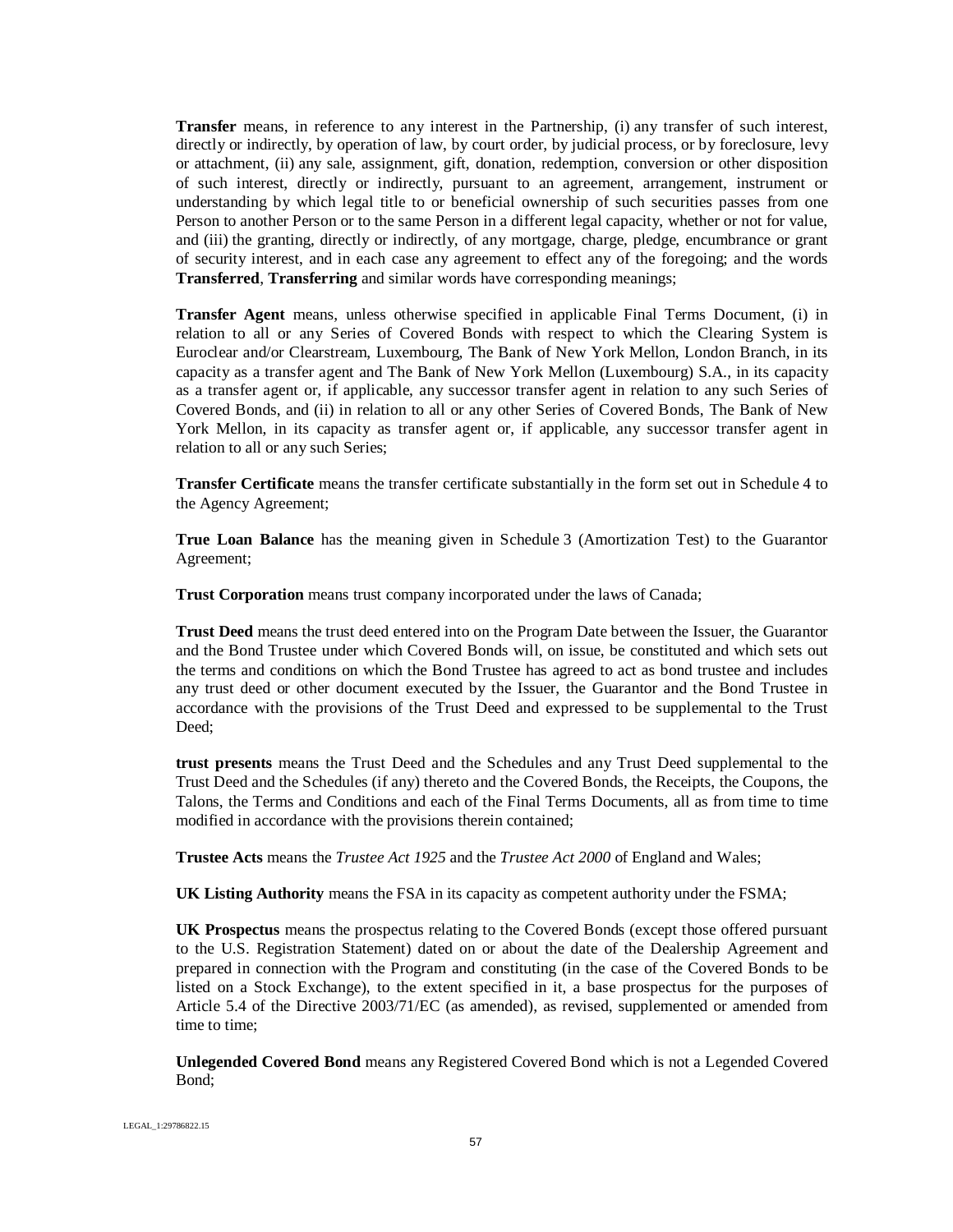**United States Dollars** or **U.S.\$** means the lawful currency for the time being of The United States of America;

**Unpaid Excess Proceeds Percentage Amount** has the meaning given to it in the Trust Deed;

**U.S.\$ Equivalent** means (i) in relation to a Term Advance or a Series of Covered Bonds (including any calculations of the Required Redemption Amount of such Series of Covered Bonds) which is denominated in (a) a currency other than United States Dollars, the U.S.\$ Dollar equivalent of such amount ascertained using the relevant Covered Bond Swap relating to such Term Advance or applicable to such Series of Covered Bonds and (b) United States Dollars, the applicable amount in United States Dollars, and (ii) in respect of any other amount in another currency, the amount of United Dollars that could be purchased with such amount at the then prevailing spot rate of exchange;

**Underwriting Agreement** means an underwriting agreement for the sale of U.S. Registered Covered Bonds in the United States pursuant to the U.S. Registration Statement to be entered into on or after the Program Date between the dealers named therein, the Issuer and the Guarantor;

**U.S. Prospectus** means the prospectus included in the U.S. Registration Statement as revised, supplemented or amended from time to time by the Issuer and the Guarantor, including any documents which are from time to time incorporated into the U.S. Prospectus by reference, except that in relation to each Series or Tranche of Covered Bonds only, the applicable Final Terms Document shall be deemed to be included in the U.S. Prospectus;

**U.S. Registered Covered Bond** means a Covered Bond issued under the U.S. Registration Statement;

**U.S. Registered Definitive Covered Bond** means a Definitive Covered Bond in registered form issued under the U.S Registration Statement;

**U.S. Registered Global Covered Bond** means a Registered Global Covered Bond issued under the U.S Registration Statement;

**U.S. Registration Statement** means a registration statement on Form F-3 in respect of certain issuances of Covered Bonds to be registered with the SEC, as revised, supplemented or amended from time to time;

**U.S. Registrar** means The Bank of New York Mellon, in its capacity as U.S. registrar (which expression shall include any successor U.S. registrar);

**VAT** or **Value Added Tax** means value added tax imposed by the United Kingdom under the *Value Added Tax Act 1994* and legislation (whether delegated or otherwise) replacing the same or supplemental thereto or in any primary or subordinate legislation promulgated by the European Union or any official body or agency thereof, and any similar turnover tax replacing or introduced in addition to any of the same;

**Valuation Calculation** has the meaning given to it in Schedule 10 of the Guarantor Agreement;

**Valuation Report** means the valuation report or reports for mortgage purposes, in the form of the proforma report contained in the Standard Documentation, obtained by the Seller or, as applicable, any Originator, in respect of each Property in accordance with the Credit and Collection Policy or a valuation report in respect of a valuation of a Property made using a methodology which would be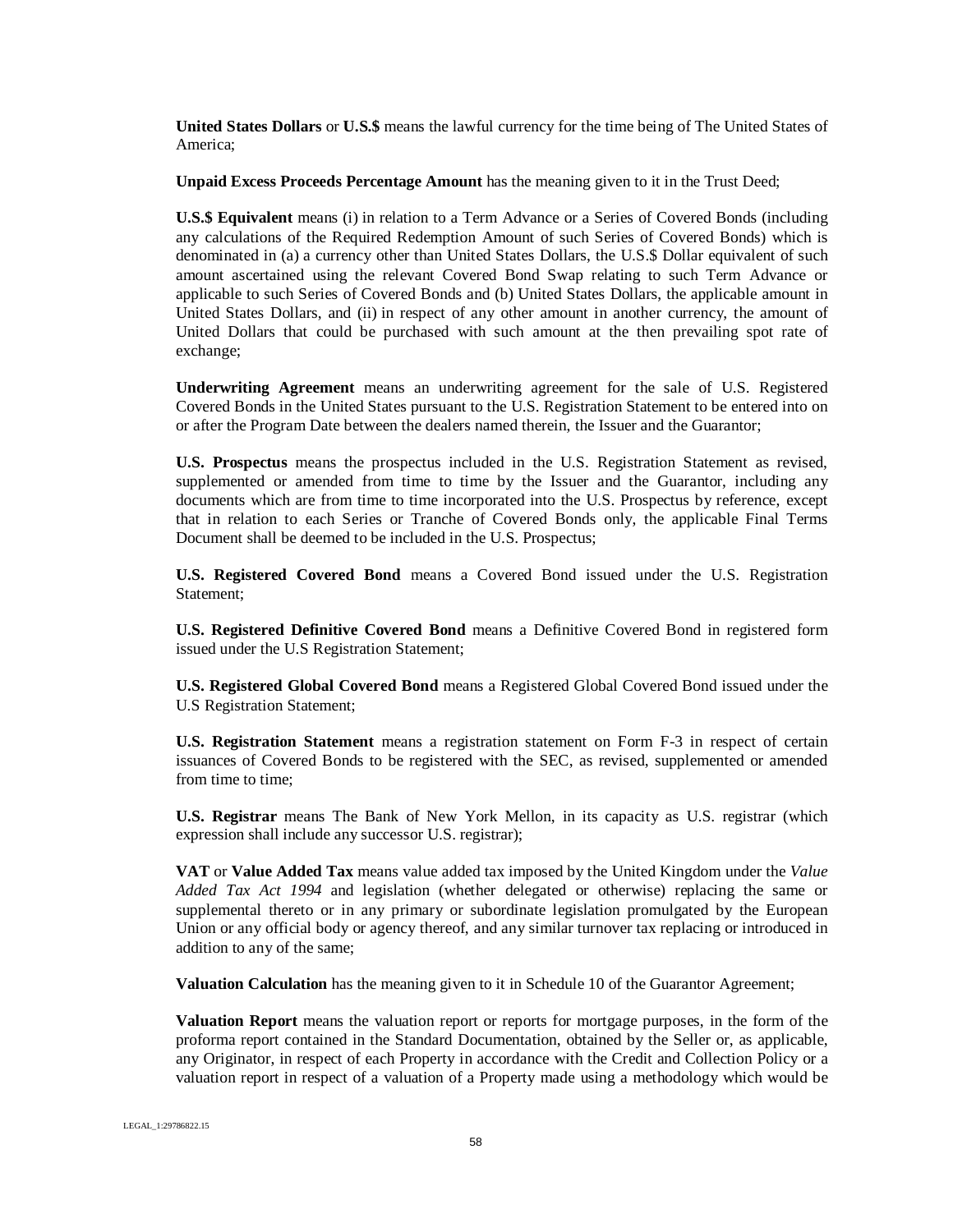acceptable to a Reasonable, Prudent Mortgage Lender and which has been approved by the relevant officers of the Seller or, as applicable, any Originator;

**Variable Interest Covered Bonds** means Index Linked Interest Covered Bonds, Credit Linked Interest Covered Bonds, Equity Linked Interest Covered Bonds, Dual Currency Interest Covered Bonds and other Covered Bonds (excluding Floating Rate Covered Bonds) where the rate of interest is variable;

**Variable Rate Loans** means those Loans which are subject to a rate of interest which may at any time be varied in accordance with the relevant Mortgage Conditions (and shall, for greater certainty, exclude Fixed Rate Loans);

**VC Asset Value** has the meaning given to it in Schedule 10 to the Guarantor Agreement;

**Voluntary Overcollateralization** has the meaning given to it in Section 7.5 of the Guarantor Agreement;

**voting certificate** has the meaning given to it in Schedule 4 to the Trust Deed;

**WAFF** means weighted average foreclosure frequency in respect of the Portfolio determined in accordance with the methodologies determined by the Cash Manager in accordance with the terms of the Cash Management Agreement;

**WALS** means weighted average loss severity in respect of the Portfolio determined in accordance with the methodologies determined by the Cash Manager in accordance with the terms of the Cash Management Agreement;

**Weighted Average Fixed Rate** has the meaning given to it in the Interest Rate Swap Agreement; and

**Zero Coupon Covered Bonds** means Covered Bonds which will be offered and sold at a discount to their nominal amount and which will not bear interest.

### **2. INTERPRETATION AND CONSTRUCTION**

- 2.1 Any Covered Bonds issued under the Program on or after the date hereof shall have the benefit of this Master Definitions and Construction Agreement other than any such Covered Bonds issued so as to be consolidated and form a single Series with any Covered Bonds issued prior to the date hereof. Save as disclosed above, this does not affect any Covered Bonds issued under the Program prior to the date of this Master Definitions and Construction Agreement.
- 2.2 Any reference in this Master Definitions and Construction Agreement, or in any Transaction Document or any document to which this Master Definitions and Construction Agreement is expressed to be incorporated or as to which this Master Definitions and Construction Agreement is expressed to apply (unless expressly stated otherwise in such Transaction Document or other document), to:

the **assets** of any person shall be construed as a reference to the whole or any part of its business, undertakings, property, intellectual property, shares, securities, debts, accounts, revenues (including any right to receive revenues), goodwill, shareholdings and uncalled capital including premium whether now or hereafter acquired and any other assets whatsoever;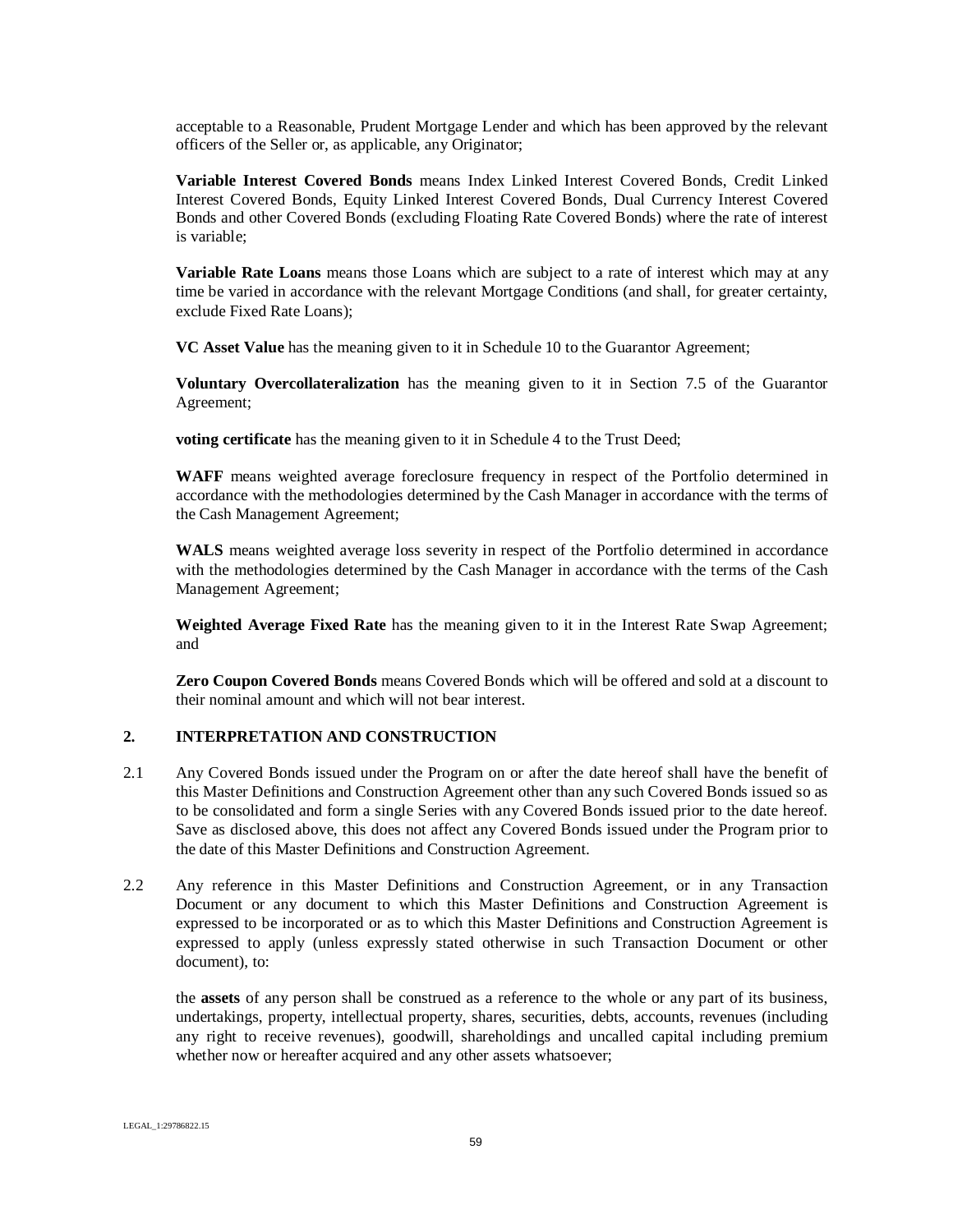an **authorization** includes an authorization, consent, approval, resolution, licence, exemption, filing or registration;

**disposal** shall be construed as any sale, lease, transfer, conveyance, assignment, assignation, licence, sub-licence or other disposal and **dispose** shall be construed accordingly;

a **guarantee** means any guarantee, bond, indemnity, letter of credit, third party security or other legally binding assurance against financial loss granted by one person in respect of any indebtedness of another person, or any agreement to assume any indebtedness of any other person or to supply funds or to invest in any manner whatsoever in such other person by reason of, or otherwise in relation to, indebtedness of such other person;

**indebtedness** shall be construed so as to include any obligation (whether incurred as principal or as surety or guarantor) for the payment or repayment of money, whether present or future, actual or contingent;

a **month** is a reference to a period starting on one day in a calendar month and ending on the numerically corresponding day in the next calendar month save that, where any such period would otherwise end on a day which is not a Business Day, it shall end on the next Business Day, unless that day falls in the calendar month succeeding that in which it would otherwise have ended, in which case it shall end on the preceding business day provided that, if a period starts on the last Business Day in a calendar month or if there is no numerically corresponding day in the month in which that period ends, that period shall end on the last Business Day in that later month (and references to **months** shall be construed accordingly);

a **regulation** includes any regulation, rule, official directive, request or guideline (whether or not having the force of law) of any governmental, inter-governmental or supranational body, agency, department or regulatory, self-regulatory or other authority or organisation;

**set-off** shall be construed so as to include any equivalent or analogous rights under the laws of any jurisdiction other than the Province of Ontario;

the **winding-up**, **dissolution** or **administration** of a company or corporation shall be construed so as to include any equivalent or analogous proceedings under the law of the jurisdiction in which such company or corporation is incorporated or any jurisdiction in which such company or corporation carries on business including the seeking of liquidation, winding-up, bankruptcy, reorganisation, dissolution, administration, arrangement, adjustment, protection or relief of debtors; and

- 2.3 In this Master Definitions and Construction Agreement and in any of the Transaction Documents in which this Master Definitions and Construction Agreement is expressed to be incorporated or to which this Master Definitions and Construction Agreement is expressed to apply:
	- (a) words denoting the singular number only shall include the plural number also and vice versa;
	- (b) words denoting one gender only shall include the other genders;
	- (c) words denoting persons only shall include firms and corporations and vice versa;
	- (d) references to any statutory provision shall be deemed also to refer to any statutory modification or re-enactment thereof or any statutory instrument, order or regulation made thereunder or under any such re-enactment;

LEGAL\_1:29786822.15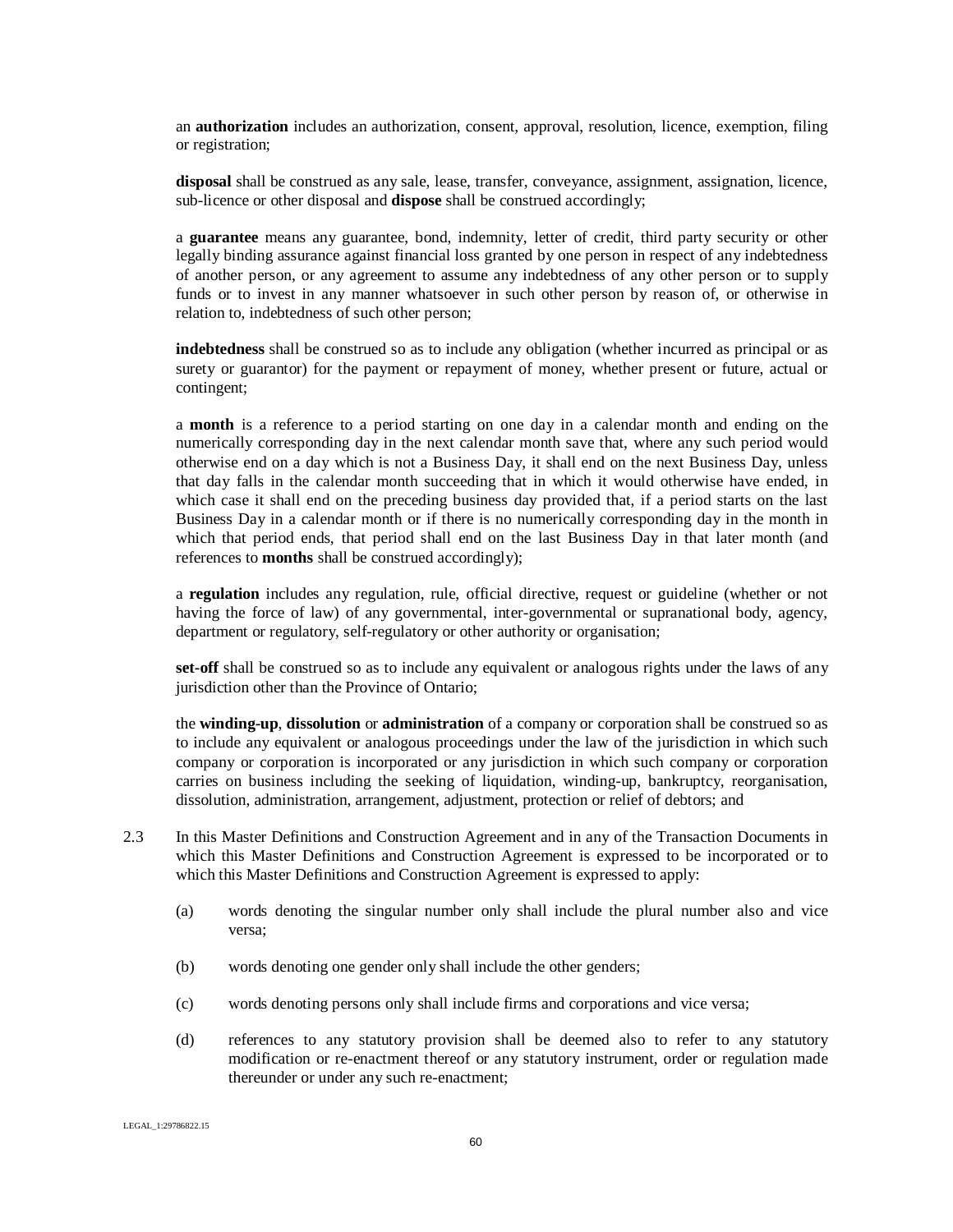- (e) references to any agreement or other document (including any of the Transaction Documents) shall be deemed also to refer to such agreement or document as amended, varied, supplemented or novated from time to time (unless otherwise specified);
- (f) references to the Security Agreement shall include all documents entered into pursuant thereto;
- (g) clause, paragraph and Schedule headings are for ease of reference only;
- (h) reference to a statute shall be construed as a reference to such statute as the same may have been, or may from time to time be, amended or re-enacted to the extent such amendment or re-enactment is substantially to the same effect as such statute on the date hereof;
- (i) reference to a time of day shall be construed as a reference to Toronto time (unless otherwise specified);
- (j) unless the contrary intention appears, a reference to the records of Euroclear and Clearstream, Luxembourg shall be to the records that each of Euroclear and Clearstream, Luxembourg holds for its customers which reflect the amount of such customer's interest in the Covered Bonds;
- (k) the withdrawal of a rating by a Rating Agency of the ratings of any Person (other than solely as a result of a request for the withdrawal by such Rating Agency of such rating by such Person) shall constitute a "downgrade" of the ratings of such Person for purposes of determining whether the ratings of such Person have been downgraded below a specified level; and
- (l) references to any person shall include references to his successors, transferees and assigns and any person deriving title under or through him.

#### **3. RATING AGENCY CONDITION**

- (1) Notwithstanding anything to the contrary in the Trust Deed or any of the other Transaction Documents, if:
- (a) confirmation of the satisfaction of the Rating Agency Condition is a condition to any action or step under any Transaction Document; or
- (b) a written request for such confirmation is delivered to that Rating Agency by any Requesting Party and either one or more of the Rating Agencies indicates that it does not consider satisfaction of the Rating Agency Condition necessary in the circumstances or no such confirmation or other response is received by one or more of the Rating Agencies within 30 days of the date of receipt of such request by such Rating Agency (each, a Non-Responsive Rating Agency),

the Requesting Party shall be entitled to disregard the requirement for satisfaction of the Rating Agency Condition with respect to each Non-Responsive Rating Agency and proceed on the basis of confirmation of the satisfaction of the Rating Agency Condition by each other Rating Agency on the basis that such confirmation by the Non-Responsive Rating Agency is not required in the particular circumstances of the request.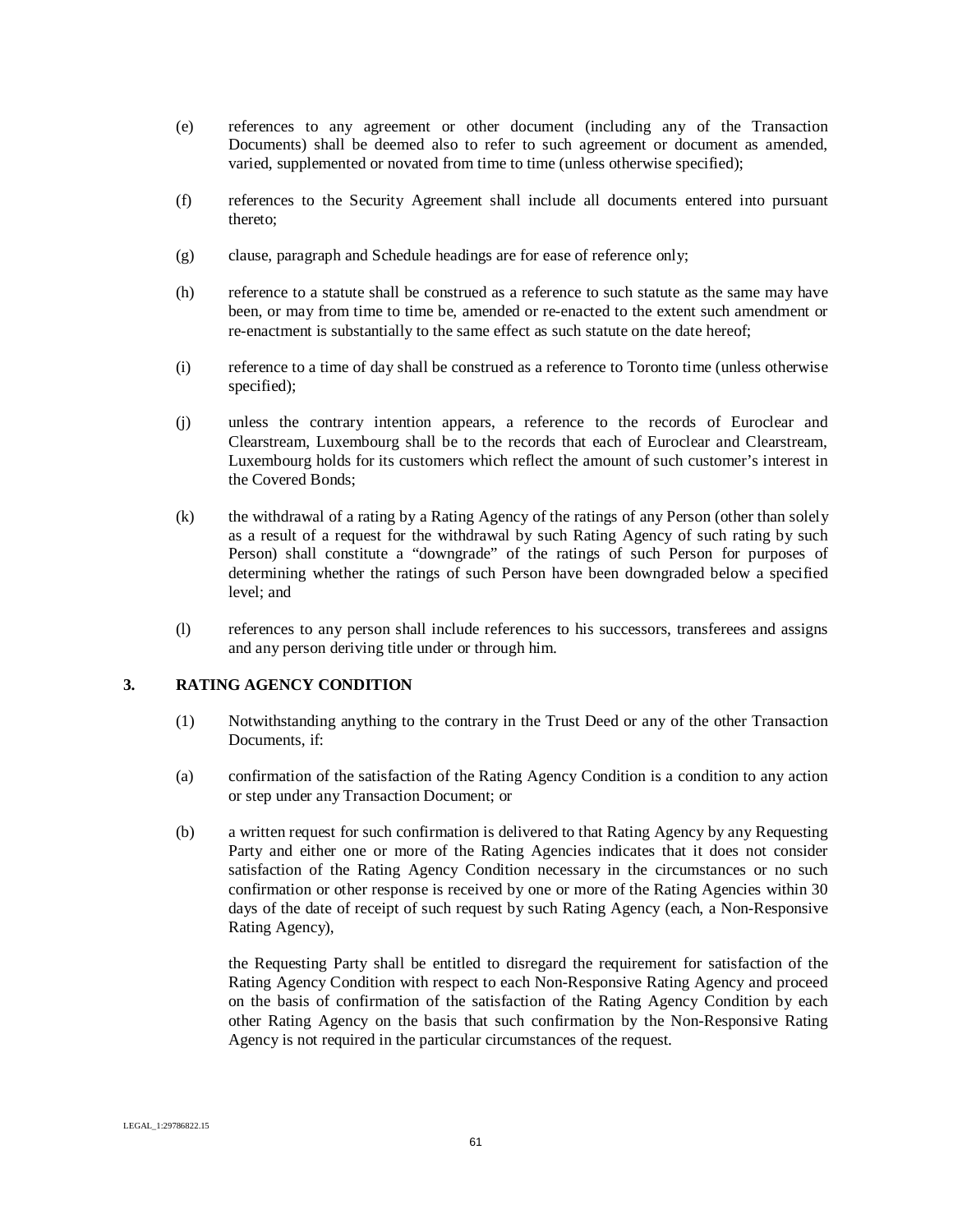The failure by a Rating Agency to respond to a written request for a confirmation of satisfaction of the Rating Agency Condition shall not be interpreted to mean that such Rating Agency has given any deemed confirmation of satisfaction thereof or other response in respect of such action or step.

(2) Notwithstanding anything to the contrary in the Trust Deed or any of the other Transaction Documents, if at any time the Issuer determines that any one of DBRS, Moody's or Fitch shall not be a Rating Agency, then, so long as (i) the Program is in compliance with the terms of the CMHC Guide, and (ii) each outstanding series of Covered Bonds is rated by at least two Rating Agencies, the Ratings Triggers for such rating agency and any obligation in any Transaction Document to provide notice of any event or matter to such rating agency will not be applicable to the Program without any action or formality, including for greater certainty satisfaction of the Rating Agency Condition with respect to any Rating Agency or consent or approval of the Bond Trustee or the holders of the Covered Bonds. Any amendments to this Master Definitions and Construction Agreement to reflect the foregoing shall be deemed not to be a material amendment and may be made without the requirement for satisfaction of the Rating Agency Condition with respect to any Rating Agency or consent or approval of the Bond Trustee or the holders of the Covered Bonds.

#### **4. AMENDMENTS**

Subject to Section 8.3 of the Security Agreement (Modification to Transaction Documents), any amendments to this Master Definitions and Construction Agreement will be made only with the prior written consent of each party to this Master Definitions and Construction Agreement. Each proposed amendment or waiver of this Agreement that is considered by the Guarantor to be a material amendment or waiver shall be subject to satisfaction of the Rating Agency Condition. For certainty, any amendment to (a) a Ratings Trigger provided for in this Agreement that lowers the ratings specified therein, or (b) the consequences of breaching a Ratings Trigger provided for in this Agreement that makes such consequences less onerous, shall be deemed to be a material amendment. The Guarantor (or the Cash Manager on its behalf) shall deliver notice to the Rating Agencies of any amendment or waiver with respect to which satisfaction of the Rating Agency Condition is not required, provided that failure to deliver such notice shall not constitute a breach of the obligations of the Guarantor under this Agreement. Notwithstanding the foregoing, any amendment hereto for purposes of addressing changes to the CMHC Guide shall not require the consent of any party nor shall it require satisfaction of the Rating Agency Condition.

### **5. GOVERNING LAW**

This Master Definitions and Construction Agreement is governed by, and shall be construed in accordance with, the laws of the Province of Ontario and the federal laws of Canada applicable therein.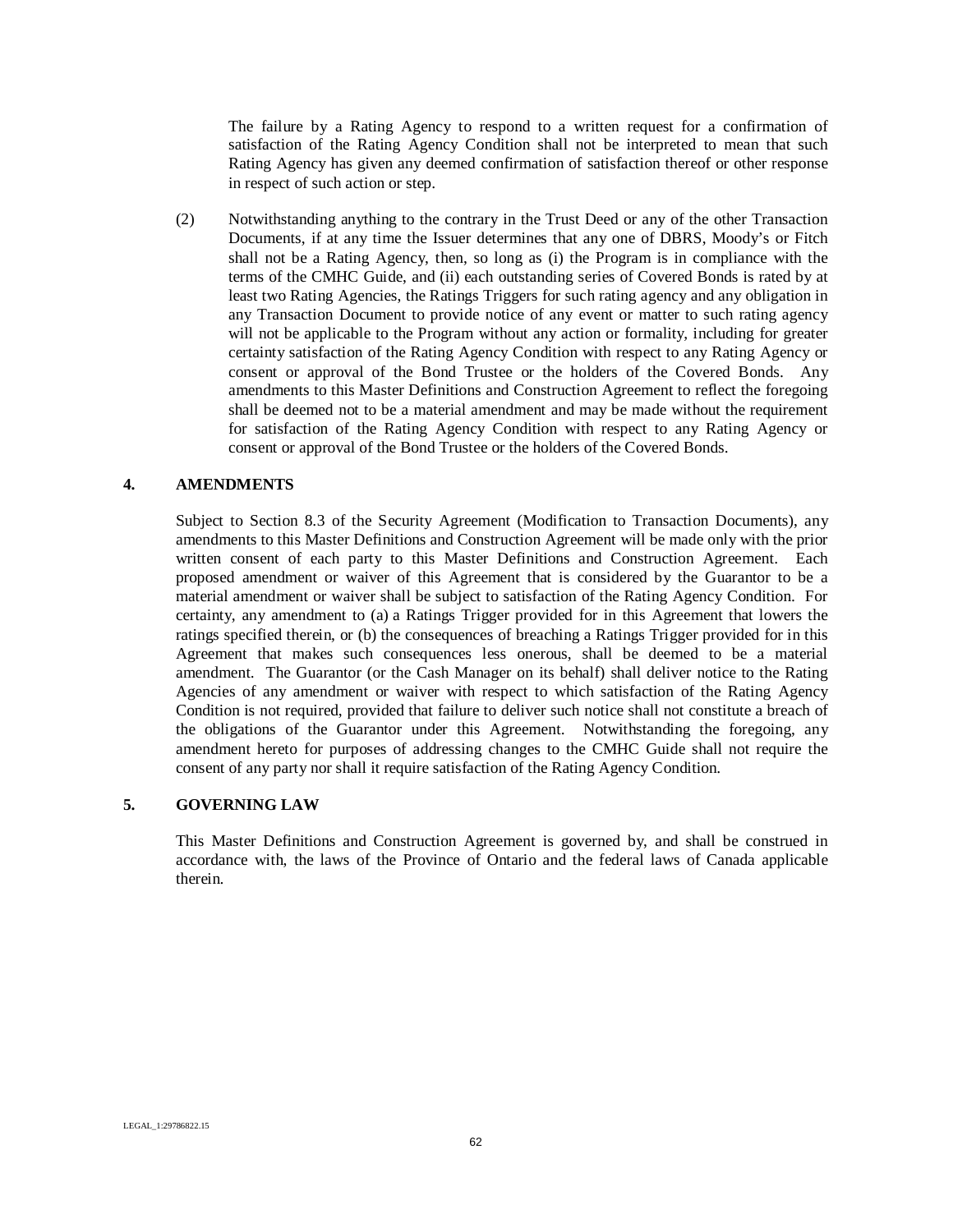#### **6. LIABILITY OF LIMITED PARTNERS**

BMO Covered Bond Guarantor Limited Partnership is a limited partnership formed under the *Limited Partnerships Act* (Ontario), a limited partner of which is, except as expressly required by law, only liable for any of its liabilities or any of its losses to the extent of the amount that the limited partner has contributed or agreed to contribute to its capital.

### **7. AMENDMENT AND RESTATEMENT**

This Master Definitions and Construction Agreement amends and restates and supersedes the Original Master Definitions and Construction Agreement without prejudice to any actions taken under the Original Master Definitions and Construction Agreement or any rights, entitlements or obligations arising under the Original Master Definitions and Construction Agreement prior to the date hereof.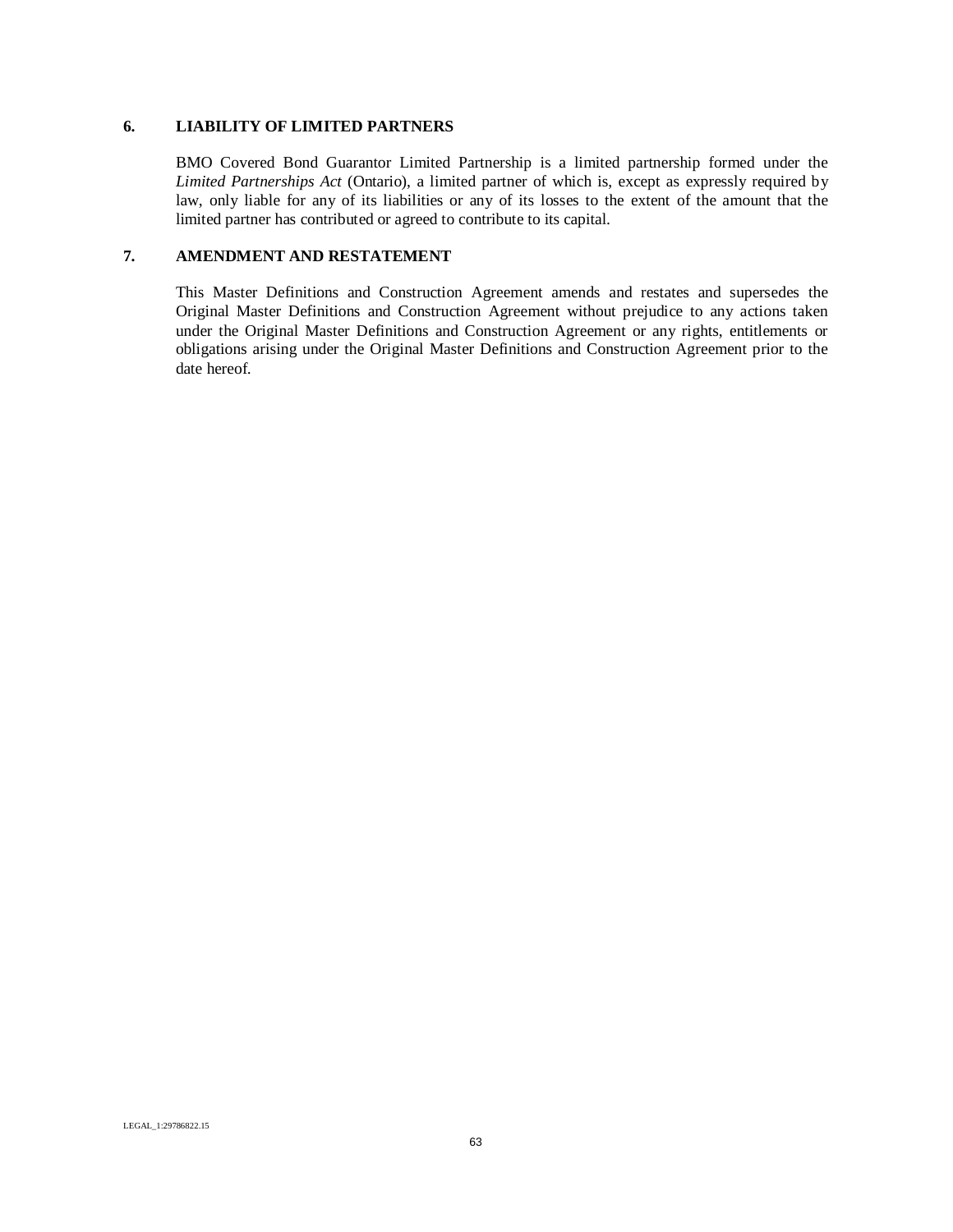IN WITNESS WHEREOF the parties hereto have executed on the day and year first before written.

### **BANK OF MONTREAL**

# **BMO COVERED BOND GUARANTOR LIMITED PARTNERSHIP, by its** managing general partner, BMO **COVERED BOND GP, INC.**

Elianita By:

Name: Cathy Cranston Title: Senior Vice-President and Treasurer

By:  $\frac{\partial w}{\partial x} = \frac{\partial w}{\partial y}$ 

Title: President and Secretary

# **COMPUTERSHARE TRUST COMPANY** OF CANADA

By:

Name: Title:

By:

Name: Title: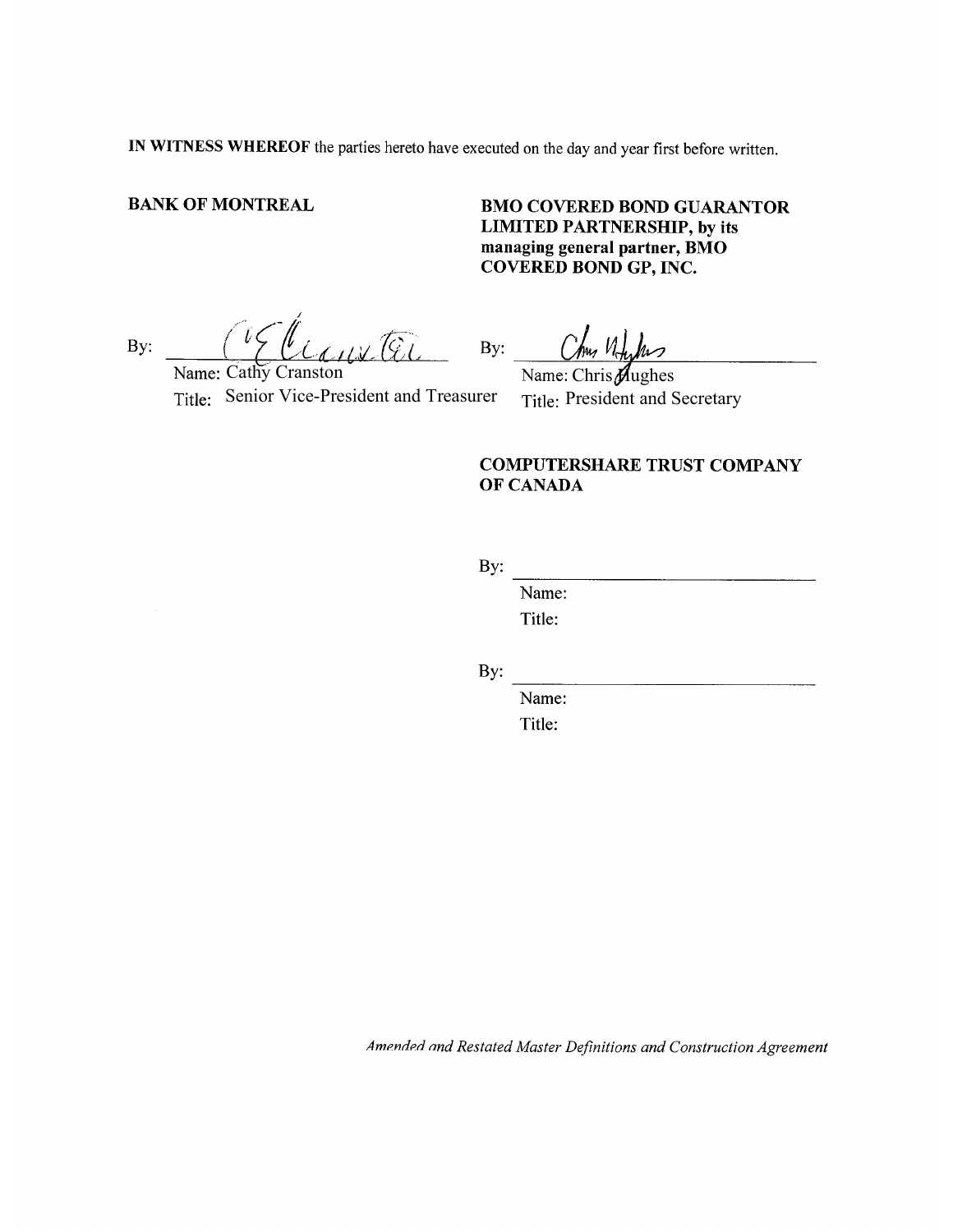IN WITNESS WHEREOF the parties hereto have executed on the day and year first before written.

BANK OF MONTREAL, as Issuer, Seller, Servicer, Cash Manager, Intercompany Loan Provider, Account Bank, Interest Rate Swap Provider, Covered Bond Swap Provider and GDA Provider

#### **BMO COVERED BOND GUARANTOR LIMITED PARTNERSHIP, by its** managing general partner, BMO COVERED BOND GP, INC., as Guarantor

By:

By:

Name: Title:

Name:

Title:

#### **COMPUTERSHARE TRUST COMPANY** OF CANADA, as Bond Trustee and

Custodian

By: Sean Pigott Name: Corporate Trust Officer Title: By: Name<sup>(</sup> Daniel Marz Corporate Trust Officer Title: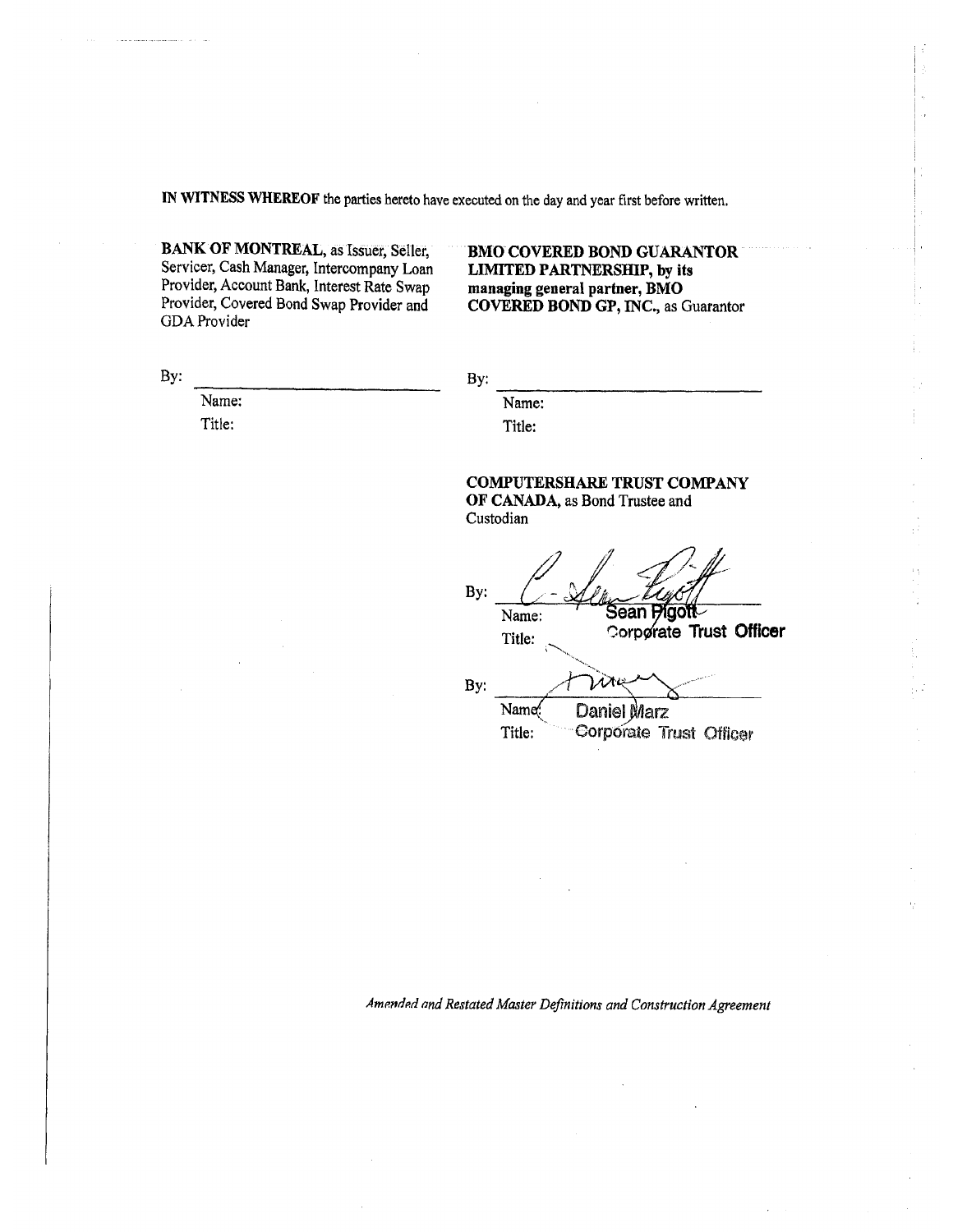| 8429065 CANADA INC., as Liquidation<br>GP                                | <b>KPMG LLP, as Cover Pool Monitor</b>                                      |
|--------------------------------------------------------------------------|-----------------------------------------------------------------------------|
| By:                                                                      | By:                                                                         |
| SWARTZ<br>Name: $\leq t$                                                 | Name:                                                                       |
| PRESIDENT<br>Title:                                                      | Title:                                                                      |
| CHARLES ERIC GANTHIER<br>COVERED BOND GP, INC., as<br>BMO<br>Managing GP | ROYAL BANK OF CANADA, as Stand-By<br>Account Bank and Stand-By GDA Provider |
| By:                                                                      | By:                                                                         |
| Name:                                                                    | Name:                                                                       |
| Title:                                                                   | Title:                                                                      |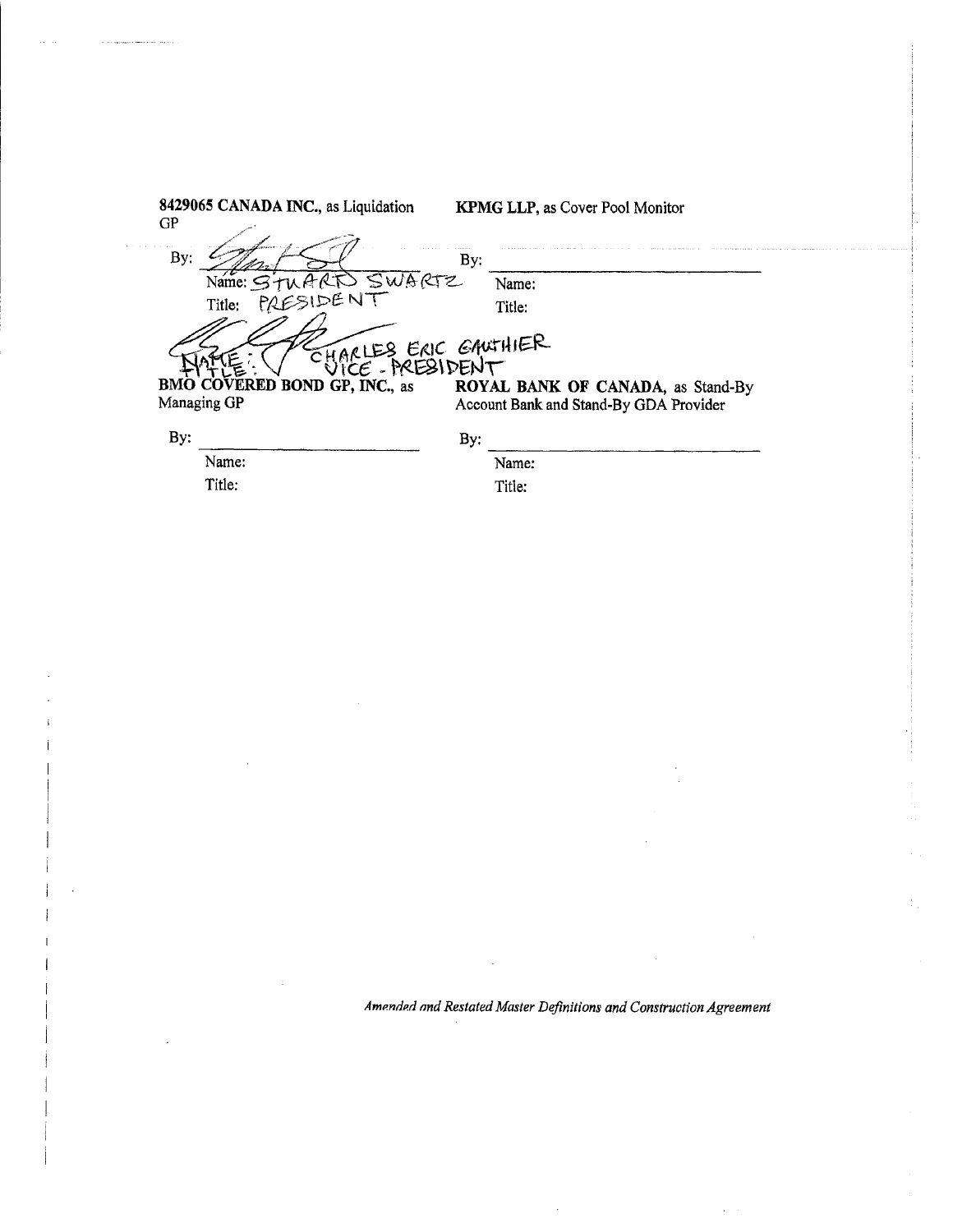### 8429065 CANADA INC., as Liquidation  $GP$

### KPMG LLP, as Cover Pool Monitor

By:

By:  $\Lambda$ 

Name: Title:

Name: NAVasw KALIA Title: PRATNER, KOML LLA

ROYAL BANK OF CANADA, as Stand-By

### BMO COVERED BOND GP, INC., as Managing GP

Account Bank and Stand-By GDA Provider

By: Name:

Title:

By: Name:

Title: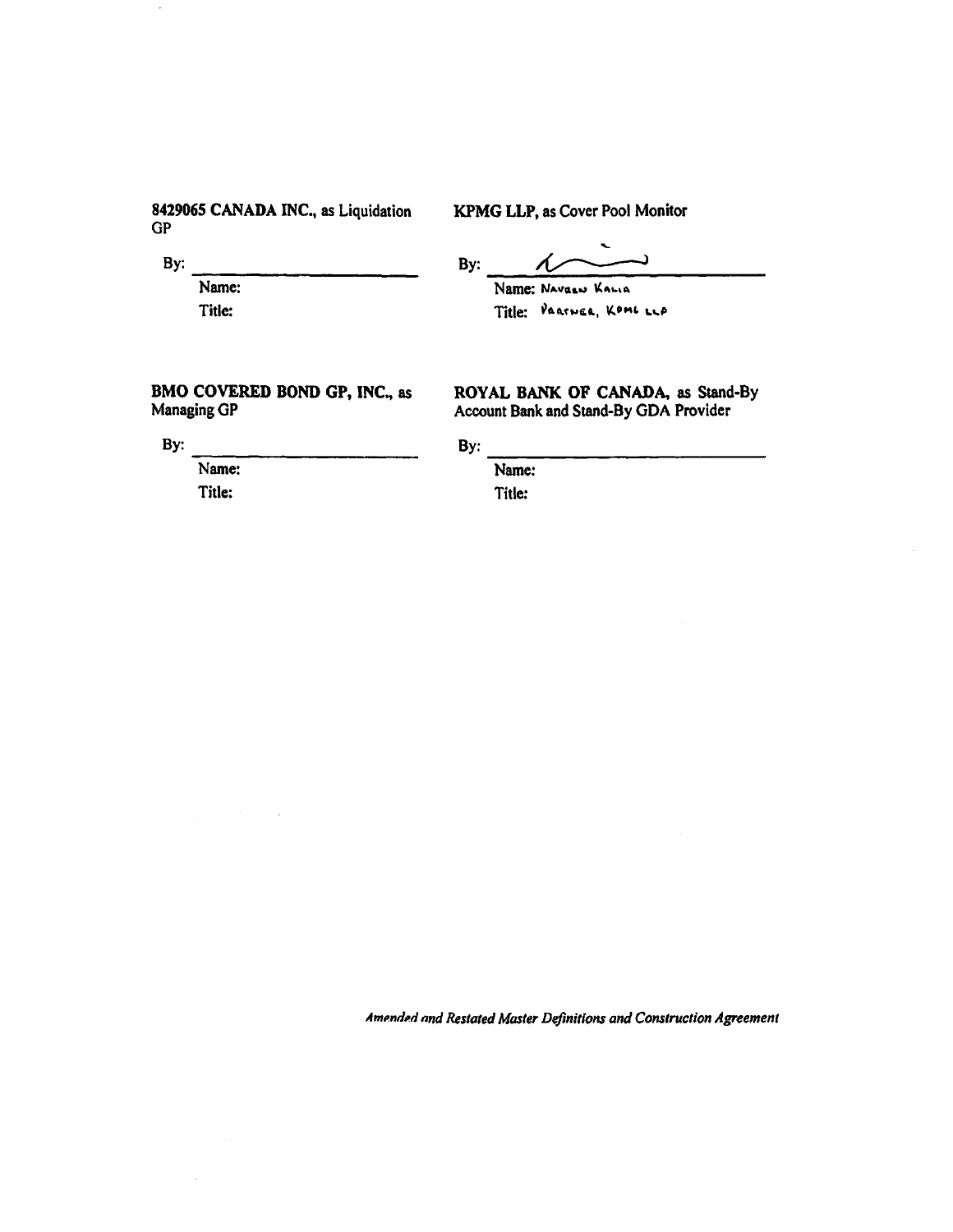8429065 CANADA INC., as Liquidation  $GP$ 

By:

Name: Title:

# KPMG LLP, as Cover Pool Monitor

By:

Name: Title:

BMO COVERED BOND GP, INC., as Managing GP

By:

Name: ChrisHughes Title: President and Secretary

|  | ROYAL BANK OF CANADA, as Stand-By      |  |
|--|----------------------------------------|--|
|  | Account Bank and Stand-By GDA Provider |  |

By: Name: Title: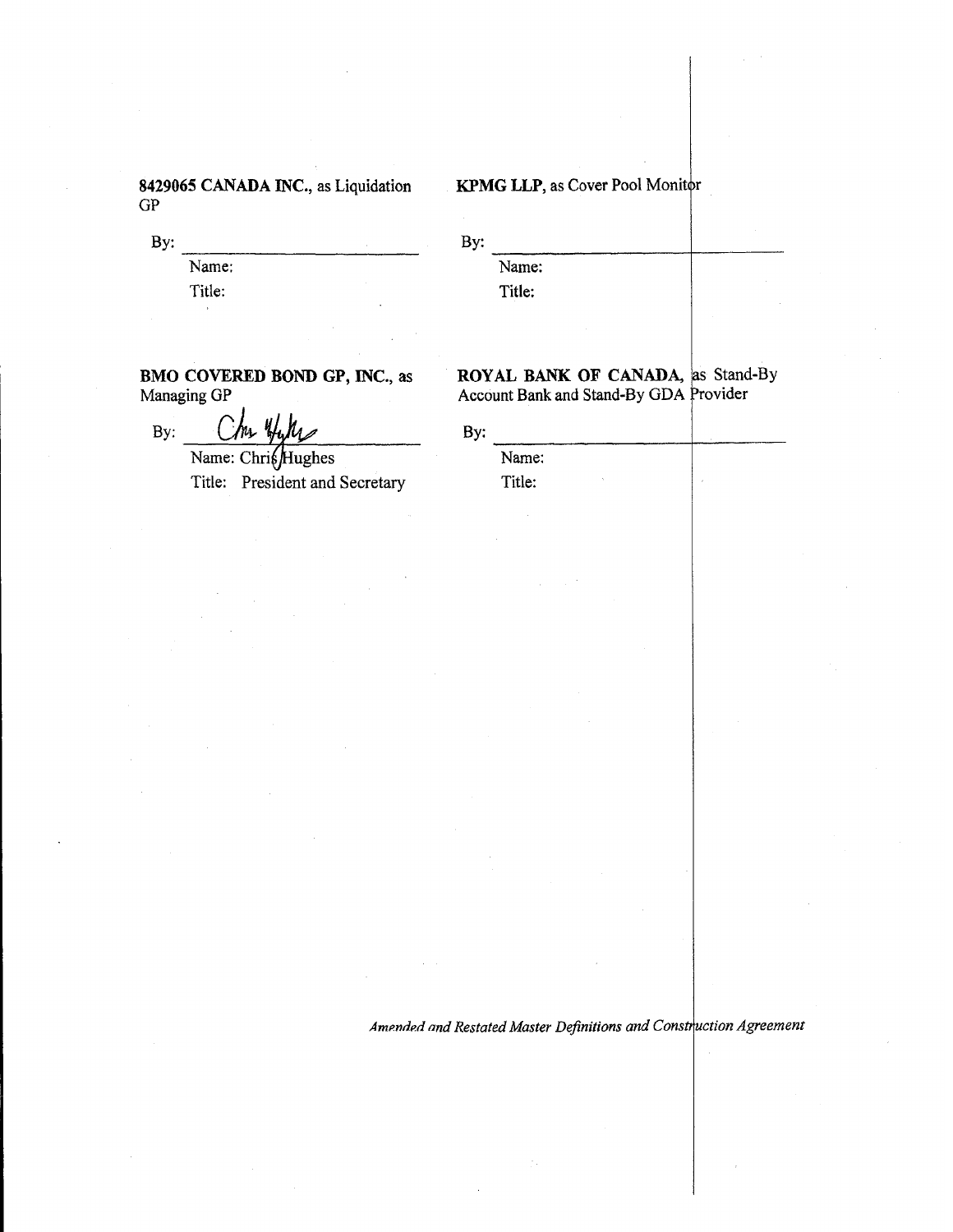8429065 CANADA INC., as Liquidation  $GP$ 

KPMG LLP, as Cover Pool Monitor

By: Name: Title:

By:

Name:

**BMO COVERED BOND GP, INC., as** Managing GP

By:

Name: Title:

Title:

ROYAL BANK OF CANADA, as Stand-By<br>Account Bank and Stand-By GDA Provider

By:

Rues Name: JAVID Title: VP COR PORATE TREASURY